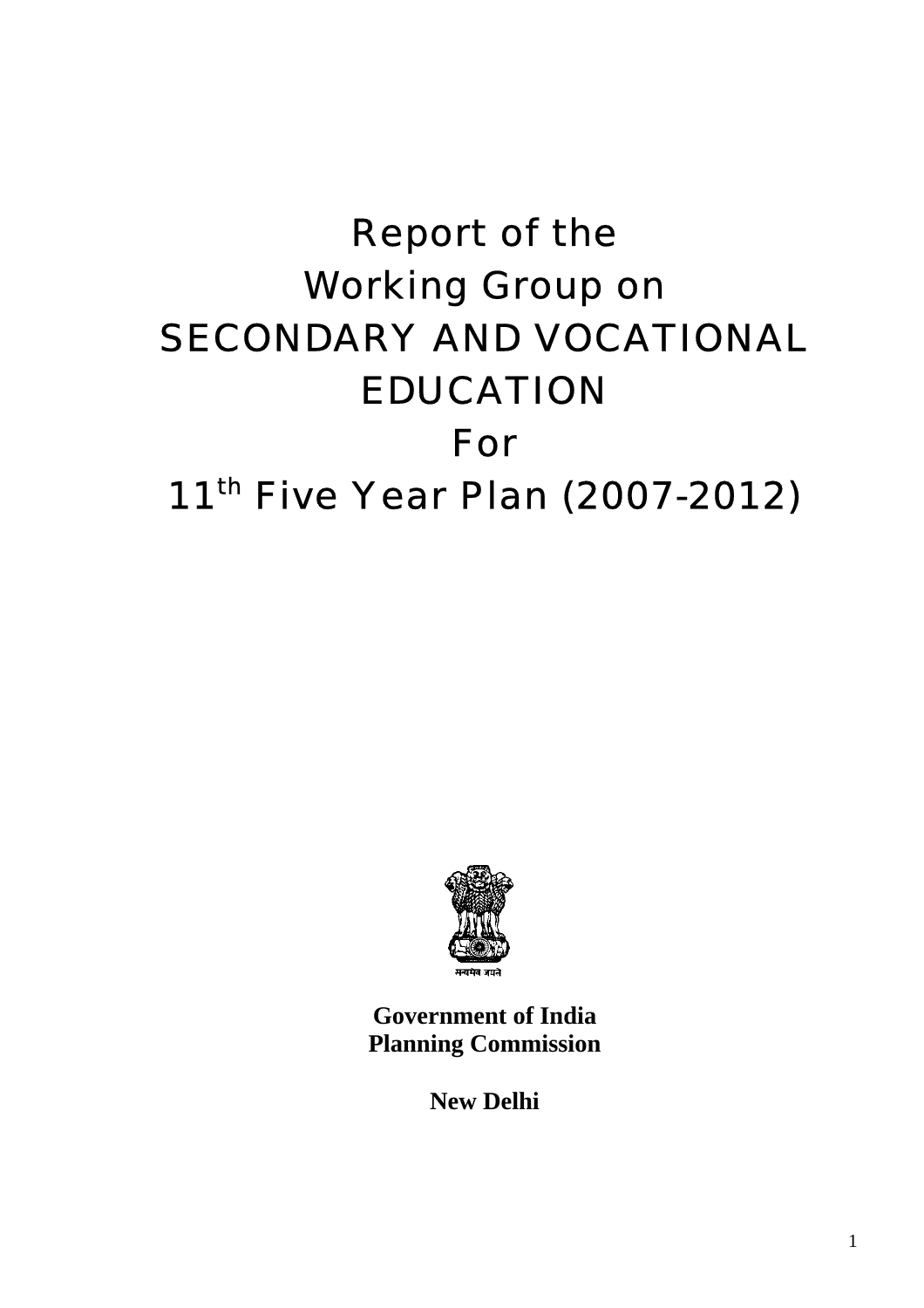# **REPORT OF THE WORKING GROUP ON SECONDARY AND VOCATIONAL EDUCATION FOR THE ELEVENTH FIVE YEAR PLAN**

## **1. INTRODUCTION AND OVERVIEW:**

Secondary Education is a crucial stage in the educational hierarchy as it prepares the students for higher education and also for the world of work. Classes IX and X constitute the secondary stage, whereas classes XI and XII are designated as the higher secondary stage. The normal age group of the children in secondary classes is 14-16 whereas it is 16-18 for higher secondary classes. The rigour of the secondary and higher secondary stage, enables Indian students to compete successfully for education and for jobs globally. Therefore, it is absolutely essential to strengthen this stage by providing greater access and also by improving quality in a significant way.

**1.1** The population of the age group 14-18 was 8.55 crore in 2001 as per census data. The estimated population of this age group as on 1.3.2004 was 9.29 crore, which is likely to increase to 9.69 crore as on 1.3.2007 i.e, at the beginning of the 11<sup>th</sup> Five Year Plan. This is likely to stabilize at around 9.70 crore in 2011. The Gross Enrolment Ratio for classes IX-XII in 2004-05 was 39.91%. The figure for classes IX and X was 51.65% whereas that for classes XI and XII was 27.82%.

**1.2** With the liberalization and globalization of the Indian economy, the rapid changes witnessed in scientific and technological world and the general need to improve the quality of life and to reduce poverty, it is essential that school leavers acquire a higher level of knowledge and skills than what they are provided in the 8 years of elementary education, particularly when the average earning of a secondary school certificate holder is significantly than that of a person who has studied only up to class VIII. It is also necessary that besides general education up to secondary level, opportunities for improvement of vocational knowledge and skill should be provided at the higher secondary level to enable some students to be employable.

# **2. STATISTICS:**

The following statistics would give an overview of the present status of Secondary and Higher Secondary Education in the country as on 30.9.2004

|    | NO. OF SECONDARY SCHOOLS                        | 1,01,777   |
|----|-------------------------------------------------|------------|
| 2. | NO. OF HR. SECONDARY SCHOOLS                    | 50,272     |
| 3. | NO. OF STUDENTS AT SECONDARY LEVEL (IX-X)       | 2.43 CRORE |
| 4. | NO. OF STUDENTS AT HR. SECONDARY LEVEL (XI-XII) | 1.27 CRORE |
| 5. | POPULATION OF 14-16 AGE GROUP (AS ON 30.9.2004) | 4.71 CRORE |
| 6. | POPULATION OF 16-18 AGE GROUP (AS ON 30.9.2004) | 4.58 CRORE |
|    | PUPIL TEACHER RATIO (IX-X)                      | 32         |
| 8. | PUPIL TEACHER RATIO (XI-XII)                    | 33         |

**SOURCE: SELECTED EDUCATIONAL STATISTICS (2004-05)- PROVISIONAL DATA, POPULATION PROJECTIONS ARE BASED ON CENSUS DATA COMPILED BY REGISTRAR GENERAL OF INDIA.** 

THE TABLE GIVEN BELOW SHOWS THE STATUS OF ENROLMENT AND DROP-OUT RATES IN CLASSES IX-XII AS ON 30.9.2004

| <b>S. No.</b> | <b>INDICATORS</b>                        | <b>BOYS</b> | <b>GIRLS</b> | <b>TOTAL</b> |
|---------------|------------------------------------------|-------------|--------------|--------------|
|               | ENROLMENT (IX-X)                         | 1.46 CRORE  | 1.01 CRORE   | 2.43 CRORE   |
|               | ENROLMENT (XI-XII)                       | 0.74 CRORE  | 0.53 CRORE   | 1.27 CRORE   |
| .ن            | <b>GROSS ENROLMENT RATIO</b><br>$(IX-X)$ | 57.39       | 45.28        | 51.65        |

#### **Enrolment and Dropout Rates**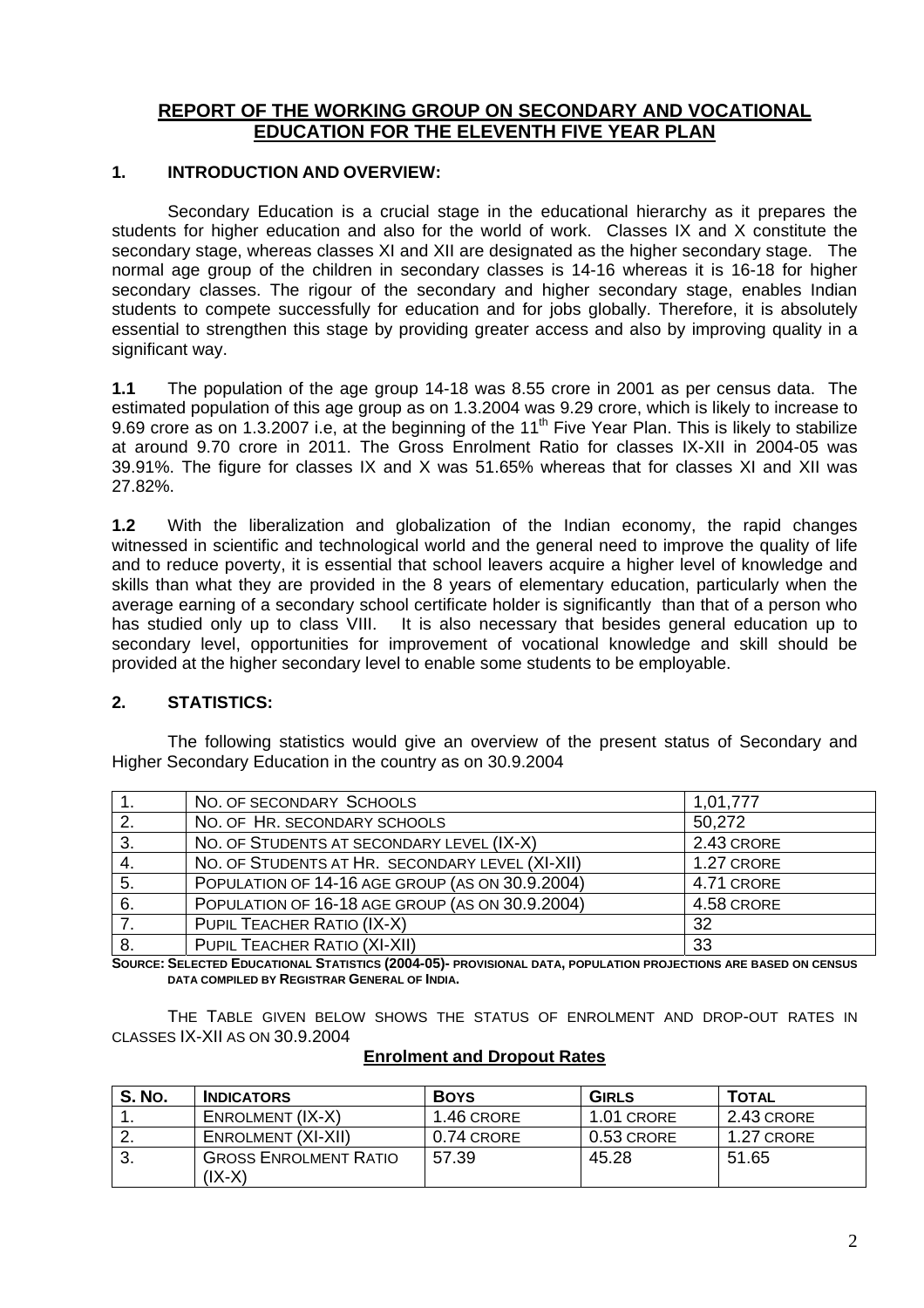| -4. | <b>GROSS ENROLMENT RATIO</b><br>'XI-XII) | 30.82 | 24.46 | 27.82 |
|-----|------------------------------------------|-------|-------|-------|
| -5. | DROPOUT RATE<br>$(CLASS I - X)$          | 60.41 | 63.88 | 61.92 |

**Source: Selected Educational Statistics (2004-05)- provisional data.** 

#### **3. VISION AND OBJECTIVES:**

 Since universalisation of elementary education has become a Constitutional mandate, it is absolutely essential to push this vision forward to move towards universalisation of secondary education, which has already been achieved in a large number of developed countries and several developing countries. At the same time, it may not be possible to fully universalize education at the secondary stage during the next Five Year Plan as the drop out rates are as high as 28.49% from classes I-V and 50.39% from classes I-VIII. Therefore, the target during the 11<sup>th</sup> Five Year Plan is to provide a secondary school within 5 kilometers of any habitation and to provide a higher secondary school within a distance of 7-8 kilometers of any habitation. This will be part of the vision to ensure universal secondary education by 2017, i.e. the end of the 12<sup>th</sup> Five Year Plan, whereas the target for GER by the end of the  $11<sup>th</sup>$  Plan could be fixed at 75% for secondary stage (it was 51.65% in 2004-05) and a GER of 50% for secondary classes (it was 27.82% in 2004-05). The other vision is to ensure 100% enrolment and retention even up to higher secondary stage (including vocational education and other streams) by 2020. The CABE Committee on Universal Education has also suggested that secondary education should be universal but not compulsory. The State has to take up the responsibility for providing access to secondary education with special references to economically weaker sections of the society, the educationally backward, the girls and the disabled, children residing in rural areas and other marginalized categories like SC, ST, OBC and minorities. Not only universal enrolment, but universal retention and satisfactory quality of learning should also be a priority.

# **4. CHALLENGES:**

Secondary Education suffers from lack of access, low participation, and from equity and quality issues. The All India average of the number of secondary and higher secondary schools per 100 sq. kilometer area is only 4 and several large States like Bihar, Uttar Pradesh, Rajasthan Madhya Pradesh, Chhattisgarh and Jharkhand are much below even this low national average. Similarly, the average number of schools per one lakh population is as low as 14 with big and populous States such as Bihar, UP, West Bengal, Jharkhand and Chhattisgarh being below this national average. Similarly, the Gross Enrolment Ratio of 39.91% itself is very low as compared to most of the Asian countries which have a Gross Enrolment Ratio of greater than 60%. Large and major States like Bihar, UP, Madhya Pradesh, West Bengal, Orissa, Chhattisgarh and Jharkhand are having lower GER than the national average.

**4.1** As far as equity is concerned, there is a gap between boys and girls, the GER of boys being 44.26% as against 35.05% for girls with a difference of 9.2 percentage points, as on 30.9.2004. The GER for students belonging to SC is 34.55% and that belonging to STs is even lower at 27.68%, the lowest GER being for ST girls at 21.95%. There would similarly be geographical variations within the States.

**4.2** The Goal-3 of the Millennium Development Goal (MDG) requires elimination of gender disparities in primary and secondary education preferably by 2005 and in all levels of education not later than 2015. So there is a challenge in reducing the disparity between the boys and the girls.

**4.3** Another challenge that would be faced by the country is to provide infrastructure for additional students that would be enrolling in the secondary stage because of the surge in demand due to success of Sarva Shiksha Abhiyan (SSA) through full enrolment and retention at the elementary stage by 2010. Funds need to be provided to meet this eventuality.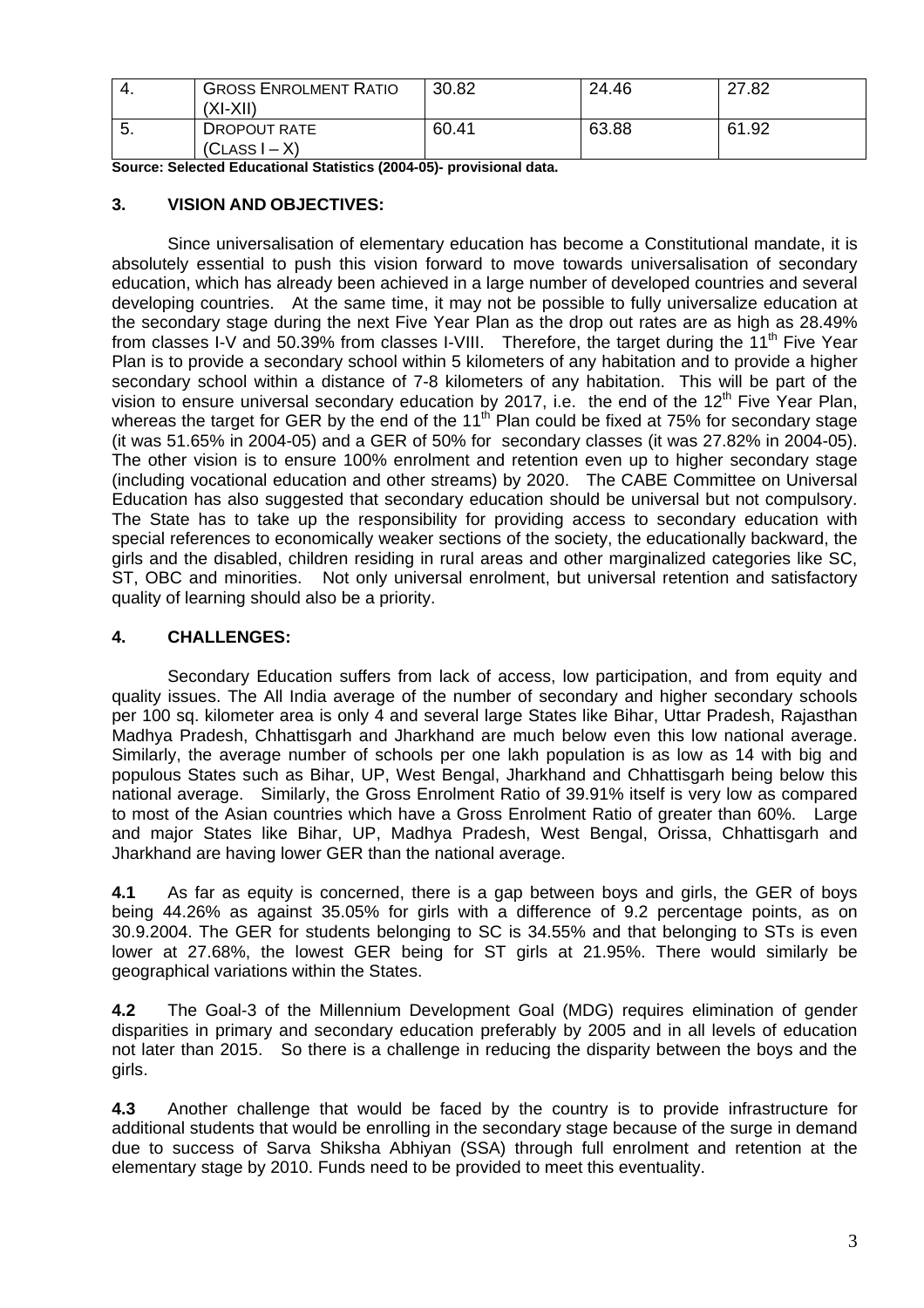# **5. INVESTMENT REQUIREMENT:**

 As per the Report of the "Committee on National Common Minimum Programme's commitment of 6% GDP to Education" under the Chairmanship of Professor Tapas Majumdar (November, 2005), secondary education received 0.88% of GDP in 2004-05, whereas it has been recommended by the CABE Committee on Financing Education that out of 6% GDP which should be devoted to education, 1.5% should be towards secondary education. Thus, there is a difference of 0.62% of GDP to the extent of which secondary education can be said to be underfunded. For the year 2004-05, this should have amounted to an under-funding of Rs.17,600 crore. If secondary education has to be provided universal access, the major initiative has to be from the Central Government and hence a large share of additional funding required may have to be provided to by the Central Government. Since it is a highly productive investment for the future, and the quantum of additional investment is only a small fraction of the total Budget of Government of India, it would be in the interest of the future of the Indian economy and society to adequately fund this sector.

# **6. STATUS DURING THE TENTH PLAN:**

There were 1,01,777 high schools and 50,272 higher secondary schools/institutions in the country as on 30.9.2004. Out of this 41.05 % belong to government and local bodies, 29.35 % are private schools receiver government aid and 29.60 % are private unaided. There are 41 Examination Boards out of which only two are of All India character i.e. Central Board of Secondary Education (CBSE) and Council for the Indian School Certificate Examination (CISCE) with 8,300 (approx.) and 1500 (approx) number of schools affiliated to them respectively.

# **6.1 AUTONOMOUS ORGANIZATIONS:**

Central Government supports autonomous organizations like NCERT, KVS and NVS and CTSA, the first one for providing research and policy support to the Central and State Governments and the remaining three for their own school systems. There are 929 Kendriya Vidyalayas and 507 Navodaya Vidyalayas, and 21 Central schools for Tibetans, which are all affiliated to CBSE. Details about the Eleventh Plan proposal are given in the relevant sections.

#### **6.2 CENTRALLY SPONSORED SCHEMES:**

In addition, Central Government operates four Centrally Sponsored Schemes i.e. (i) ICT@ schools for providing assistance to State Governments for computer education and computer aided education in secondary and higher secondary schools, (ii) Integrated Education for Disabled Children (IEDC) for assisting State Governments and NGOs in main streaming the disabled children in school education ,(iii) Access and Equity for providing assistance to NGOs to run Girls' Hostels in the rural areas, and (iv) Quality improvement in schools which included provision of assistance to State Governments for introduction of Yoga, for improvement of Science education in schools, for environment education and for population education in addition to supporting Science Olympiads. A brief description of these Centrally Sponsored Schemes is given below,

**6.2.1 ICT @ Schools:** The main objective of the scheme is to establish an enabling environment to promote the usage of ICT, especially, in Secondary and Higher Secondary Government and Government – aided Schools in the rural areas. The present scheme has essentially four components. The first one is the partnership with the State Governments and Union Territories for providing Computer education and computer-aided education to Secondary & Higher Secondary Government and Government aided Schools. The second is the establishment of SMART schools, which shall be the technology demonstrators. Universalisation of Computer Literacy through the networking of Kendriya Vidyalayas and Navodaya Vidyalayas with neighboring schools is the third component. The fourth components relates to the activities of State Institutes of Educational Training (SIETs) which are mandated to produce educational content in the form of films, videos, audios, etc. It is suggested that during the  $11<sup>th</sup>$  Plan, the scope of the present scheme should be enlarged to target all the Government and Government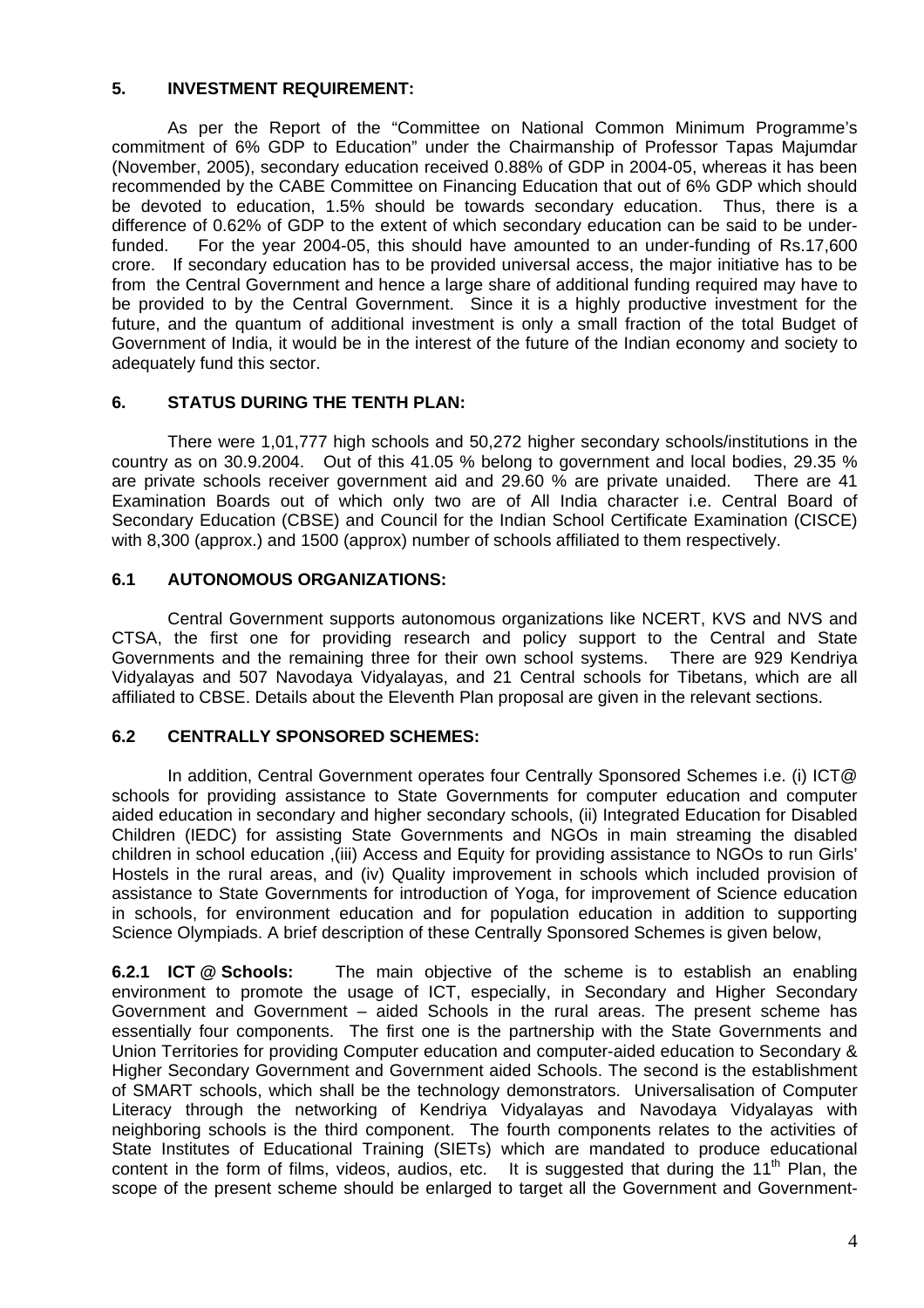aided schools for providing ICT infrastructure. Further, special emphasis has to be given to incorporate teaching-learning methodologies for computer literacy.

**6.2.2 Integrated Education for the Disabled Children (IEDC):** The main objectives of the scheme are to provide educational opportunities for the disabled children in common schools, to facilitate their retention in this school system and to integrate the disabled children placed in special schools once they acquire communication and daily living skills at the functional level. The scheme is being implemented through the Education Departments of State Governments and UT Administrations as well as through Non-Governmental Organizations. Under the Scheme of IEDC, 100% assistance is being provided under various components for education of children suffering from mild to moderate disabilities in common schools. The components include educational aids, assistive equipment, salaries for special teachers and facilities for children with disability. The present scheme is largely NGO driven. Over 250 NGOs were implementing the Scheme during 2005-06. Most of the States / UTs were, at some time or the other, implementing the Scheme. However during the Xth plan only fifteen States / UTs have been implementing the scheme. There is need to shift the focus of the Scheme now from NGO driven to the government and society driven and from integration to inclusion. The Minister of Human Resource Development made an important policy statement in the Rajya Sabha on 21.3.2005, committing the Government towards inclusion of children and youth with disabilities in mainstream education. Considering the above, Department of School Education & Literacy has proposed a new Scheme of Inclusive Education of the Disabled at Secondary Stage (IEDSS) which when launched will replace the existing IEDC Scheme. As the Scheme of Sarva Shiksha Abhiyan supports the inclusion of children with special needs at the early childhood education stage and elementary education stage, it has been decided to launch the proposed new scheme of IEDSS to cover the secondary stage only.

**6.2.3 Scheme for Strengthening of Boarding and Hostel Facilities for Girl Students of Secondary and Higher Secondary Schools (Access & Equity):** Under the scheme, financial assistance is provided to the societies and NGOs to provide boarding and hostel facilities to the girls pursuing education at Secondary and Secondary stage predominantly belonging to the rural, desert and hilly areas, particularly those belonging to scheduled castes, scheduled tribes and educationally backward minorities. No grant is being released for the year 2005-06 onwards due to various practical difficulties in implementation. The scheme is presently under review. Besides regional disparity as well as intra-regional disparity, as most of the NGOs receiving grants are located in a few pockets within the states in distribution of grants has also been noted. However, the objective of the scheme being improvement of enrolment and retention of girls at the secondary stage, the scheme needs continuation and strengthening while ensuring adequate safeguards against any possible misutilisation.

**6.2.4 Quality Improvements in Schools (QIS):** The composite scheme covered the following areas:

- □ Improvement of Science Education in Schools
- **Promotion of Yoga in Schools**
- Environmental Orientation to School Education
- National Population Education Project
- International Science Olympiads

 Improvement of Science Education in Schools has since been transferred to the State Governments as State Sector Scheme and remaining four components are being implemented by the NCERT.

**6.3** The Tenth Plan allocation and expenditure up to 31.3.2006 are given below for these schemes are given below: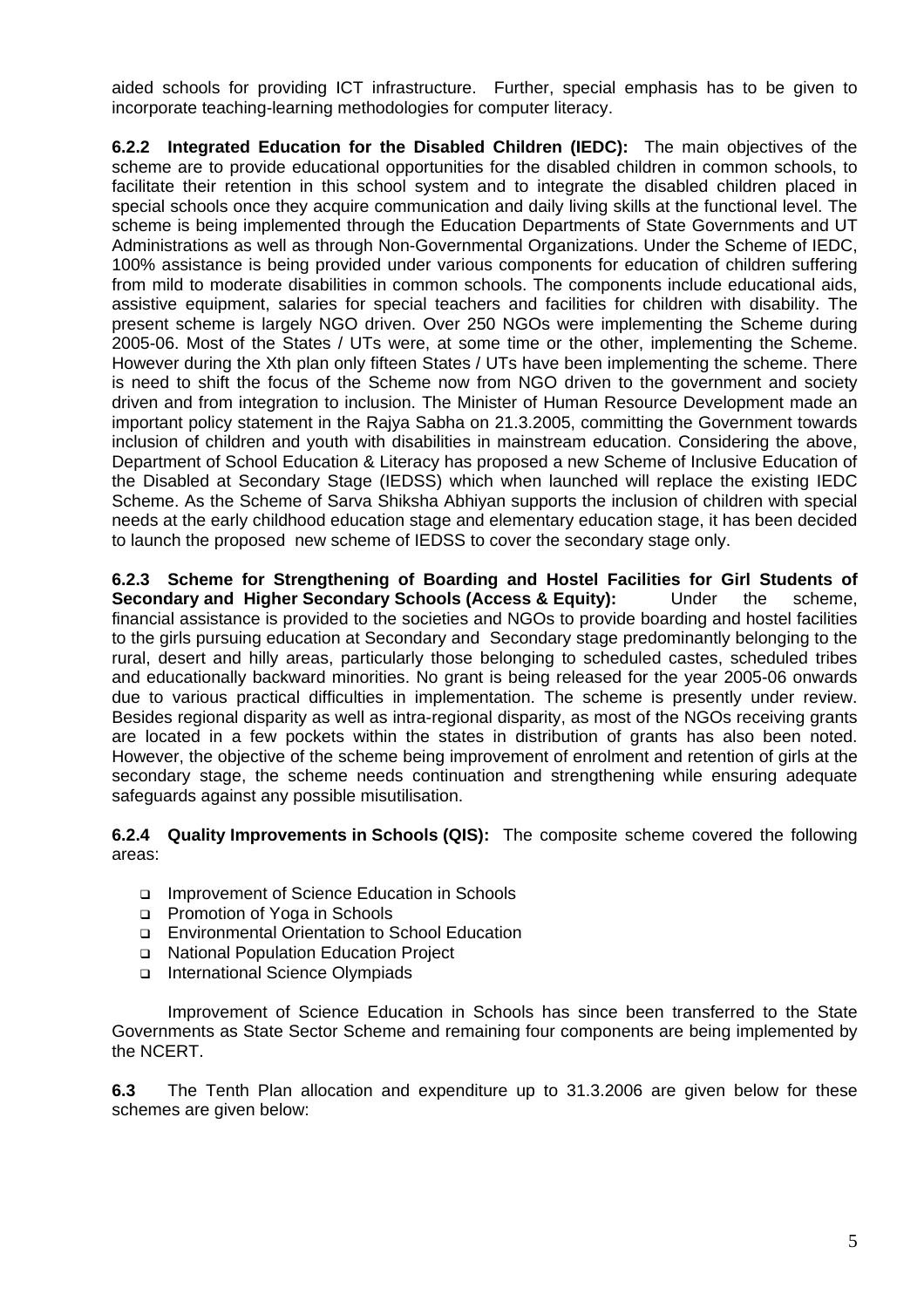|     |                |           |           |               |           |         |                |               | (Rs. in crore) |         |              |         |
|-----|----------------|-----------|-----------|---------------|-----------|---------|----------------|---------------|----------------|---------|--------------|---------|
| S.  | <b>Scheme</b>  | $10^{th}$ |           | 2002-03       |           | 2003-04 |                | 2004-05       |                | 2005-06 |              | 2006-07 |
| No. |                | Plan      | <b>BE</b> | <b>Actual</b> | <b>BE</b> | Actual  | <b>BE</b>      | <b>Actual</b> | <b>BE</b>      | Actual  | <b>BE</b>    | Actual  |
|     |                | outlay    |           | Exp.          |           | Exp.    |                | Exp.          |                | Exp.    |              | Exp.*   |
| 1.  | <b>KVS</b>     | 420       | 76.5      | 85            | 85        | 103.57  | 85             | 112           | 183            | 183     | 235          | 170.37  |
| 2.  | <b>NVS</b>     | 2000      | 324       | 360           | 360       | 439.56  | 392            | 449           | 550            | 571     | 650          | 487.50  |
| 3.  | <b>NCERT</b>   | 60        | 12.6      | 15.4          | 14        | 17.9    | 19             | 17.75         | 19             | 19      | 35           | 7.98    |
| 4.  | <b>CTSA</b>    | 15        | 2.7       | 2.45          | 3         | 2.93    | 3              | 3             | 3.99           | 3.6     | 4.5          | 3.24    |
| 5.  | <b>NIOS</b>    | 65        | 13.5      | 5.33          | 15        | 9       | $\overline{7}$ | 5.4           | 4              | 3.6     | 4.5          | 3.03    |
| 6.  | <b>IEDC</b>    | 200       | 31.5      | 33.77         | 35        | 38.46   | 39             | 36.56         | 45             | 41.47   | 60           | 14.39   |
| 7.  | ICT@           | 800       | 99.9      | 24.5          | 111       | 9       | 97             | 19.38         | 50             | 45.1    | 67           | 3.57    |
|     | <b>Schools</b> |           |           |               |           |         |                |               |                |         |              |         |
| 8.  | Access &       | 305       | 18        | 17.82         | 20        | 5.91    | 30             | 3.72          | 10             | 3.9     | 10           | 2.35    |
|     | Equity         |           |           |               |           |         |                |               |                |         |              |         |
| 9.  | QIS            | 110       | 20.7      | 18.43         | 26        | 11.13   | 20             | 5.13          | 10             | 3.72    | $\mathbf{0}$ | ----    |
| 10. | Indo-          | $***$     | 0         | 0             | 0         | 0.52    | 1              | 0.4           | 0.01           | 0.5     | 1            | 0.00    |
|     | Mongolian      |           |           |               |           |         |                |               |                |         |              |         |
| 11. | Vocationaliz   | 350       | 50        | 14.87         | 50        | 7.1     | 50             | 28.14         | 20             | 10.94   | 20           | 2.66    |
|     | ation of       |           |           |               |           |         |                |               |                |         |              |         |
|     | Secondary      |           |           |               |           |         |                |               |                |         |              |         |
|     | Education      |           |           |               |           |         |                |               |                |         |              |         |
|     | Total          | 4325      | 649.4     | 577.57        | 719       | 645.08  | 743            | 680.48        | 895            | 885.83  | 1087         | 695.09  |

**\* Actual expenditure as on 31.12.2006** 

**\*\* This scheme came in to existence subsequent to the commencement of the 10th Five Year Plan.**

#### **7. STRATEGIES DURING THE ELEVENTH FIVE YEAR PLAN:**

#### **7.1 SCHEME FOR UNIVERSALISATION OF ACCESS TO AND IMPROVEMENT OF QUALITY OF SECONDARY EDUCATION**

 To attain the general objective of Universalisation of access to education at the secondary stage and also of improvement of quality of education, a centrally sponsored scheme under mission mode similar to SSA, needs to be launched to cover the secondary and higher secondary stage. Such a course of action has been recommended by the CABE Committee on Universalisation of Secondary Education(June 2005) and also in the mid-term review of the Tenth Plan by the Planning Commission. The Target should be to provide a Secondary school within five kilometer distance from any habitation and a higher secondary school within 7-10 kilometers besides provision of required physical infrastructure, trained teachers and teaching-learning resources to maintain quality. While the target for enrolment for classes 9-12 can be fixed at 65%, up from 39.9% in 2004-05, an enrolment target of above 75% shall be targeted for classes 9-10. Special effort would have to be put to address the equity issues involving rural-urban, rich-poor, gender divide with additional attention on SC/ST/OBC, minorities and the disabled. Public private partnership at the state government level must be fully harnessed to achieve the maximum impact.

#### **7.1.1 SECONDARY EDUCATION (CLASSES IX-X):**

#### **7.1.1.1 CONCEPTUAL DESIGN OF SECONDARY EDUCATION**

IN ORDER TO MEET THIS CHALLENGE OF EDUCATION, THERE IS A NEED FOR A PARADIGM SHIFT IN THE CONCEPTUAL DESIGN OF SECONDARY EDUCATION. THE GUIDING PRINCIPLES IN THIS REGARD ARE; UNIVERSAL ACCESS, EQUALITY AND SOCIAL JUSTICE, RELEVANCE AND DEVELOPMENT AND CURRICULAR AND STRUCTURAL ASPECTS.

Universalisation of Secondary Education gives opportunity, to move towards equity. The concept of 'common school' need to be encouraged. If these values are to be established in the system, all types of schools, including the Kendriya Vidyalaya (KVs) and unaided private schools should contribute toward USE by ensuring adequate enrolments for the children from under privileged society and the children belonging to the families Below Poverty Line (BPL)

#### **7.1.1.2 SECONDARY EDUCATION: INPUTS AND QUALITY IMPROVEMENT**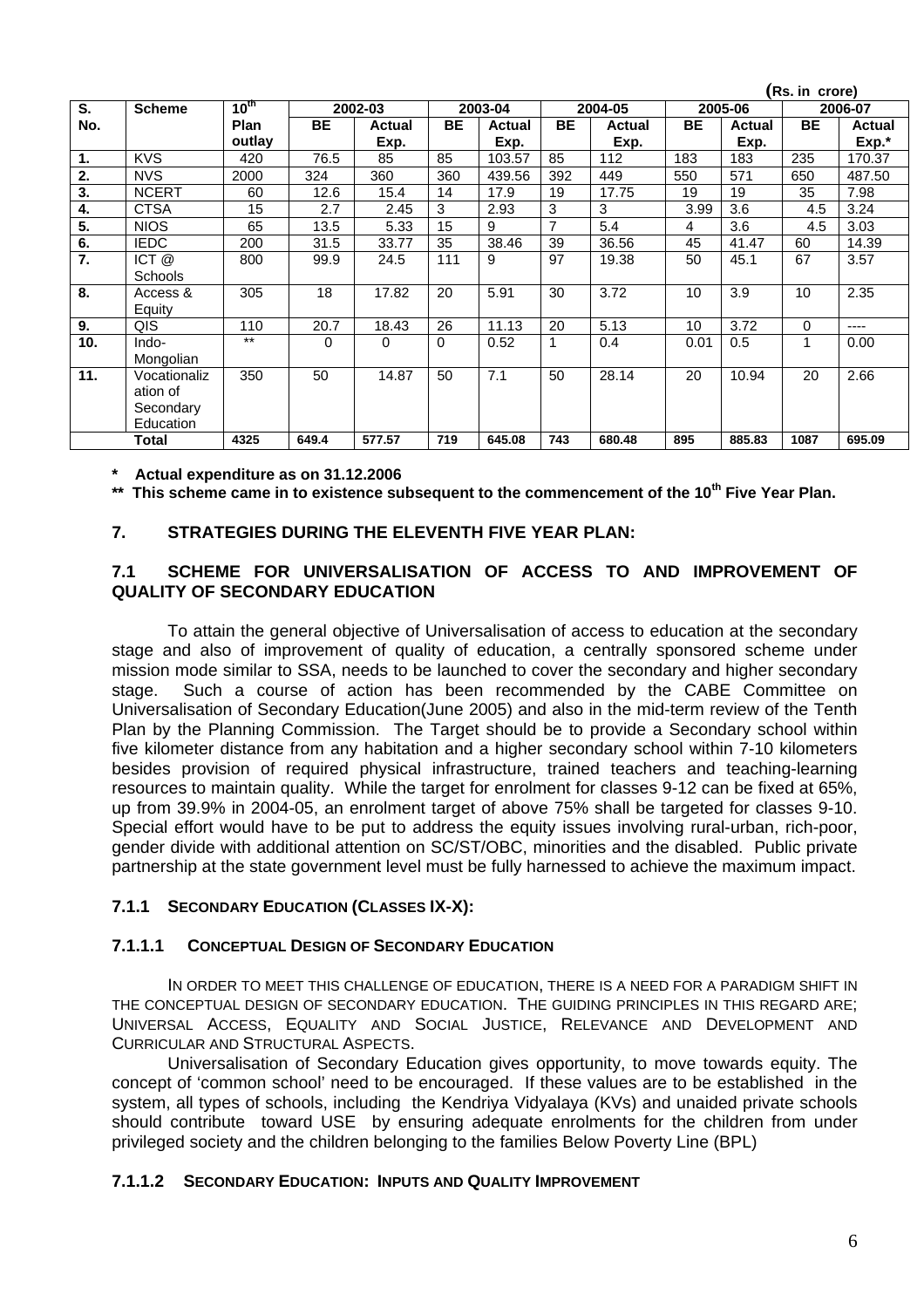IN THE CONTEXT OF UNIVERSALISATION OF SECONDARY EDUCATION (USE), LARGE-SCALE INPUTS IN TERMS OF ADDITIONAL SCHOOLS, TEACHERS AND OTHER FACILITIES ARE TO BE PROVIDED TO MEET THE CHALLENGE OF NUMBERS, CREDIBILITY AND QUALITY. IT INTER-ALIA REQUIRES ASSESSMENT/ PROVISION OF EDUCATIONAL NEEDS, PHYSICAL INFRASTRUCTURE, HUMAN RESOURCE, ACADEMIC INPUTS AND EFFECTIVE MONITORING OF IMPLEMENTATION OF THE PROGRAMMES. THE FOLLOWING STEPS ARE REQUIRED TO BE TAKEN IN THIS REGARD:

- **INAPPING OF SECONDARY SCHOOLING PROVISIONS;**
- ASSESSMENT OF ENROLMENT AND PHYSICAL INFRASTRUCTURE;
- D REQUIREMENT OF SCHOOLING FACILITIES AND LEARNING RESOURCE; AND
- **D** TRAINING OF IN-SERVICE TEACHERS

AN OVERVIEW OF THE INPUTS REQUIRED FOR UNIVERSALISATION OF SECONDARY EDUCATION DURING THE XI PLAN PERIOD IS GIVEN BELOW.

#### **7.1.1.3 MAPPING OF SECONDARY SCHOOLING PROVISIONS**

IN ORDER TO INITIATE A COMPREHENSIVE SCHOOL MAPPING EXERCISE AT SECONDARY AND SECONDARY LEVEL, IT IS NECESSARY TO DEVELOP A RELIABLE DATA BASE, I.E., CREATION OF SECONDARY EDUCATION MANAGEMENT INFORMATION SYSTEM (SEMIS) WITH DISAGGREGATED DATA AT THE STATE, DISTRICT, BLOCK AND SCHOOL LEVELS. IT IS, THEREFORE, ESSENTIAL TO DEVELOP THE CAPACITY OF THE STATE AND DISTRICT LEVEL OFFICERS ENGAGED IN THE PLANNING AND ADMINISTRATION OF SECONDARY EDUCATION IN THE STATES IN THIS REGARD AND TO PREPARE BASE LINE DATA. THEREAFTER, IT IS ALSO NECESSARY TO COLLECT PERIODIC DATA WITH PREDETERMINED REGULARITY FOR EVERY SECONDARY OR HIGHER SECONDARY SCHOOLS IN THE COUNTRY THROUGH SYSTEM SIMILAR TO DISTRICT INFORMATION SYSTEM FOR EDUCATION (DISE) BEING USED FOR CAPTURING INFORMATION AT THE ELEMENTARY LEVEL. UNIFORM NORMS FOR SCHOOL MAPPING CANNOT BE VALID THROUGHOUT THE COUNTRY. KEEPING THE GOAL OF UNIVERSAL SECONDARY EDUCATION, STATE AND LOCALE-SPECIFIC NORMS SHOULD BE DEVELOPED IN CONSULTATION WITH THE STATES AND LOCAL AUTHORITIES.

#### **7.1.1.4 COURSE MAPPING**

ANOTHER IMPORTANT MAPPING EXERCISE HAS TO BE DONE WITH RESPECT TO COURSES AT THE SECONDARY AND HIGHER SECONDARY LEVEL. THE AVAILABILITY OF THE FACILITIES FOR ALL SCIENCE SUBJECTS, E.G., PHYSICS, CHEMISTRY, BIOLOGY AND MATHS AND COMPUTER COURSES AND ALL SUBJECTS IN OTHER ACADEMIC COURSES (COMMERCE AND HUMANITIES COURSES) SHOULD BE MADE AVAILABLE IN ALL THE SCHOOLS LOCATED IN RURAL AND URBAN AREAS.

#### **7.1.1.5 Curriculum**

Curriculum designing and formulation has a special place among the diverse responsibilities envisaged for national and state level bodies working in the field of education. The National Policy on Education (NPE), 1986 (as modified in 1992) and Programme of Action (POA), 1992 view such a framework as a means of establishing a national system of education, characterized by certain core values and transformative goals, consistent with the constitutional vision of India. NPE also points out that implications of the Constitutional Amendment of 1976, which includes Education in the Concurrent List, require a new sharing of responsibility between the Union Government and the States in respect to this vital area of national life.

Approved by Central Advisory Board of Education, National Curriculum Framework-2005 has been brought out by NCERT through a wide-ranging process of deliberations and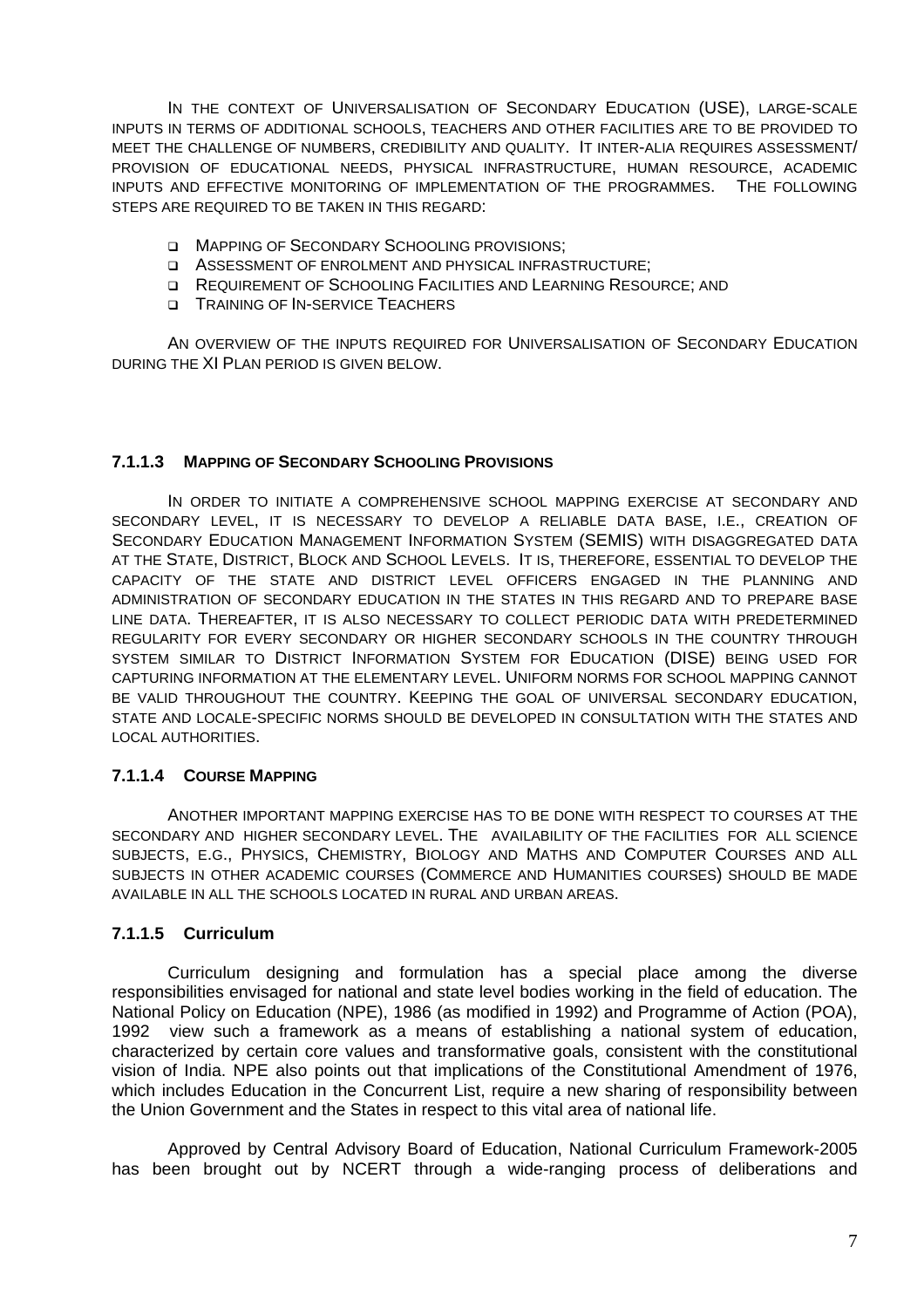consultations. Similar structures will have to be created in all the States/UTs to prepare new syllabi and textbooks at the State level.

Budgetary provision of **Rs. 15 crore** may be made for the creation of new structures and strengthening of existing structure.

#### **7.1.1.6 ASSESSMENT OF PHYSICAL INFRASTRUCTURE**

AS A FOLLOW-UP TO THE MAPPING OF SCHOOLS AND COURSES, AND THE PROJECTION OF DEMAND, THE NEXT STAGE OF PLANNING IS ASSESSMENT OF PHYSICAL INFRASTRUCTURE AND EDUCATIONAL FACILITIES. SUCH EXERCISES HAVE TO BE DONE NECESSARILY AT THE SCHOOL LEVEL. BESIDES EXTRA CLASSROOMS AND TEACHERS THIS IS TRUE FOR THE EXISTING SCHOOLS AS WELL AS THE NEW ONES TO BE ESTABLISHED. SUCH FACILITIES AT THE MINIMUM WILL INCLUDE PROVISION FOR LABORATORIES, LIBRARY AND LEARNING RESOURCES, INFORMATION TECHNOLOGY RESOURCES, AUDIO-VISUAL FACILITIES INCLUDING SATELLITE INTERACTIVE TERMINALS (SIT) SUPPORTED EDUCATION THROUGH EDUCATIONAL SATELLITE (EDUSAT), TELECONFERENCING, FACILITIES FOR SPORTS AND GAMES, YOGA, AND WORK CENTRED EDUCATION AND CULTURAL ACTIVITIES.

#### **7.1.1.7 PROJECTION OF ENROLMENT, CLASSROOM AND TEACHERS 7.1.1.7.1 ENROLMENT PROJECTION AT SECONDARY LEVEL ( IX-X)**

DUE TO THE THRUST ON UNIVERSAL ELEMENTARY EDUCATION THROUGH SSA, THERE IS EVERY POSSIBILITY OF SIGNIFICANT INCREASE IN DEMAND FOR SECONDARY EDUCATION BY 2010. PROJECTIONS MADE HERE ARE BASED ON 75% SUCCESS OF SSA AT THE ELEMENTARY LEVEL, THOUGH THE SSA ENVISAGES ACHIEVING THE GOAL OF UEE BY 2010. PROJECTED ENROLMENT OF BOYS, GIRLS AND TOTAL ENROLMENT WAS 127.6, 90.3 AND 217.9 LAKH RESPECTIVELY WITH ADDITIONAL ENROLMENT AS PROJECTED BY THE CABE COMMITTEE ON UNIVERSALISATION OF SECONDARY EDUCATION (JUNE, 2005).

#### **7.1.1.7.2 PROJECTION OF SECONDARY CLASS ROOMS AND TEACHERS**

IT IS IMPERATIVE TO HAVE PROJECTION OF NUMBER OF SECONDARY CLASSROOMS, TEACHERS AND INFRASTRUCTURE FACILITIES BASED ON THE PROJECTED YEAR WISE ADDITIONAL ENROLMENT. THE PROJECTION OF NUMBER OF CLASSROOMS IS BASED ON (A) ADDITIONAL ENROLMENT;& (B) PUPIL TEACHER RATIO OF 30:1 ( PUPIL CLASS ROOM RATIO OF 30:1) AND THE PROJECTION OF TEACHERS IS BASED ON 1.5 TEACHERS PER CLASS ROOM.

THERE ARE THREE POSSIBILITIES OF ACCOMMODATING THE ADDITIONAL ENROLMENT; (I) BY **OPENING NEW SECONDARY SCHOOLS**, (II) BY **UPGRADING SOME OF THE EXISTING ELEMENTARY SCHOOLS** BY OPENING SECONDARY SECTIONS; AND (III) BY **OPENING ADDITIONAL SECTIONS** IN THE EXISTING HIGH SCHOOLS. SINCE OPENING OF NEW SECONDARY SCHOOLS WILL BE COSTLIER, THE REMAINING TWO OPTIONS ARE RECOMMENDED. IT IS ALSO RECOMMENDED THAT ALL THE EXISTING 90760 SECONDARY SCHOOLS AND THE SAME NUMBER (90760) OF ELEMENTARY SCHOOLS (OUT OF 2,45,274 ELEMENTARY SCHOOLS IN 2002-03) MAY BE PROVIDED ONE SCIENCE LAB AND ANOTHER ART AND CRAFT LAB AND OTHER REQUIRED FACILITIES IN EACH SCHOOL.

IN VIEW OF THE PROJECTED ENROLMENT IN GRADES IX-X, THE TOTAL NUMBER OF ADDITIONAL CLASSROOMS REQUIRED FOR FIVE YEARS IS 2.39 LAKH AND TOTAL NUMBER OF ADDITIONAL TEACHERS REQUIRED IS 3.58 LAKH.

#### **Table -1 Projected Enrolment in Grades IX – X, Number of Class Rooms and Teachers Required during XI Plan from 2007-08 to 2011-12 (Based on 75% Success of SSA upto 2009 – 10)**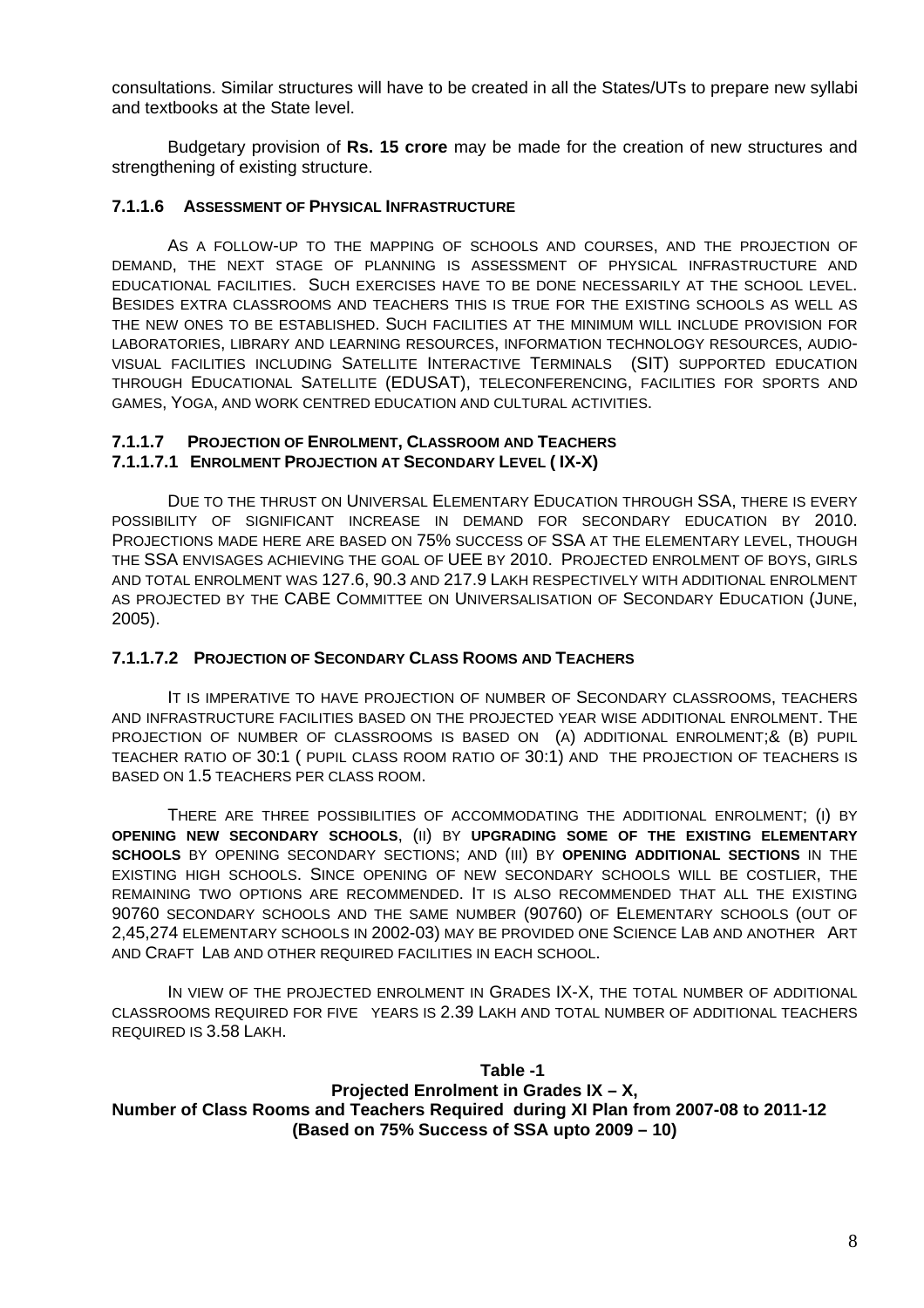| <b>Years</b> | <b>ENROLMENT</b><br>$(GRADES IX - X)$<br>(IN LAKH) |              |              | <b>ADDITIONAL</b><br><b>ENROLMENT</b><br>(IN LAKH) |                 | <b>CUMULATIVEADDL</b><br>ADDITIONAL CLASS<br><b>ENROLMENT ROOMS</b><br>(IN LAKH) | REQ. | <b>TEACHERS</b><br>REQ. | <b>ADDITIONALCUMULATIVE</b><br><b>ADDITIONAL</b><br>NO. OF<br><b>TEACHERS</b><br>REQ. |        |
|--------------|----------------------------------------------------|--------------|--------------|----------------------------------------------------|-----------------|----------------------------------------------------------------------------------|------|-------------------------|---------------------------------------------------------------------------------------|--------|
| 1            | $\mathbf{2}$                                       | $\mathbf{3}$ | 4            | 5                                                  | $6\phantom{1}6$ | $\overline{7}$                                                                   | 8    | 9                       | 10                                                                                    | 11     |
|              | <b>BOYS</b>                                        | <b>GIRLS</b> | <b>TOTAL</b> | <b>BOYS</b>                                        |                 | <b>GIRLS TOTAL</b>                                                               |      |                         |                                                                                       |        |
| 2002-03*     | 127.6                                              | 90.3         | 217.9        | 12.1                                               | 12.7            | 25.0                                                                             |      |                         |                                                                                       |        |
| 2003-04      | 139.7                                              | 103.0        | 242.9        | 03.2                                               | 05.5            | 08.8                                                                             |      |                         |                                                                                       |        |
| 2006-07      | 149.6                                              | 120.4        | 270.2        | 03.3                                               | 05.8            | 09.1                                                                             |      |                         |                                                                                       |        |
| 2007-08      | 153.0                                              | 126.9        | 280.0        | 03.4                                               | 06.4            | 09.8                                                                             | 09.8 | 32607                   | 48910                                                                                 | 48910  |
| 2008-09      | 156.5                                              | 133.7        | 290.1        | 03.5                                               | 06.8            | 10.1                                                                             | 19.9 | 33787                   | 50680                                                                                 | 99590  |
| 2009-10      | 160.1                                              | 140.8        | 300.6        | 03.6                                               | 07.1            | 10.5                                                                             | 30.4 | 35010                   | 52515                                                                                 | 152105 |
| 2010-11      | 163.8                                              | 148.3        | 311.5        | 03.7                                               | 07.5            | 10.9                                                                             | 41.3 | 36277                   | 54416                                                                                 | 206521 |
| 2011-12      | 179.8                                              | 162.2        | 342.0        | 16.0                                               | 13.9            | 30.5                                                                             | 71.8 | 101608                  | 152412                                                                                | 358933 |

**Note:** In the above calculation, if the additional enrolments shown against 2002-03, 03-04 & 04-05 are considered in the cumulative additional enrolment, it will be **124.1 Lakh ( 1.24 crore).** 

#### **7.1.1.8 FINANCIAL PROJECTIONS ESTIMATING ADDITIONAL FINANCIAL REQUIREMENT**

THE ADDITIONAL FINANCIAL REQUIREMENT TO MEET THE DEMAND AT SECONDARY LEVEL ON ACCOUNT OF 75 PER CENT SUCCESS OF SSA HAS BEEN ESTIMATED BASED ON CERTAIN COST NORMS AND ASSUMPTIONS. THE ADDITIONAL FINANCIAL REQUIREMENT HAS BEEN ESTIMATED CONSIDERING A FEW IMPORTANT COMPONENTS, VIZ, TEACHERS SALARY, OTHER RECURRING COST; AND COST OF INSPECTION & SUPERVISION AND CAPITAL COST . CAPITAL EXPENDITURE INCLUDES THE COST OF CONSTRUCTION OF ADDITIONAL CLASSROOMS AND TOILETS FOR BOYS AND GIRLS SEPARATELY AT THE RATE RS. 1,50,000 FOR EVERY ADDITIONAL CLASS-ROOM.

#### **Table -2 ESTIMATION OF FINANCIAL REQUIREMENT FOR ADDITIONAL ENROLMENT FROM 2007-08 TO 2011-12 (BASED ON 75% SUCCESS OF SSA). (RS. IN CRORE)**

|              | <b>AVERAG</b><br>Ε<br><b>SALARY</b><br><b>IOF</b> |                          |                  |                     |                   |                       |                | <b>TOTAL</b>        |
|--------------|---------------------------------------------------|--------------------------|------------------|---------------------|-------------------|-----------------------|----------------|---------------------|
|              | <b>TEACHER</b>                                    |                          | <b>OTHER</b>     | SALARY +            | <b>INSP.&amp;</b> | <b>TOTAL</b>          | <b>CAPITAL</b> | <b>RECURRING +</b>  |
|              | <b>PER</b>                                        | EXP. ON                  | <b>RECURRING</b> | <b>OTHER</b>        | SUP. EXP.         | <b>RECURRING EXP.</b> |                | <b>CAPITAL EXP.</b> |
|              | <b>MONTH</b>                                      | <b>SALARY RS EXP. RS</b> |                  | <b>RECURRING RS</b> |                   | EXP. RS               | <b>Rs</b>      | <b>Rs</b>           |
| <b>YEARS</b> | $(N$ Rs.)                                         |                          |                  | EXP. RS.            |                   |                       |                |                     |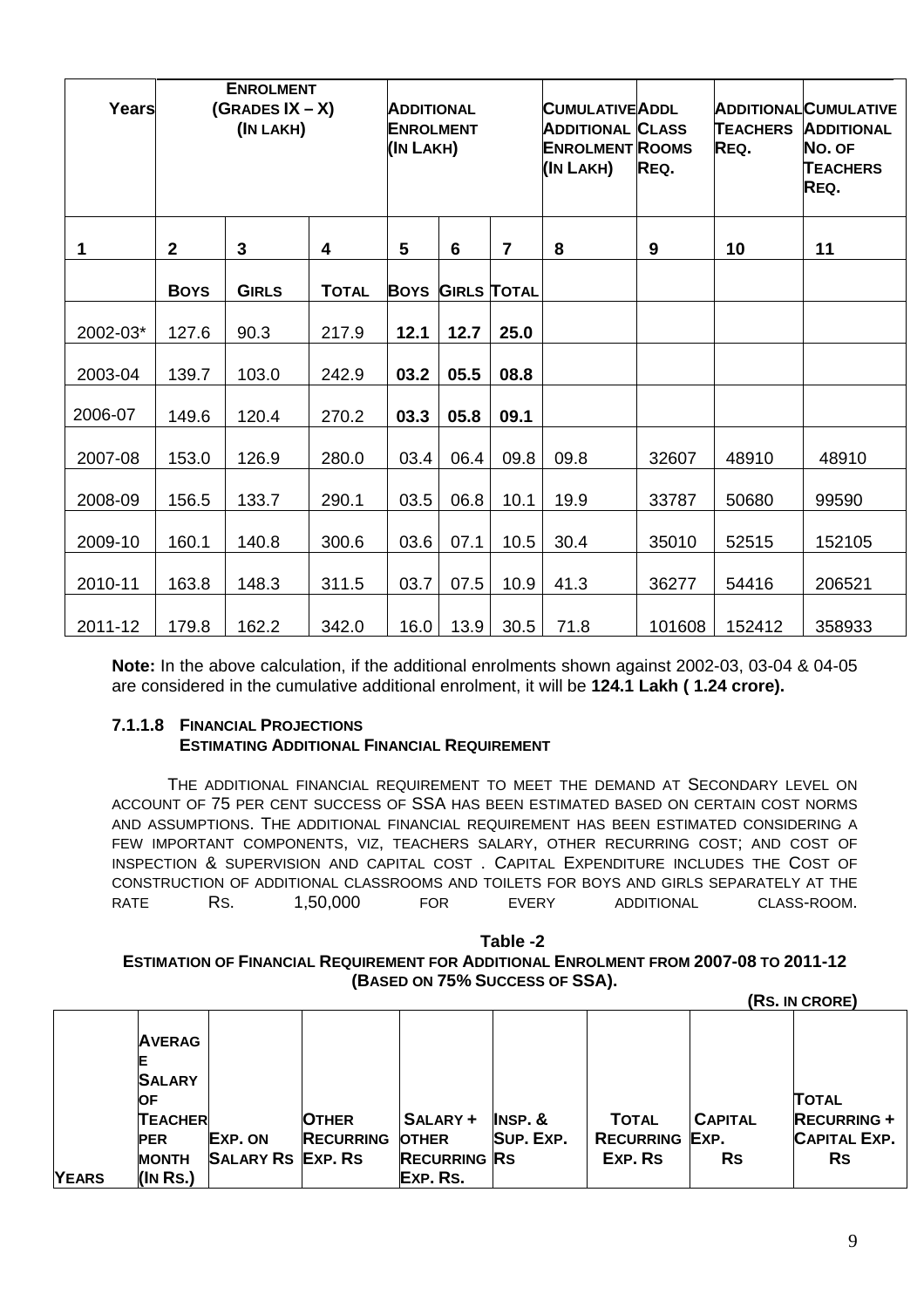|              | 12    | 13       | 14      | 15       | 16    | 17       | 18      | 19       |
|--------------|-------|----------|---------|----------|-------|----------|---------|----------|
|              |       |          |         |          |       |          |         |          |
| 2007-08      | 13500 | 792.3    | 198.1   | 990.4    | 19.8  | 1010.2   | 489.1   | 1499.3   |
|              |       |          |         |          |       |          |         |          |
| 2008-09      | 14000 | 1673.1   | 418.3   | 2091.4   | 41.8  | 2133.2   | 506.8   | 2640.0   |
|              |       |          |         |          |       |          |         |          |
| 2009-10      | 14500 | 2646.6   | 661.7   | 3308.3   | 66.2  | 3374.5   | 525.1   | 3899.6   |
|              |       |          |         |          |       |          |         |          |
| 2010-11      | 15000 | 3717.4   | 929.3   | 4646.7   | 92.9  | 4739.7   | 544.2   | 5283.8   |
|              |       |          |         |          |       |          |         |          |
| 2011-12      | 15500 | 6676.2   | 1669.0  | 8345.2   | 166.9 | 8512.1   | 1524.1  | 10036.2  |
| <b>TOTAL</b> |       | 15,505.6 | 3,876.4 | 19,382.0 | 387.6 | 19,769.7 | 3,589.3 | 23,359.0 |

#### **7.1.1.9 SCHOOLING FACILITIES:**

**Disparities in Schooling Facilities**: There is a lot disparity in schooling facilities in various regions of the country. There are disparities among the private schools and between private and government schools. For providing universal and free access to quality secondary education, it is imperative that specially designed norms are developed at the national level and provision may be made for each State/UT keeping in mind the geographical, socio-cultural, linguistic and demographic condition of not just the State/UT but also, wherever necessary, of the Block. The norms for secondary schools should be generally equivalent to those of Kendriya Vidyalayas.

THE SCHOOL FACILITIES ARE USED FOR NOT MORE THAN FOUR TO FIVE HOURS A DAY. EFFORT SHOULD BE MADE TO MAKE BETTER USE OF THE SCHOOLING FACILITY BY RUNNING IT IN MORE THAN ONE SHIFT WHEREVER FEASIBLE. THE SECOND IMPORTANT CHOICE IS TO CREATE LARGE SCHOOLS AS PROPOSED IN PURA (PROVIDING URBAN FACILITIES IN RURAL AREAS) BY THE PRESIDENT OF INDIA WHEREVER POSSIBLE PARTICULARLY IN THICKLY POPULATED RURAL AND URBAN AREAS, TO ACHIEVE ECONOMY OF SCALE, WHILE ENSURING THAT THE CONCERNS WITH RESPECT TO GENDER ISSUES, CASTE HIERARCHY, DISABILITY, GIRLS ENGAGED IN SIBLING CARE, CHILDREN SUPPORTING THEIR FAMILIES BY GATHERING FUEL AND FODDER OR FETCHING WATER BEFORE OR AFTER SCHOOL HOURS AND AVAILABILITY OF EFFECTIVE AND FREE TRANSPORT HAVE BEEN LOOKED INTO WITH THE SENSITIVITY SUCH ISSUES DESERVE.

#### **7.1.1.10 LEARNING RESOURCES**

#### **7.1.1.10.1 Laboratories and Equipments**

The main reasons for failure in exams of a large number of students are their limited understanding of concepts in Mathematics & Science and their weakness in English. NCF-2005 addresses this issue. The National Focus Group on " Teaching of Science", suggested prevention of marginalisation of experiments in school science curriculum. Investment in this regard is required for improving school Libraries, Laboratories and Workshops to promote experimental culture while **reducing the importance of external examinations.** There is also need to have Computer –Interfaced Experiments and Projects utilizing database from public domain.

The younger generation should be sensitized to the potential of Health and Physical Education, Art Education and Crafts. This further requires a pool of trained personnel/teachers to impart basic knowledge and skills along with Craft Laboratories with space facilities and raw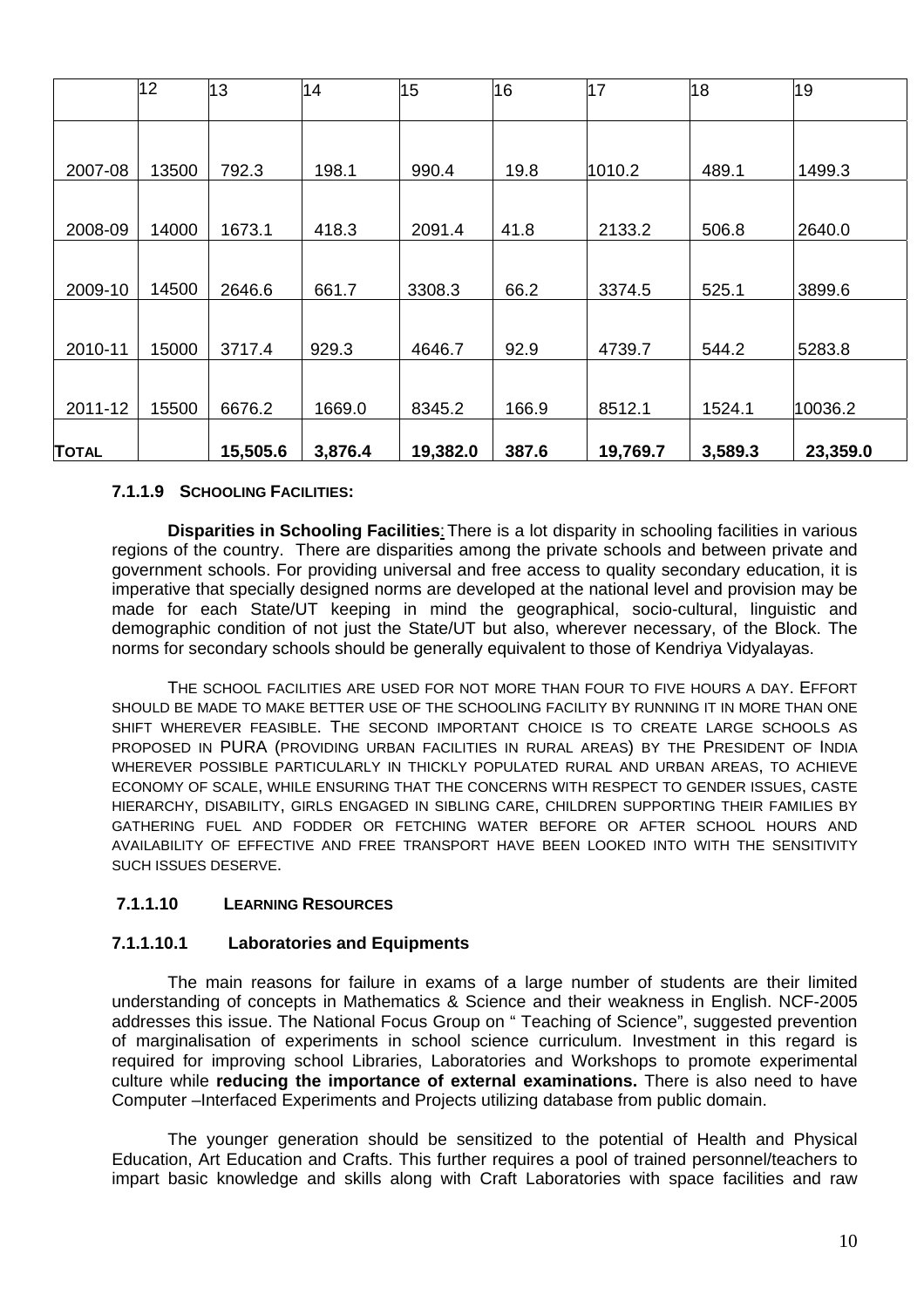materials in all schools. For Health, Yoga and Physical Education, certain minimum outdoor and indoor facilities coupled with proper ventilation and sanitation in the classroom and school premises is needed. Further, in view of inclusion of all children, the schools should also be equipped with the resource support needed in the form of Special Educators, assistive devices and teaching-learning material for children with special needs.

FOR QUALITATIVE IMPROVEMENT OF SOCIAL SCIENCE TEACHING IN SECONDARY SCHOOLS AND MAKING IT LIVELY AND RELEVANT FOR THE YOUNG LEARNERS, REQUIRED INFRASTRUCTURAL FACILITIES IN TERMS OF PHYSICAL SPACE AND RESOURCE MATERIALS NEED TO BE PROVIDED IN EVERY SCHOOL. THE SPIRIT OF INQUIRY AND CREATIVITY AMONG CHILDREN AS WELL AS TEACHERS CAN BE PROMOTED IN AN INTERACTIVE ENVIRONMENT. HENCE EVERY SCHOOL SHOULD HAVE A SOCIAL SCIENCE ROOM FOR PERFORMING VARIOUS GROUP ACTIVITIES/PROJECT WORK, EXPERIMENTING/DEMONSTRATING AND DISPLAYING THEIR CREATIVITY AND STORING BEST CREATIONS FOR FURTHER USE AS RESOURCE MATERIAL.

The National Focus Group on Work and Education, constituted as part of the exercise for revision of National Curriculum Framework (NCF)-2005, expressed its concern about the exclusionary character of education in general and secondary education in particular. This is founded on the artificially instituted dichotomy between work and knowledge (also reflected in the widening gap between school and society). Those who work with their hands and produce significant wealth are denied access to formal education, while those who have access to formal education not only denigrate productive manual work but also lack necessary skills for the same. A common core curriculum incorporating work-centered pedagogy initially united class x and within the foreseeable future upto class XII for all children should be the objective. A detailed framework of "Work and education" for School Education needs to be developed by NCERT for operationalisation during the XI Plan.

In view of the above, a Science Laboratory and an Art and Crafts laboratory need to be set up in each secondary school.

#### **Table 8**

#### **Estimated Expenditure for Science Laboratory and Art and Craft Laboratory**

|         |                |                           |                |                    |                              | (Rs. in crore)              |  |
|---------|----------------|---------------------------|----------------|--------------------|------------------------------|-----------------------------|--|
| Year    |                | Non-recurring expenditure |                |                    | <b>Recurring expenditure</b> |                             |  |
|         | No.<br>0f      | Construction              | Equipments,    | Chemicals,         | Salary to two                | Salary of<br>two            |  |
|         | <b>Schools</b> | οf                        | Furniture etc. | Materials &        | Lab.                         | <b>Teachers</b><br>$\omega$ |  |
|         |                | Laboratories              | in Labs. @     | other<br>items     | Attendants<br>@              | 1.75<br>lakh<br>per         |  |
|         |                | @<br>Rs. 1.5              | Rs. 2.0 lakh   | (Cumulative        | Rs. 0.84<br>lakh             | year<br>per                 |  |
|         |                | lakh<br>lab.<br>per       | per school     | Total) @ Rs.       | year<br>per<br>per           | teacher                     |  |
|         |                | $\star$                   |                | 1.0 lakh per       | Lab. Attendant               | (Cumulative                 |  |
|         |                |                           |                | school             | (Cumulative                  | Total)                      |  |
|         |                |                           |                |                    | Total)                       |                             |  |
| 2007-08 | 18152          | 544.56                    | 363.00         | 181.52             | 304.95                       | 635.32                      |  |
|         | (New)          | (2 Labs)                  |                |                    |                              |                             |  |
| 2008-09 | 27228          | 816.84                    | 554.50         | 453.80             | 762.38                       | 1588.30                     |  |
|         | (New)          | (2 Labs)                  |                |                    |                              |                             |  |
| 2009-10 | 45380          | 1361.40                   | 907.60         | 907.60             | 1524.76                      | 3176.60                     |  |
|         | (New)          | (2 Labs)                  |                |                    |                              |                             |  |
| 2010-11 | 45380          | 680.70                    | 907.60         | 1361.40<br>1905.95 |                              | 4764.90                     |  |
|         | (Existing)     | (1 Labs)                  |                |                    |                              |                             |  |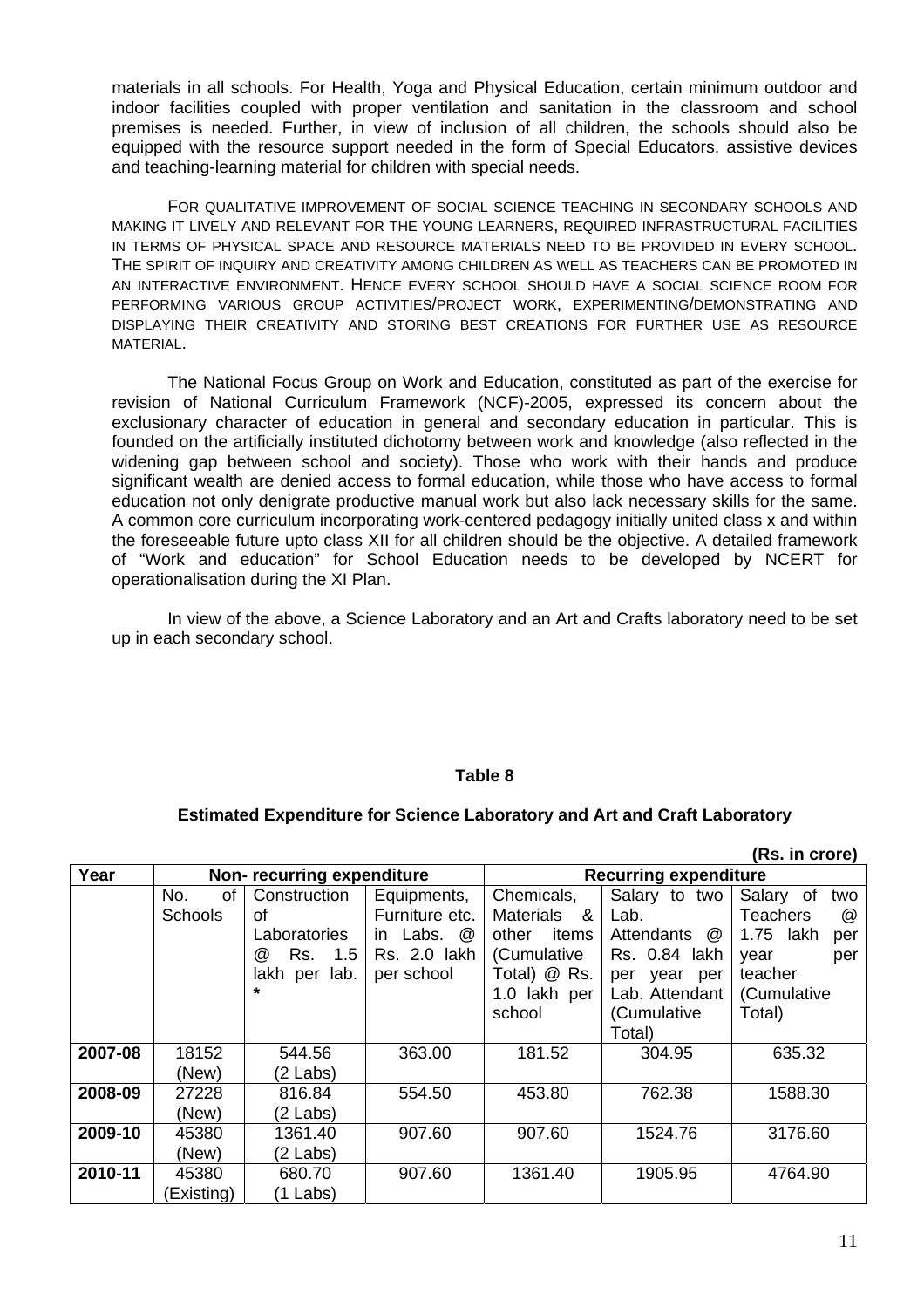| 2011-12            | 45380      | 680.70  | 907.60  | 1815.20 | 2287.15 | 6353.20  |
|--------------------|------------|---------|---------|---------|---------|----------|
|                    | (Existing) | Labs)   |         |         |         |          |
| <b>Total</b>       | 181520     | 4084.20 | 3640.30 | 4719.52 | 6785.20 | 16518.30 |
| <b>Grand Total</b> |            | 7724.50 |         |         | 2823.02 |          |

- It is proposed that 90760 Elementary Schools may be upgraded to Secondary Schools. In each of these schools, two Labs (Science Lab and Arts and Craft Lab) may be provided. It will be done in three phases. During first year 20%, second year 30% and third year 50% of the Elementary Schools will be provided two Labs.
- It is understood that one Science Lab is available in each of the existing 90760 Secondary Schools. Therefore, in these Secondary Schools, one Arts and Craft Laboratory may be set up during XI Plan in two years (2010-11 and 2011-12). The Arts and Crafts Lab will be used for carrying out the activities related to:

Social Sciences

- Arts and Heritage Craft,
- Health and Physical Education
- Work Education

# **7.1.1.10.2 LEARNING RESOURCE CENTRE (LRC)**

#### **I. GENERAL**

About 1,81,520 Secondary Schools are required during the XI Plan to meet the challenge of making provision of Secondary Education for accommodating VIII pass outs as a result of success of the Sarva Shiksha Abhiyan (SSA). In order to ensure quality in Secondary Education, these Secondary Schools (existing secondary schools plus upgraded schools) should be equipped with a Learning Resource Centre (LRC) with following inputs.

- (i) LIBRARY & SEPARATE ROOM -- LIBRARY WILL BE LOOKED AFTER BY AN ANOTHER TEACHER.
- (ii) PROVISION FOR ICT SUPPORT
- (III) LINK WITH EDUSAT

THIS IS IN CONFORMITY WITH THE ADVOCACY IN THE NATIONAL CURRICULUM FRAMEWORK (NCF-2005) ABOUT CURRICULUM ENRICHMENT FOR OVERALL DEVELOPMENT OF CHILDREN RATHER THAN REMAINING TEXTBOOK CENTRIC, AND ENSURING THAT LEARNING IS SHIFTED FROM ROTE MEMORIZATION.

 It is suggested that ICT Resource Room and Library of the school may be housed in one big room (Minimum size- 10mx7.5m), or these may be housed in two adjacent rooms. All Library operations from accession to issue of books may be computerized. The provision of integrated Learning Resource Centre (LRC) will facilitate such activities. These resources will be instrumental in raising the knowledge and achievement levels of students.

#### **ii. Information and Communication Technology (ICT) at Schools**

The scheme of ICT in Schools is intended to establish an enabling environment to promote the usage of ICT, especially in Secondary and Secondary Government Schools in rural areas. **RESOURCES REQUIRED** 

THE TENTATIVE BUDGET ESTIMATES FOR PROVIDING ICT FACILITIES IN ALL 181520 SCHOOLS IS **RS. 24160 CRORE**. HOWEVER IN THE FIRST PHASE, A PROVISION OF PROVIDING ICT FACILITIES MAY BE MADE IN 50% I.E 90760 SCHOOLS. THE ITEMS OF EXPENDITURE INCLUDE:

- ICT INFRASTRUCTURE (MINIMUM ROOM'S SIZE 10M X 7.5M) AND MAINTENANCE
- LIBRARIAN CUM ICT COORDINATOR'S SALARY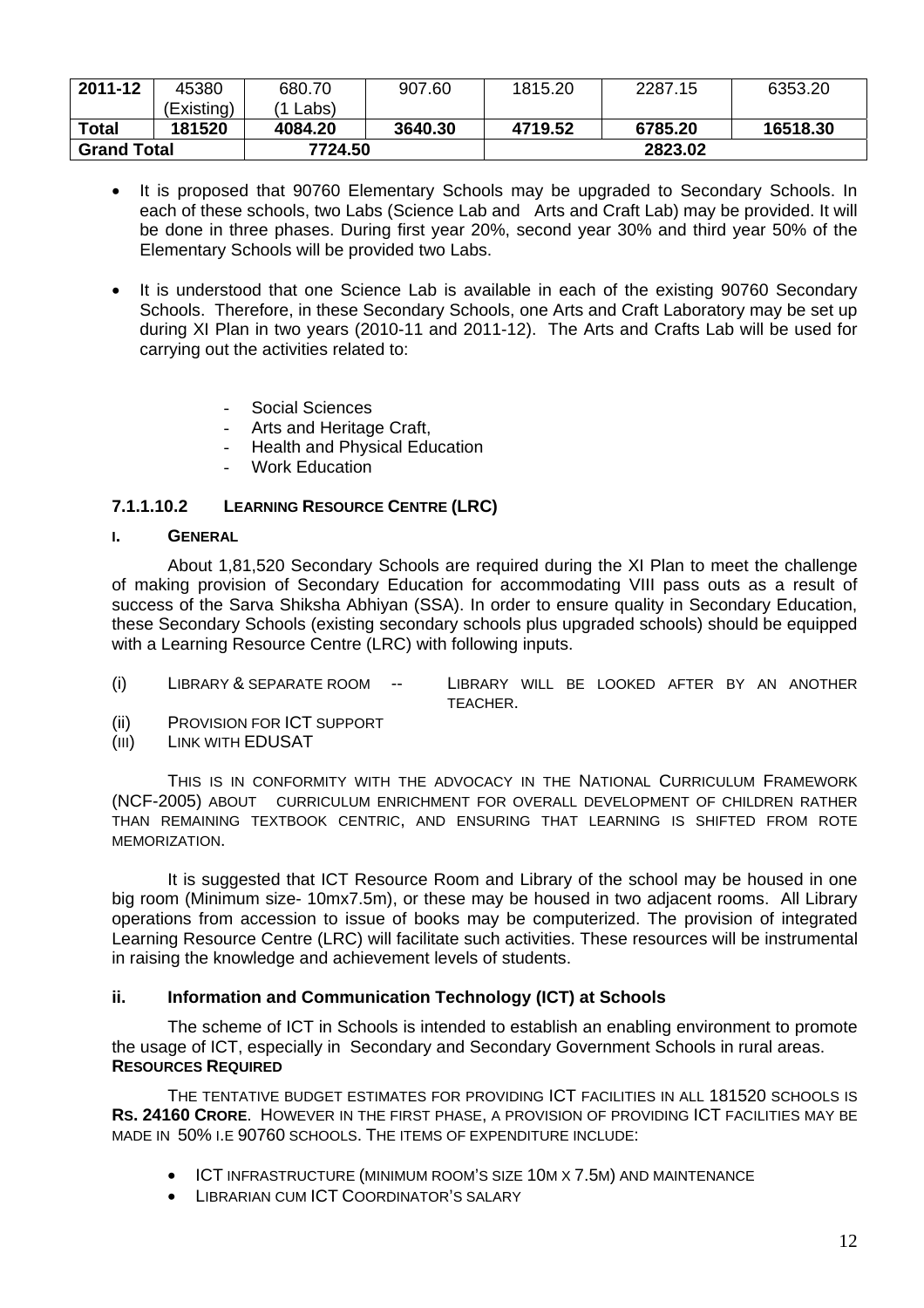- INFRASTRUCTURE FOR PRE-SERVICE TEACHER'S TRAINING
- **TRAINING OF ICT COORDINATORS**
- IN-SERVICE TEACHER'S TRAINING IN THE USE OF ICT IN THE SCHOOLS
- DIGITAL CONTENT PROCUREMENT/DEVELOPMENT AND DISTRIBUTION
- ESTABLISHMENT OF RESOURCES IN SCHOOLS BY STATE GOVERNMENTS
- **ESTABLISHMENT OF RESOURCES IN SCHOOLS BY KVS/NVS**
- MONITORING, EVALUATION, RESEARCH, INNOVATION ETC.
- SUCH FACILITIES CAN ALSO BE PROCURED ON BOOT BASIS THROUGH PRIVATE SECTOR. WHICH CAN PROVIDE MAINTENANCE AND OTHER SUPPORT.

#### **III. EDUSAT FACILITIES IN SCHOOLS**

EDUSAT CAN BE USED FOR CONVENTIONAL RADIO AND TV BROADCAST, INTERACTIVE RADIO AND TELEVISION, EXCHANGE OF DATA, VIDEO/TELECONFERENCING AND WEB-BASED EDUCATION.

ESTABLISHMENT OF A NEW HUB FOR THE EDUSAT NETWORKING COSTS ABOUT RS. 1 CRORE. A HUB WOULD SERVE A CLOSE USE GROUP COMPRISING RECEIVE ONLY TERMINALS (ROTS) AND SATELLITE INTERACTIVE TERMINALS (SITS). ESTABLISHMENT OF A RECEIVE ONLY TERMINAL IN A SCHOOL REQUIRES EQUIPMENT INCLUDING A RECEIVING UNIT AND PERIPHERALS THAT COST RS. 80, 000. FOR AN SIT, WITH ADDITIONAL EQUIPMENT, THE TOTAL COST COMES TO RS. 2,50,000. THE EDUSAT FACILITY WILL BE INSTALLED IN THE COMPUTER-CUM-LIBRARY ROOM (LEARNING RESOURCE CENTRE). THE FACILITIES CAN ALSO OUTSOURCED FROM THE PRIVATE SECTOR OR THROUGH A BOOT MECHANISM.

#### **Table 9**

#### **ESTIMATED EXPENDITURE FOR THE LEARNING RESOURCE CENTRE: Estimated Expenditure for Learning Resource Centre in Schools (RS. IN CRORE)**

|             |                |             |                | INS. IN CROKET |
|-------------|----------------|-------------|----------------|----------------|
| <b>YEAR</b> | No. OF         | דמו<br>ו טו | <b>LIBRARY</b> | <b>EDUSAT</b>  |
|             | <b>SCHOOLS</b> |             |                |                |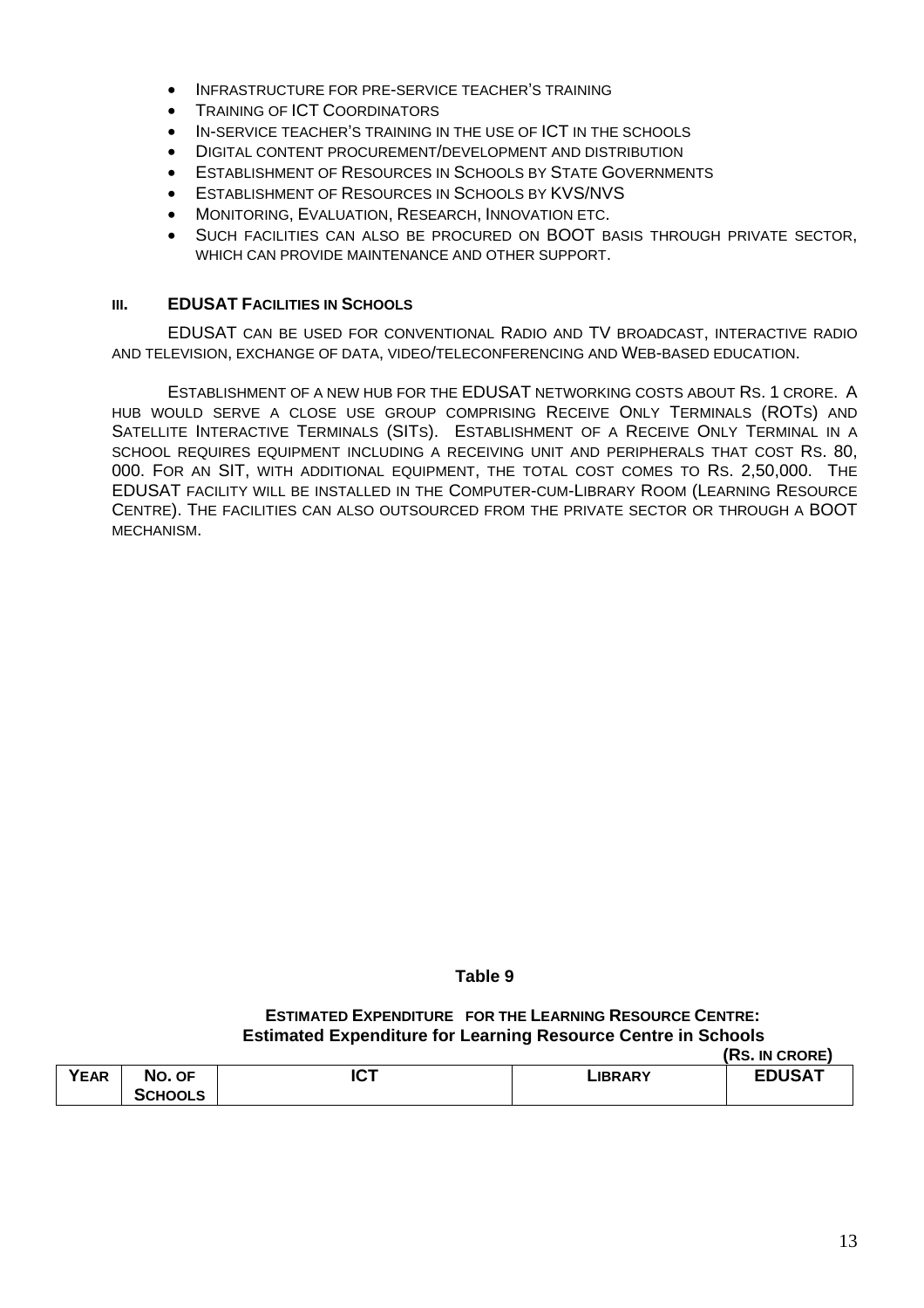|          |                    | NON-             | <b>RECURRING</b>     | <b>RECURRING</b> | <b>CUMULATIVE</b> | <b>SETTING UP</b>  |
|----------|--------------------|------------------|----------------------|------------------|-------------------|--------------------|
|          |                    | <b>RECURRING</b> | <b>EXPENDITURE</b>   | EXP.             | EXP.              | <b>SITS AND</b>    |
|          |                    | EXP.             | (INFRASTRUCTURE,     | (PURCHASE        |                   | <b>ROTS AND</b>    |
|          |                    | (CONSTRUCTION    | <b>SALARY OF ICT</b> | OF BOOKS,        |                   | <b>MAINTENANCE</b> |
|          |                    | OF LRC @ RS.     | <b>COORDINATOR</b>   | FILMS,           |                   |                    |
|          |                    | 2.0 LAKH PER     | ETC.)                | <b>MAGAZINES</b> |                   |                    |
|          |                    | SCHOOL)          |                      | ETC.)            |                   |                    |
| 2007-    | 18152              | 363.04           | 2053                 | 90.76            | 90.76             | 40                 |
| 08       | (NEW)              |                  |                      |                  |                   |                    |
| 2008-    | 27228              | 544.56           | 3079                 | 136.14           | 226.90            | 60                 |
| 09       | (NEW)              |                  |                      |                  |                   |                    |
| 2009-    | 45380              | 907.60           | 5132                 | 226.90           | 453.80            | 100                |
| 10       | (NEW)              |                  |                      |                  |                   |                    |
| 2010-    | 45380              | 907.60           | 5132                 | 226.90           | 680.70            | 50                 |
| 11       | (Existing)         |                  |                      |                  |                   |                    |
| $2011 -$ | 45380              | 907.60           | 5132                 | 226.90           | 907.60            | 50                 |
| 12       | (Existing)         |                  |                      |                  |                   |                    |
|          | <b>TOTAL</b>       | 3630             | 20530                | 907.60           | 2359.76           | 300                |
|          | <b>GRAND TOTAL</b> |                  | 24160                | 2359.76          | 300               |                    |

It is proposed that 90760 Elementary Schools may be upgraded to Secondary Schools. In each of these schools, learning resources (ICT, Library, EDUSAT) are to be provided during 2007- 08 to 2009-10. It will be done in three phases. During first year 20%, during second year 30% and during third year 50% of the Elementary Schools will be provided Learning Resource Centre alongwith the required ICT, Library and EDUSAT facilities. The rest 90760 Secondary schools will be given the facility of Learning Resource Centre with required infrastructure and related facilties for ICT, EDUSAT and Library during subsequent years (50% of schools in 2010-11 and 50% schools in 2011-12).

There are seven State Institute of Educational Technology (SIETs), which prepare context for use of educational technology in delivery of education. These require strengthening under ICT@ School scheme. Bringing those under respect SCERTs may also be considered.

#### **7.1.2 EDUCATION AT HIGHER SECONDARY LEVEL ( CLASSES XI-XII) 7.1.2.1 Projection of Enrolment at Higher Secondary Level**

THE PROJECTED ENROLMENT AT HIGHER SECONDARY LEVEL (CLASSES XI-XII) HAS BEEN CALCULATED TAKING INTO ACCOUNT THE PROJECTED ENROLMENT OF THE STUDENTS IN 2007-08 (TOTAL ENROLMENT 28 MILLION).

ASSUMING THAT THE STUDENTS, ADMITTED IN 2007-08 WILL REACH CLASS XI AT THE RATE OF 60 PER CENT AFTER COMPLETING THE SECONDARY EDUCATION IN 2009-10, THE PROJECTED ENROLMENT AND REQUIREMENT OF NUMBER OF CLASSROOMS AND TEACHERS DURING XI PLAN FOR HIGHER SECONDARY CLASSES IS GIVEN BELOW.

#### **TABLE –3**

**PROJECT ENROLMENT IN GRADES XI AND XII, NUMBER OF CLASS ROOMS AND TEACHERS REQUIRED DURING XI PLAN (2007-08 TO 2011-12)** 

| Year  | TOTAL               | ADDL.     | ADDL.               | <b>CUMULATIVE</b> | ADDL.        | ADDL.           | <b>CUMULATIVE</b> |
|-------|---------------------|-----------|---------------------|-------------------|--------------|-----------------|-------------------|
|       | <b>ENROLMENT</b>    | ENROLMENT | <b>ENROLMENT</b>    | ADDL.             | <b>ROOMS</b> | <b>TEACHERS</b> | ADDL.             |
|       | <b>GRADES</b><br>IN | (IN LAKH) | <b>GRADES</b><br>IN | <b>ENROLMENT</b>  |              |                 | <b>TEACHERS</b>   |
|       | IX-X<br>(IN-        |           | XI-XII<br>@         | (IN LAKH)         |              |                 |                   |
|       | LAKH)               |           | 60%                 |                   |              |                 |                   |
|       |                     |           | <b>TRANSITION</b>   |                   |              |                 |                   |
| 2007- | 280.0               | 09.8      | $---$               | $- - -$           | ---          | ---             | ---               |
| 08    |                     |           |                     |                   |              |                 |                   |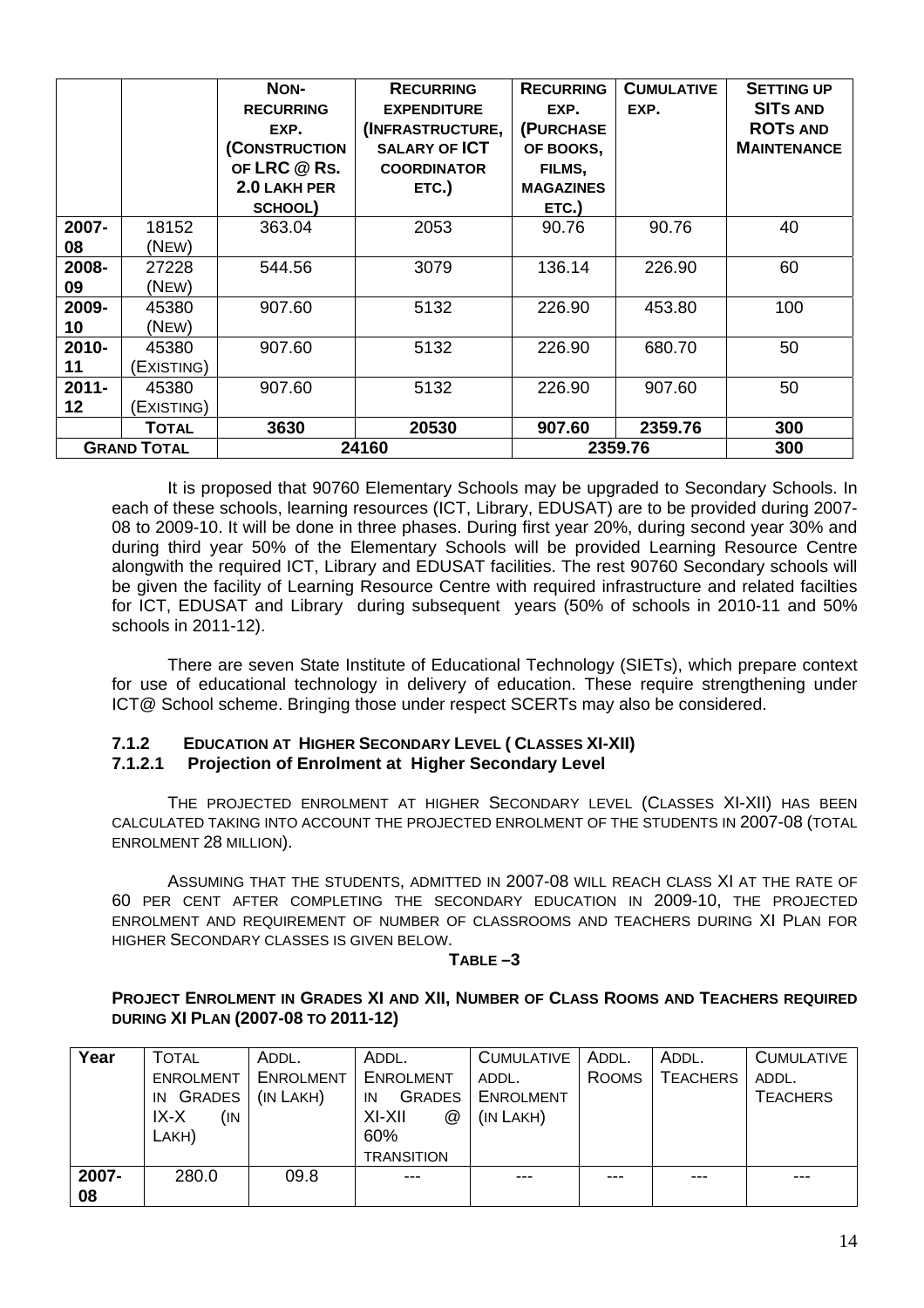| 2008-    | 290.1 | 10.1 | $---$ | $--$  | $---$ | ---   | ---    |
|----------|-------|------|-------|-------|-------|-------|--------|
| 09       |       |      |       |       |       |       |        |
| 2009-    | 300.6 | 10.5 | 06.3  | 06.3  | 21000 | 31500 | 31500  |
| 10       |       |      |       |       |       |       |        |
| 2010-    | 311.5 | 10.9 | 06.54 | 12.84 | 21800 | 32700 | 64200  |
| 11       |       |      |       |       |       |       |        |
| $2011 -$ | 342.0 | 30.5 | 18.3  | 31.14 | 61000 | 91500 | 155700 |
| 12       |       |      |       |       |       |       |        |

#### **7.1.2.2 Projection of Higher Secondary Classrooms and Teachers**

THE PROJECTED NUMBER OF CLASSROOMS IS BASED ON (A) ADDITIONAL ENROLMENT, AND (B) PUPIL TEACHER RATIO OF 30:1. THE ADDITIONAL ENROLMENT CAN BE ACCOMMODATED (I) BY **UPGRADING SOME OF THE EXISTING SECONDARY SCHOOLS** BY OPENING HIGHER SECONDARY SECTIONS GIVING THE CHOICE OF A COMBINATION OF SCIENCE, COMMERCE OR HUMANITIES SUBJECTS, (II) **BY OPENING ADDITIONAL HIGHER SECONDARY SECTIONS IN THE EXISTING HIGHER SECONDARY SCHOOLS**. THE NUMBER OF SUCH SCHOOLS IS 43869 AS PER 7<sup>TH</sup> ALL INDIA SCHOOL EDUCATION SURVEY, 2002, NCERT.

IT IS RECOMMENDED THAT ABOUT ONE THIRD OF THE EXISTING SECONDARY SCHOOLS (90760), I.E., 30,000 SECONDARY SCHOOLS MAY BE UPGRADED DURING XI PLAN TO HIGHER SECONDARY SCHOOLS IN WHICH ALL THE SUBJECTS, SCIENCE, MATHS, COMMERCE AND HUMANITIES, ARE AVAILABLE FOR THE STUDENTS TO OPT. UPGRADATION OF SECONDARY SCHOOLS AFTER SCHOOL MAPPING MAY BE DONE MAINLY IN THE RURAL AREAS WHERE HIGHER SECONDARY SCHOOLS ARE LOCATED AT DISTANT PLACES. IF NEED ARISES, CHOICE (II) CAN ALSO BE CONSIDERED.

Financial requirement for additional classrooms, salary of additional teachers, other recurring expenditure, cost of inspection and supervision etc., is given in the following table

#### **Table 4 ESTIMATION OF FINANCIAL REQUIREMENT FOR ADDITIONAL ENROLMENT FROM 2007-08 TO 2011-12 AT HIGHER SECONDARY LEVEL**

|              |                          |                          |                                  |                                      |                        |                                       |                        | (RS. IN CRORE)                        |
|--------------|--------------------------|--------------------------|----------------------------------|--------------------------------------|------------------------|---------------------------------------|------------------------|---------------------------------------|
| <b>YEAR</b>  | AVERAGE<br><b>SALARY</b> | EXP. ON<br><b>SALARY</b> | <b>OTHER</b><br><b>RECURRING</b> | <b>SALARY</b><br>$+$<br><b>OTHER</b> | <b>INSPECTION</b><br>& | <b>ADDITIONAL</b><br><b>RECURRING</b> | <b>CAPITAL</b><br>EXP. | <b>ADDITIONAL</b><br><b>RECURRING</b> |
|              | OF                       | <b>PER</b>               | EXP.                             | <b>RECURRING</b>                     | <b>SUPERVISION</b>     | EXP.                                  |                        | <b>CAPITAL</b><br>$\ddot{}$           |
|              | <b>TEACHER</b>           | ANNUM                    |                                  | EXP.                                 |                        |                                       |                        | EXP.                                  |
|              | <b>PER</b>               |                          |                                  |                                      |                        |                                       |                        |                                       |
|              | <b>MONTH</b>             |                          |                                  |                                      |                        |                                       |                        |                                       |
| 2007-        |                          |                          | ---                              | ---                                  | ---                    |                                       |                        |                                       |
| 08           |                          |                          |                                  |                                      |                        |                                       |                        |                                       |
| 2008-        |                          |                          |                                  | ---                                  | ---                    |                                       |                        | ---                                   |
| 09           |                          |                          |                                  |                                      |                        |                                       |                        |                                       |
| 2009-        | 16500                    | 623.70                   | 155.9                            | 779.6                                | 15.6                   | 795.2                                 | 315.0                  | 1110.2                                |
| 10           |                          |                          |                                  |                                      |                        |                                       |                        |                                       |
| 2010-        | 17000                    | 1309.68                  | 327.4                            | 1697.1                               | 32.7                   | 1669.8                                | 327.0                  | 1996.8                                |
| 11           |                          |                          |                                  |                                      |                        |                                       |                        |                                       |
| $2011 -$     | 17500                    | 3269.70                  | 817.4                            | 4087.1                               | 81.7                   | 4168.8                                | 915.0                  | 5083.8                                |
| 12           |                          |                          |                                  |                                      |                        |                                       |                        |                                       |
|              |                          | 5203.08                  | 1300.7                           | 6503.8                               | 130.0                  | 6633.8                                | 1557.0                 | 8191.8                                |
| <b>Total</b> |                          |                          |                                  |                                      |                        |                                       |                        |                                       |

#### **7.1.2.3 Financial Requirement for Science and Maths Laboratories**

ABOUT 30,000 SCHOOLS MAY BE UPGRADED DURING XI PLAN IN THREE PHASES FROM 2009-10 TO 2011-12, (20% IN 2009-10, 30% IN 2010-11 AND 50% IN 2011-12 OF 30,000 HR. SECONDARY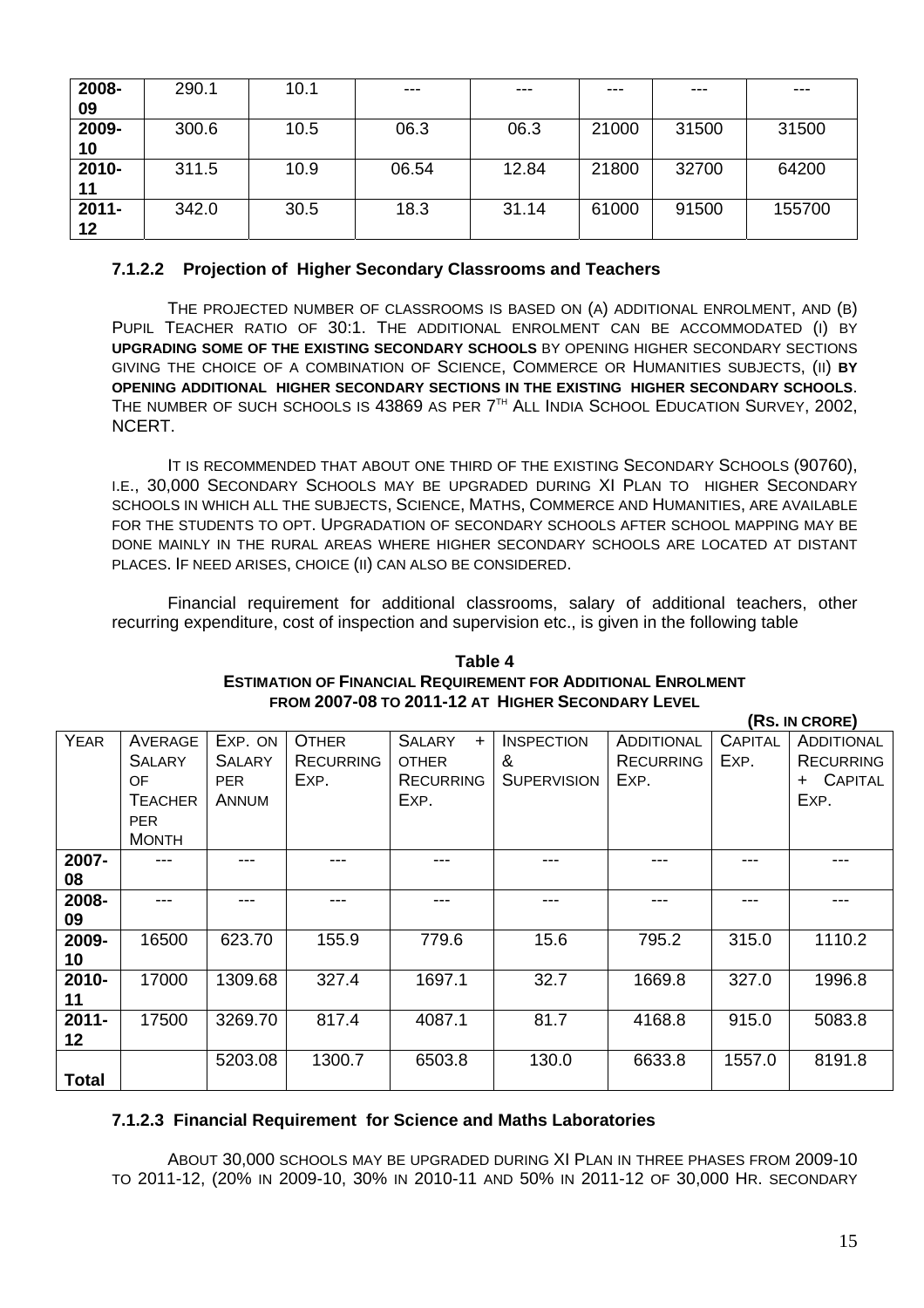SCHOOLS) BY CONSTRUCTING THREE ADDITIONAL LABORATORIES (FOR PHYSICS & MATHS, CHEMISTRY AND BIOLOGY) AND PROVIDING REQUIRED FACILITIES AND INFRASTRUCTURE FOR **HIGHER SECONDARY CLASSES.** 

#### **Table 5 ESTIMATED EXPENDITURE ON SCIENCE AND MATHEMATICS LABORATORIES FOR HR. SECONDARY CLASSES**

No. of existing Secondary Schools = 90,760 NO. OF SECONDARY SCHOOLS TO BE UPGRADED TO = 30,000 SCHOOLS HIGHER SECONDARY (IN THE RATIO OF 1:3)

|              |                |                |                                     |                                               |              |                   | <b>(RS. IN CRORE)</b> |
|--------------|----------------|----------------|-------------------------------------|-----------------------------------------------|--------------|-------------------|-----------------------|
| <b>YEAR</b>  |                | NO. OF SCHOOLS |                                     | <b>RECURRING EXPENDITURE</b><br>NON-RECURRING |              |                   |                       |
|              | TO BE PROVIDED |                | <b>EXPENDITURE</b>                  |                                               | CHEMICALS,   |                   | <b>SALARY</b><br>OF   |
|              |                | 3 LABS         |                                     |                                               |              | MATERIAL ETC.     | LAB.<br><b>THREE</b>  |
|              | IN.            | IN.            | <b>CONSTRUCTION</b>                 | EQUIPMENTS,                                   | <b>TOTAL</b> | <b>CUMULATIVE</b> | ATTENDANTS @          |
|              | <b>PER</b>     | <b>NUMBERS</b> | OF THREE LAB.                       | <b>FURNITURE</b>                              |              | <b>TOTAL</b>      | RS. 0.90 LAKH         |
|              | <b>CENT</b>    |                | 1.5<br>$^{\textregistered}$<br>LAKH | Rs.<br>@<br>1.0                               |              |                   | PER ATTENDANT         |
|              |                |                | PER LAB. PER                        | <b>PER</b><br><b>LAKH</b>                     |              |                   | PER YEAR $=$ RS.      |
|              |                |                | SCHOOL = $4.5$                      | SCHOOL PER                                    |              |                   | 2.70 LAKH FOR 3       |
|              |                |                | <b>LAKH</b>                         | YEAR FOR 3                                    |              |                   | LAB.                  |
|              |                |                |                                     | $= 3.0$<br>LABS.                              |              |                   | <b>ATTENDANTS</b>     |
|              |                |                |                                     | LAKH                                          |              |                   | (CUMULATIVE           |
|              |                |                |                                     |                                               |              |                   | TOTAL)                |
| 2007-08      |                |                |                                     |                                               |              |                   |                       |
| 2008-09      |                |                | ---                                 |                                               |              |                   |                       |
| 2009-10      | 20%            | 6000           | 270.00                              | 180.00                                        | 30.00        | 30.00             | 162.00                |
| 2010-11      | 30%            | 9000           | 405.00                              | 270.00                                        | 45.00        | 75.00             | 405.00                |
| 2011-12      | 50%            | 15000          | 450.00                              | 450.00                                        | 75.00        | 150.00            | 810.00                |
|              | 100%           | 30000          | 1350.00                             | 900.00                                        | 150.00       | 255.00            | 1377.00               |
| <b>TOTAL</b> |                |                |                                     |                                               |              |                   |                       |

FINANCIAL REQUIREMENT FOR PROJECTED ADDITIONAL ENROLMENT INCLUDING THE CAPITAL EXPENDITURE FOR ADDITIONAL ROOMS, SALARY OF THE ADDITIONAL TEACHERS, OTHER RECURRING EXPENDITURE AND SETTING UP THREE LABORATORIES FOR EACH **HIGHER SECONDARY SCHOOL** IN THE CONTEXT OF UPGRADING 30,000 SECONDARY SCHOOLS TO HIGHER SECONDARY SCHOOLS IS GIVEN BELOW

**Table 6 Estimated Expenditure for Hr. Secondary Schools during XI Plan** 

 **(Rs. in crore)**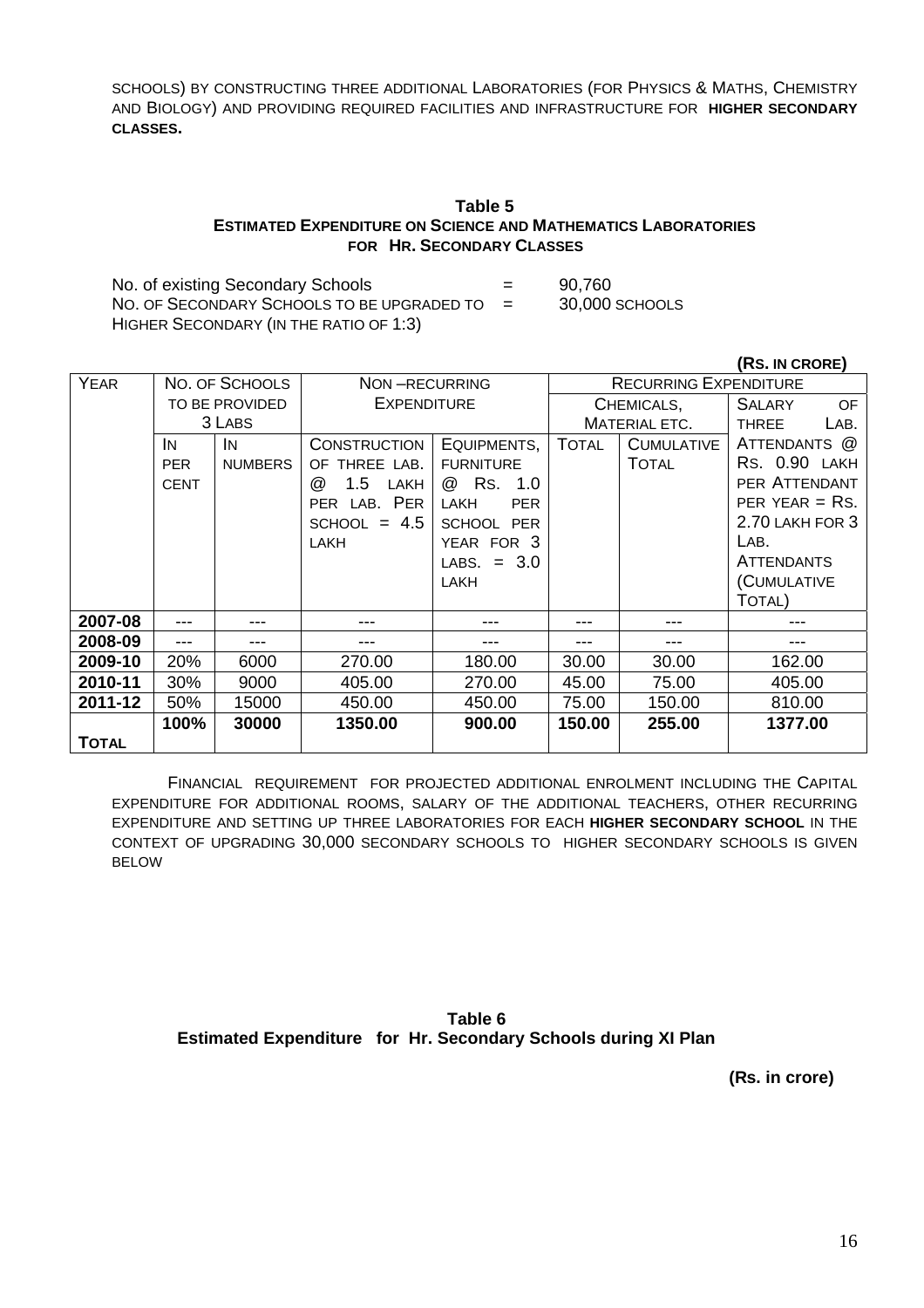| Year         | <b>Non-Recurring Expenditure</b> |                                  |                                 | <b>Recurring Expenditure</b>      |                  |                              |
|--------------|----------------------------------|----------------------------------|---------------------------------|-----------------------------------|------------------|------------------------------|
|              | EXP. FOR<br><b>ADDITION</b>      | <b>CONSTRUCTIO</b><br>N OF LABS. | EQUIPMENTS,<br><b>FURNITURE</b> | <b>ADDITIONAL</b><br>EXP. (SALARY | <b>MATERIALS</b> | CHEMICALS, SALARY OF<br>LAB. |
|              | AL<br><b>ROOMS</b>               |                                  |                                 | ETC.)                             | ETC.             | <b>ATTENDANT</b><br>s        |
| 2009-10      | 315.0                            | 270.0                            | 180.0                           | 795.2                             | 30.0             | 162.0                        |
| 2010-11      | 327.0                            | 405.0                            | 270.0                           | 1669.8                            | 75.0             | 405.0                        |
| 2011-12      | 915.0                            | 450.0                            | 450.0                           | 4168.8                            | 150.0            | 810.0                        |
| <b>Total</b> | 1557.0                           | 1350.0                           | 900.0                           | 6633.8                            | 255.0            | 1377.0                       |

**NON-RECURRING EXPENDITURE = RS. (1557 + 1350 + 900) CRORE = RS. 3807 CRORE Recurring Expenditure = Rs. (6638.8 + 255.0 + 1377.0 ) Crore RS. 8270.8 CRORE, OR SAY = RS. 8271.0 CRORE GRAND TOTAL = RS. ( 3807 + 8271) CRORE = RS. 12078 CRORE**

# **7.1.3 SECONDARY & HIGHER SECONDARY EDUCATION**

**7.1.3.1 Education of Children from Disadvantaged Groups:** 

# **7.1.3.1.1 GENERAL:**

REALISING THAT SECONDARY EDUCATION CANNOT BE VIEWED IN ISOLATION FOR CHILDREN OF THE DISADVANTAGED GROUP, INCLUSIVENESS IN SELECTING LEARNING TASKS, PEDAGOGIC PRACTICES, BUILDING SELF-CONFIDENCE AND CRITICAL AWARENESS AS WELL AS OPENNESS TO ENGAGING WITH THE COMMUNITY REQUIRE SPECIFIC ATTENTION AND HAS TO BE ADDRESSED THROUGH SPECIFIC FINANCIAL AND NON-FINANCIAL INTERVENTIONS.

#### **7.1.3.1.2 Education of Children from Scheduled Castes, Scheduled Tribes and Minorities**

**i.** The measures such as earmarking a reasonable proportion for sub-categories within each category such as SC girls and SC disabled under SC; ST girls and ST disabled under ST have resulted in enhancement in literacy rates of SCs/STs. However, to reduce further the gap in literacy rates among SCs, STs and Minorities, the following provisions are envisaged in the 11<sup>th</sup> Five Year Plan for education of children of SCs, STs and Minorities.

- UPGRADATION OF ELEMENTARY SCHOOLS TO SECONDARY SCHOOLS MAY BE GIVEN PRIORITY IN AREAS WITH HIGH SC, ST AND MINORITY POPULATION AND LOW FEMALE LITERACY RATE. THIS WILL ENCOURAGE THESE COMMUNITIES TO SEND GIRLS TO SCHOOLS AND RETAIN THEM.
- INCLUSIVE EDUCATION WHERE ALL CHILDREN STUDY TOGETHER SHOULD BECOME THE HALLMARK OF EVERY SCHOOL ESPECIALLY THOSE LOCATED IN RURAL AREAS SO AS TO TAKE CARE OF THE CHILDREN OF DISADVANTAGED GROUPS.
- SETTING UP OF ONLY GIRLS' SCHOOLS IN AREAS OF CONCENTRATION OF MINORITIES.
- THE FIRST PRIORITY FOR ESTABLISHMENT OF NEW SCHOOLS OR UPGRADATION OF ELEMENTARY HIGH SCHOOLS SHOULD BE IN THE LOCALITY WITH CONCENTRATION OF SC/ST/OBC/MINORITIES.

#### **ii. EDUCATION OF LEARNERS FROM MINORITY GROUPS**

THE CHILDREN AND ADOLESCENTS FROM SOME MINORITY GROUPS, SPECIALLY THE MUSLIMS, NEED MORE ENCOURAGEMENT TO COME AT PAR IN EDUCATIONAL OUTREACH AND ATTAINMENTS WITH THE AVERAGE CHILDREN AND ADOLESCENTS. IN THIS CONTEXT FOLLOWING MEASURES MAY BE TAKEN.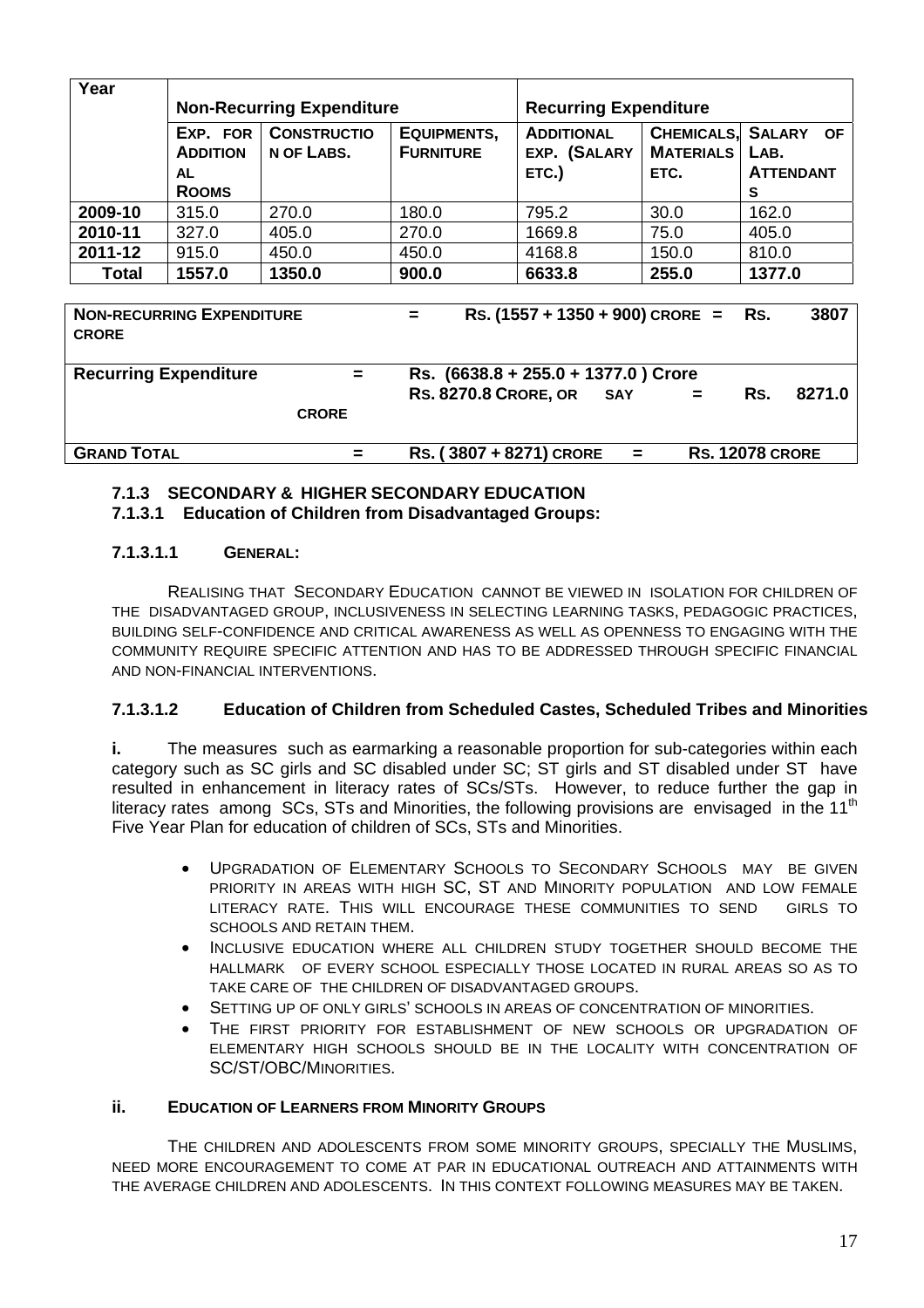- AN AREA INTENSIVE APPROACH ENSURING CONVERGENCES OF EDUCATIONAL AND DEVELOPMENTAL ACTIVITIES, RESOURCE INPUTS BY VARIOUS AGENCIES AND GOVERNMENT DEPARTMENTS. COMMUNITY PARTICIPATION IN EDUCATIONAL ENDEAVORS.
- REDUCTION OF EDUCATIONAL INEQUITIES BY GIVING PRIORITY TO EDUCATIONALLY BACKWARD AREAS AND POPULATION SECTORS.
- PUBLICITY ABOUT AVAILABILITY OF EDUCATIONAL PROVISION UNDER THE SARVA SHIKSHA ABHIYAN (SSA) THROUGH PRINT AND NON-PRINT MEDIA (AT PRIME TIME).
- ORGANIZING ADVOCACY PROGRAMMES FOR THE FUNCTIONARIES OF MADRASAS; GUIDANCE AND CONSUELLING PROGRAMMES FOR PARENTS OF MADRASA STUDENTS ABOUT EDUCATIONAL AND DEVELOPMENTAL PROGRAMMES
- RESERVATION IN ADMISSION FOR DISADVANTAGED GROUPS SPECIFIC REQUIREMENTS.
- ALL THE **SCHEMES** MEANT FOR CHILDREN FROM **MINORITY GROUPS** FOR SECONDARY AND HIGHER SECONDARY SCHOOLS SHOULD ALSO BE **EXTENDED TO RECOGNIZED MADRASAS** HAVING SECONDARY AND HIGHER SECONDARY CLASSES AND FOLLOWING NATIONAL/STATE CURRICULUM.
- URDU AS A MEDIUM OF INSTRUCTION MAY BE FACILITATED IN SCHOOLS HAVING ADEQUATE DEMAND FOR THE SAME.

**7.1.3.1.3** BESIDES, FOLLOWING SCHEMES AND THE RESOURCE SUPPORT REQUIRED FOR DISADVANTAGED (INCLUDING DIFFERENTLY ABLED) STUDENTS ARE RECOMMENDED;

| SI.no | <b>Items for Resource Support</b>                                                                                                                                                                                                                                                                                                                    | <b>Suggested Provisions</b>                                                                                                                                                                                                     | <b>Outlay of Funds</b><br>Rs. (In crores)                                                                                                                                                                                                                                    |
|-------|------------------------------------------------------------------------------------------------------------------------------------------------------------------------------------------------------------------------------------------------------------------------------------------------------------------------------------------------------|---------------------------------------------------------------------------------------------------------------------------------------------------------------------------------------------------------------------------------|------------------------------------------------------------------------------------------------------------------------------------------------------------------------------------------------------------------------------------------------------------------------------|
| 1.    | All sarva siksha abhiyan schemes<br>children<br>SC/ST<br>may<br>be<br>for<br>extended up to secondary level to<br>retention<br>οf<br>ensure<br>SC/ST/OBC/Minority<br>groups<br>children.<br>(total enrolment of boys in class IX<br>during $2007 - 2012 = 813,00,000,$<br>50%<br>of total<br>enrolment<br>of<br>$sc/st/obc/minorities = 406,55,000)$ | Free Textbooks,<br>Workbooks, and<br>Stationery etc. Besides,<br>Uniforms, Footwear etc.<br>should also be provided<br>@ Rs.15,00/- per child.<br>$(4,06,55,000 \times 1,500=$<br>Rs. 6,098,25,00,000)<br>$=$ Rs. 6098.25 Crore | 6,098.25                                                                                                                                                                                                                                                                     |
| 2.    | Provision of Bicycle/wheelchair for<br>student<br>from<br>a<br>SC/ST/OBC/Minorities<br>(Total<br>enrolment=4,06,55,000 -55000<br>Hostellers 40105000-550,000                                                                                                                                                                                         | Bicycle @ Rs.1500/- per<br>child (one time)<br>$(4,01,0500 \times 1,500 =$ Rs.<br>6015.75 CRORE                                                                                                                                 | 6015.75                                                                                                                                                                                                                                                                      |
| 3.    | Boarding and lodging for each child<br>SC/ST/OBC/Minorities<br>$(IX-XII)$<br>(Total number of blocks<br>5500<br>multiplied with capacity of per<br>hostel $(100) = 550000$                                                                                                                                                                           | Rs.750/- per child<br>(55000 X 750 X 10<br>months<br>Rs.<br>411.50 Crore per<br>year                                                                                                                                            | (Outlay of girls has been<br>shown elsewhere).<br>Rs. 2075.5 (The budget<br>estimates<br>may<br>be<br>considered<br>by<br>the<br>Ministry of Social Justice<br>Empowerment<br>and<br>$\overline{ }$ ,<br>Ministry of Tribal Affairs<br>and Ministry of Minority<br>Affairs). |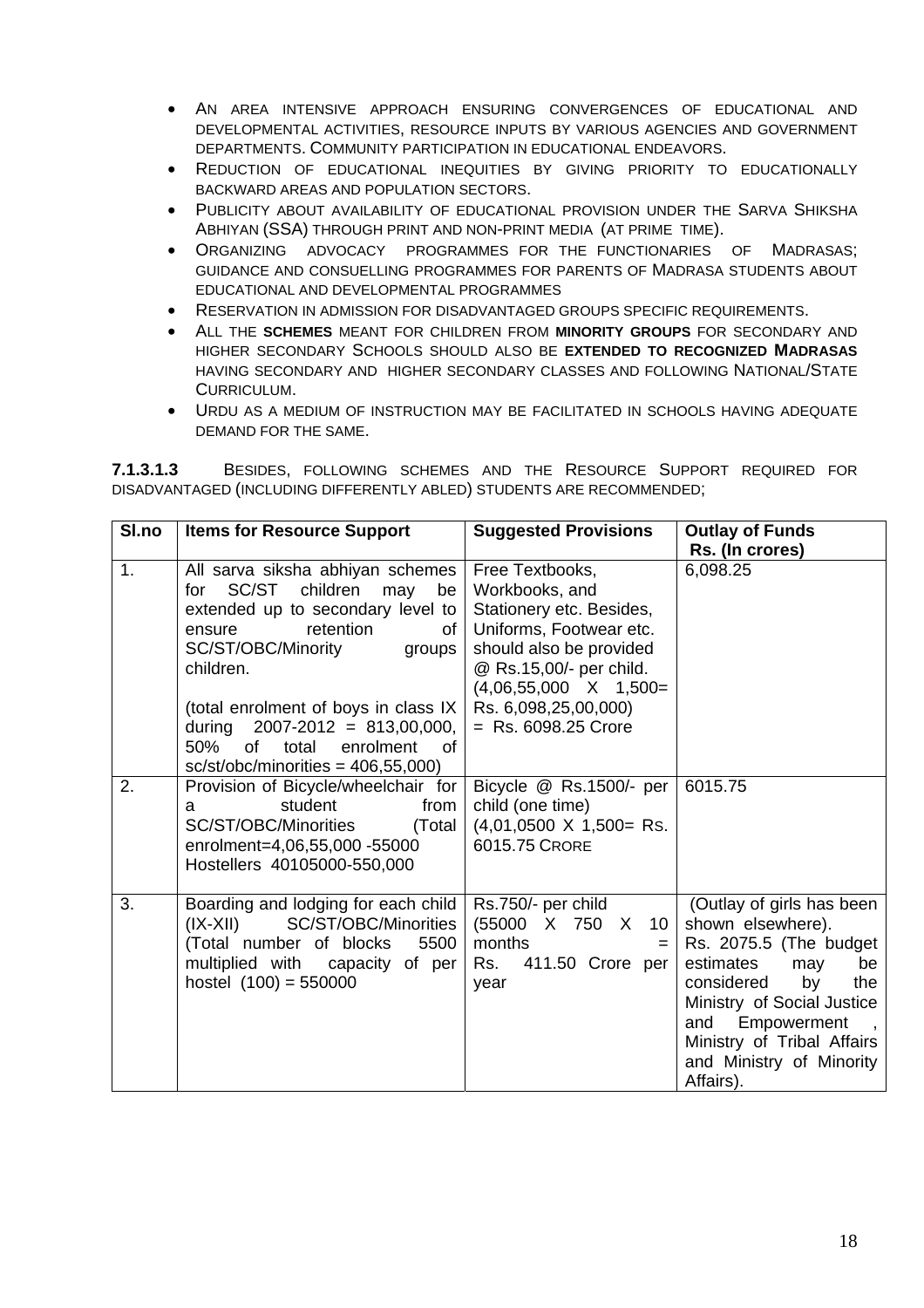| 4. | Stipend for<br>day scholars<br>SC/ST/OBC/<br>from<br><b>Minorities</b><br>Classes IX-XII<br>(Total enrolment 4,06,55,000 minus<br>hostellers $6,37,400 = 4,00,17,600$                                                                                                | Day scholars<br>@ Rs.200/- for per<br>child/per month for 10<br>months<br>$(4,0017,600 \times 200 \times 10)$<br>months<br>$=$<br>8003,52,00,000)                                           | Rs. 8003.52<br>(The budget estimates)<br>may be considered by<br>the Ministry of Social<br><b>Justice</b><br>and<br>Empowerment, Ministry<br>of Tribal Affairs and<br>Ministry<br>of<br>Minority<br>Affairs). |
|----|----------------------------------------------------------------------------------------------------------------------------------------------------------------------------------------------------------------------------------------------------------------------|---------------------------------------------------------------------------------------------------------------------------------------------------------------------------------------------|---------------------------------------------------------------------------------------------------------------------------------------------------------------------------------------------------------------|
| 5. | Provision<br>additional<br>of<br>one<br>language teacher (tribal languages)<br>at least TGT level (per school).<br>Total number of secondary schools<br>around 1,81,520. Tribals around<br>8% population. The number of<br>schools in tribal areas around<br>14,5210 | Salary of TGTs (Tribal<br>languages) @ 13,500 per<br>month per teacher with<br>Rs.500/- increment per<br>annum for about 14,521<br>schools in tribal areas.<br><b>ESTIMATED EXPENDITURE</b> | Rs. 1300<br><b>Rs. 23493 CRORE</b>                                                                                                                                                                            |

# **7.1.3.1.4 EDUCATION OF GIRLS**

**I. GENERAL:** TAKING NOTE OF THE FACT THAT THERE IS A GROSS SHORTAGE OF SECONDARY SCHOOLS FOR GIRLS (BOTH CO-EDUCATIONAL AND GIRLS SCHOOLS COMBINED), THE DROPOUT OF GIRLS IS EXTREMELY HIGH MAINLY IN NORTHERN STATES. MANY GIRLS IN RURAL AREAS DISCONTINUE THEIR SCHOOLING BECAUSE OF SHORTAGE OF GIRLS' SCHOOLS. THE INCENTIVES FOR GIRLS' EDUCATION NEED TO BE REVISITED. THE MEASURES TAKEN NEED TO BE OF SUCH NATURE, FORCE AND MAGNITUDE THAT THEY ARE ABLE TO OVERCOME THE OBSTACLES SUCH AS POVERTY, DOMESTIC /SIBLING RESPONSIBILITIES, GIRL CHILD LABOUR, LOW PREFERENCE TO GIRLS EDUCATION, PREFERENCE TO MARRIAGE OVER EDUCATION, ETC. THE SUGGESTED INCENTIVES ARE AS FOLLOWS.

#### **II. TRANSPORT FACILITIES:**

- A GIRL CHILD ADMITTED IN IX CLASS IN RURAL AREAS BE GIVEN A **LADIES BICYCLE/WHEELCHAIR (FOR DISABLED STUDENT)** WORTH RS. 1500 PER CHILD . SHE MAY USE IT WHILE STUDYING IN SUBSEQUENT CLASSES ALSO. **ESTIMATED EXPENDITURE : RS. 1050 CRORE**
- STATE TRANSPORT/PASS FACILITY MAY BE MADE AVAILABLE TO THE GIRLS FOR GOING TO NEARBY SECONDARY/ SECONDARY SCHOOLS IN RURAL AREAS.

**III. RESIDENCE SCHEME FOR WOMEN TEACHERS WORKING IN RURAL AREAS**: FOUR RESIDENTIAL QUARTERS IN SECONDARY SCHOOL CAMPUS AT THE BLOCK HEADQUARTERS TO CATER TO WOMEN TEACHERS OF THE BLOCK ARE TO BE CONSTRUCTED COVERING AN AREA OF 700 SQ.FT. THE TOTAL COST OF FOUR QUARTERS PER BLOCK IN RURAL AREAS IS RS. 10.0 LAKH. IN INITIAL PHASE, 225 DISTRICTS WHERE FEMALE LITERACY RATE IS BELOW 50% MAY BE COVERED. THE FACILITY OF QUARTERS MAY BE GIVEN IN 5500. BLOCKS DURING XI PLAN. **THE TOTAL FINANCIAL REQUIREMENTS FOR CONSTRUCTION FOUR QUARTER IN 5500 BLOCKS IS RS. 550 CRORE.** 

**IV. RURAL ALLOWANCE FOR WOMEN TEACHER IN LOW WOMEN LITERACY DISTRICTS @ RS. 300/- PER TEACHER PER MONTH IN LOW WOMEN LITERACY DISTRICTS:** THIS SCHEME MAY BE OPERATIONALISED FIRST IN THE HIGH GENDER DISPARITY AREAS (BLOCKS, DISTRICTS). THE SCHEME MAY BE REVIEWED BY THE END OF XI PLAN. **ESTIMATED EXPENDITURE = RS. 150 CRORE** 

**V.** IN ORDER **TO PROMOTE ENROLMENT OF GIRLS AT SECONDARY LEVEL, A SCHOLARSHIP OF RS. 200/- PER MONTH MAY** BE GIVEN TO GIRLS BELONGING TO FAMILIES **BELOW POVERTY LINE (BPL).** THE SCHOLARSHIP MAY CONTINUE FROM CLASS IX TO CLASS XII. IT WILL SERVE AS A GOOD INCENTIVE TO RETAIN GIRL STUDENTS IN SCHOOLS, PARTICULARLY IN HIGHER SECONDARY SCHOOLS.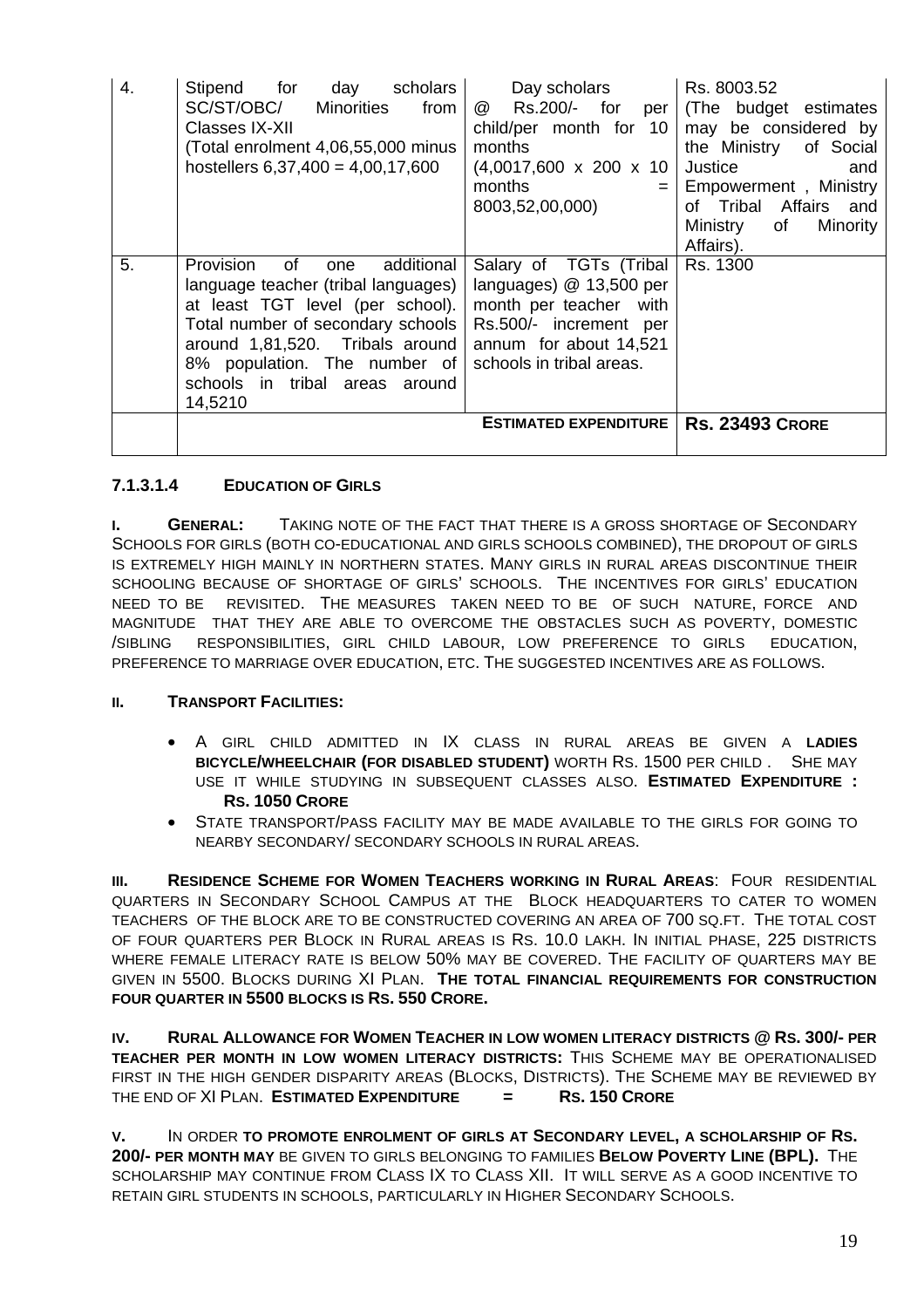ESTIMATED NUMBER OF BPL GIRLS IN CLASS IX : 30,00,000 RATE OF SCHOLARSHIP PER MONTH : RS. 200.00<br>
TOTAL SCHOLARSHIP PER MONTH : RS. 60 CRORE TOTAL SCHOLARSHIP PER MONTH TOTAL SCHOLARSHIP PER YEAR (10 MONTHS) : RS. 600 CRORE **TOTAL SCHOLARSHIP DURING XI PLAN : RS. 3000 CRORE**

THIS SCHEME MAY NOT BE NECESSARY IF THE SCHEME OF INCENTIVE TO GIRLS FOR SECONDARY EDUCATION AS ANNOUNCED BY THE FINANCE MINISTER VIDE PARA 38 OF HIS BUDGET SPEECH IS IMPLEMENTED.

**VI. SCHEME OF INCENTIVE TO GIRLS FOR SECONDARY EDUCATION** : TO ENCOURAGE GREATER PARTICIPATION OF GIRLS IN THE SECONDARY AND HR. SECONDARY STAGE, AN INCENTIVE SCHEME HAS ALREADY BEEN ANNOUNCED IN THE BUDGET SPEECH OF 2006. IT ENVISAGES DEPOSITING RS. 3000/- IN THE NAME OF EVERY GIRL WHO JOINS CLASS IX, AND MAKING AVAILABLE THE MATURED AMOUNT AFTER THE GIRL ATTAINS 18 YEARS OF AGE. THIS WOULD REQUIRE A PROVISION OF RS. 1800 CRORE IN THE FIRST YEAR OF THE PLAN AND A TOTAL OF RS. 10,990 CRORE DURING THE 11<sup>TH</sup> FIVE YEAR PLAN.

**vii. Scheme for Strengthening of Boarding and Hostel Facilities for Girl Students of Secondary and Secondary Schools:** In the present scheme, recurring grant of Rs.10,000/- per annum per girl boarder and non-recurring grant per girl boarder @ Rs.3,000/-is provided to the Societies and NGOs running boarding and hostel facilities for girls pursuing education at Secondary and Higher Secondary stages in rural, desert and hilly areas, particularly those predominantly habited by scheduled castes, scheduled tribes and educationally backward minorities.

THE SCHEME MAY BE REVISED AND REVAMPED IN THE XI PLAN UNDER WHICH A HOSTEL FOR 100 GIRL BOARDERS MAY BE CONSTRUCTED BY THE GOVERNMENT IN EVERY BLOCK ESPECIALLY WHERE FEMALE LITERACY RATE IS BELOW 50%. **ESTIMATED EXPENDITURE (XI PLAN) : RS. 5523.70 CRORE**

**ANOTHER OPTION** WOULD BE TO ENGAGE ONE VOLUNTARY SOCIETY AND/OR NGO FROM EACH BLOCK ON THE SIMILAR PATTERN OF THE EXISTING SCHEME OF THE GIRLS HOSTEL. GRANTS MAY BE PROVIDED TO THEM TO RUN HOSTEL FACILITIES FOR 100 GIRLS IN THEIR OWN BUILDINGS OR IN THE RENTED BUILDING'S HAVING MINIMUM LIVING AREA OF 40 SQ. FT. PER GIRL BOARDER BESIDES KITCHEN, DINING HALL, COMMON ROOM, INDOOR GAMES FACILITIES. THE SCHEME MAY BE IMPLEMENTED THROUGH THE STATE GOVERNMENTS. STRICTER INSPECTION NORMS INCLUDING INSPECTION BY THIRD PARTIES (POSSIBILITY INVOLVING CAPART) MAY ALSO BE INTRODUCED

**ESTIMATED EXPENDITURE : (RS. 607.50 CRORE)**

**ANOTHER PARALLEL OPTION** WOULD BE TO UPGRADE KGBVS UPTO SECONDARY AND SECONDARY LEVEL IN SC/ST/MINORITIES CONCENTRATION BLOCKS, AND IF THE NUMBER OF CHILDREN IS TOO SMALL TO JUSTIFY A FULL FLEDGED SECONDARY LEVEL RESIDENTIAL SCHOOL, THEN KGBV CAN PROVIDE ONLY RESIDENTIAL FACILITY FOR GIRLS OF CLASSES 9 TO 12 WHILE THEY ATTEND NEARBY SCHOOLS.

# **7.1.3.1.5 EDUCATION OF CHILDREN WITH DISABILITIES:**

**I.** REALIZING THAT INCLUSION OF CHILDREN AND YOUTH WITH DISABILITIES IS NOT ONLY A HUMAN RIGHT, IT IS ALSO GOOD EDUCATION AND PROMOTES THE DEVELOPMENT OF SOCIAL SKILLS, THE SCHEME OF IEDC IS BEING REVISED BY THE MINISTRY OF HUMAN RESOURCE DEVELOPMENT (MHRD) AS THE SCHEME OF INCLUSIVE EDUCATION FOR THE DISABLED AT SECONDARY STAGE (IEDSS). THE PROPOSED NEW SCHEME WOULD ENABLE ALL STUDENTS WITH DISABILITIES COMPLETING EIGHT YEARS OF ELEMENTARY SCHOOLING AN OPPORTUNITY TO COMPLETE FOUR YEARS OF SECONDARY SCHOOLING (CLASSES IX-XII), IN AN INCLUSIVE AND ENABLING ENVIRONMENT. THE IEDSS WILL ALSO SUPPORT THE TRAINING PROGRAMMES FOR GENERAL SCHOOL TEACHERS TO MEET THE NEEDS OF CHILDREN WITH DISABILITIES.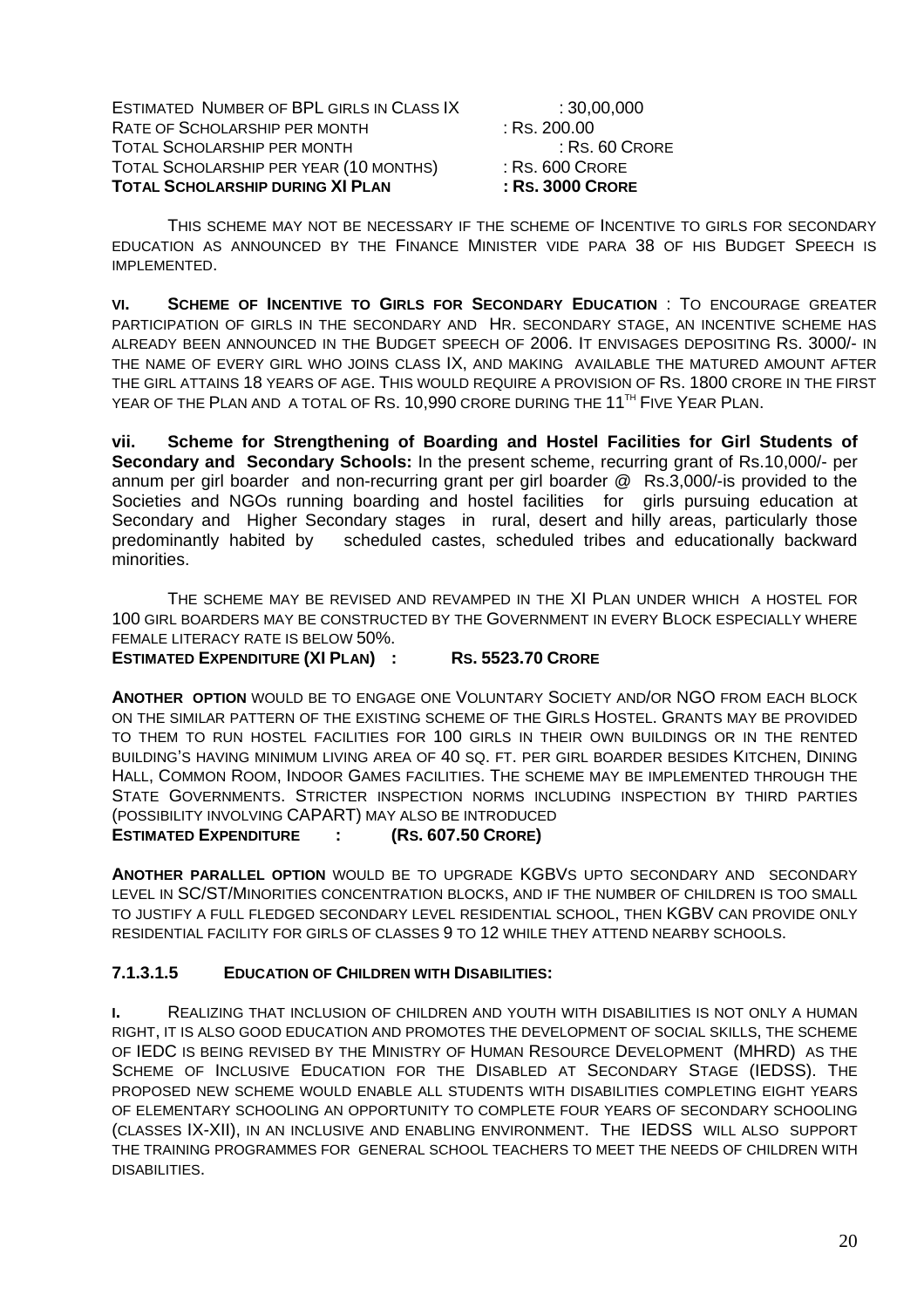**Estimated Expenditure**: **Rs. 7.06 Crore per District per annum** as recurring expenditure on the assumption that there are on an average 7170 differently abled children in schools per district.

| (i) | Recurring Expenditure for 600 | <b>Rs. 21180 Crore</b> |
|-----|-------------------------------|------------------------|
|     | Districts during XI Plan      |                        |

(ii) Non-Recurring Expenditure : Rs. 4 860 Crore for 600 Districts @ Rs. 8.10 Crore \_\_\_

 **Total : Rs. 26040 Crore**

#### **7.1.3.1.6 TALENT SEARCH**

#### **I. STATE TALENT SEARCH SCHEME (STS)**

A NEW STATE TALENT SEARCH (STS) SCHEME IS REQUIRED TO BE INTRODUCED BY THE STATES ON THE PATTERN OF NATIONAL TALENT SEARCH (NTS) SCHEME OF NCERT. ABOUT 10000 STS SCHOLARSHIPS MAY BE AWARDED EVERY YEAR BY 35 STATES AND UNION TERRITORIES. NCERT MAY TAKE INITIATIVE TO PREPARE A MODEL STS SCHEME FOR ADOPTION/ADAPTION BY THE STATES. THE SELECTION OF STUDENTS MAY BE MADE AT CLASS VIII STAGE. THE SHARING MAY BE ON 50:50 BASIS BETWEEN THE CENTRE AND THE STATES AFTER 5 YEARS.

#### **II. CHACHA NEHRU SCHOOLSHIP FOR ARTISTIC AND INNOVATIVE EXCELLENCE**

A NEW SCHEME THAT MAY AIM AT RECOGNIZING AND NURTURING EXCELLENCE IN THE FIELD OF PERFORMING AND VISUAL ARTS, SCIENTIFIC INNOVATIONS AND CREATIVE WRITING IS BEING LAUNCHED BY NCERT. FROM THE FIRST YEAR OF THE XI PLAN, EACH STATE MAY ALSO LAUNCH THE "CHACHA NEHRU SCHOLARSHIP FOR ARTISTIC AND INNOVATIVE EXCELLENCE". NCERT MAY TAKE INITIATIVE TO PREPARE A MODEL SCHEME FOR ADOPTION/ADAPTATION BY THE STATES. THE SELECTION MAY BE MADE AT THE LEVEL OF CLASS VIII. ABOUT 1500 SCHOLARSHIPS MAY BE AWARDED EVERY YEAR BY 35 STATES/UNION TERRITORIES UNDER THIS SCHEME. BOTH THE SCHEMES, STS AND CHACHA NEHRU SCHOLARSHIP FOR ARTISTIC AND INNOVATIVE EXCELLENCE, MAY BE MADE APPLICABLE ONLY TO THE STUDENTS OF STATE GOVT. SCHOOLS, AND STATE FUNDED PRIVATE SCHOOLS IN THE STATES / UTS.

THE QUOTA OF THE SCHOLARSHIPS UNDER BOTH THE SCHEMES BE FIXED DISTRICT WISE. 50% SCHOLARSHIPS SHOULD BE FIXED FOR CHILDREN STUDYING IN RURAL AREAS. A TOTAL OF 50% SCHOLARSHIPS SHOULD GO TO THE GIRLS.

| <b>S. No.</b>  | <b>ITEM</b>                                                                                         | <b>ESTIMATED</b>      |
|----------------|-----------------------------------------------------------------------------------------------------|-----------------------|
|                |                                                                                                     | <b>EXPENDITURE</b>    |
|                | 10,000 SCHOLARSHIPS UNDER STS FOR STATES / UTS                                                      | RS. 90 CRORE          |
| $\overline{2}$ | <b>1500 CHACHA NEHRU SCHOLARSHIPS FOR ARTISTIC</b><br>AND INNOVATIVE EXCELLENCE                     | <b>RS. 13.5 CRORE</b> |
|                | 20% OF TOTAL BUDGET FOR 2 WEEKS CONTACT RS. 21.5 CRORE<br>PROGRAMMES PER YEAR FOR ALL THE AWARDEES. |                       |
|                | $TOTAL = RS. 125.0 CRORE$                                                                           |                       |

#### **ESTIMATED EXPENDITURE ON TALENT SEARCH SCHEMES DURING XI PLAN**

#### **iii. NATIONAL SCIENCE TALENT SEARCH SCHEME:**

FOR SEVERAL REASONS INCLUDING LACK OF APPROPRIATE JOBS, NON-AVAILABILITY OF SCIENCE LABORATORIES IN SECONDARY SCHOOLS, SHORTAGE OF GOOD SCIENCE AND MATHEMATICS TEACHERS AT SECONDARY AND HIGHER SECONDARY LEVEL AND LACK OF USE OF GOOD TEACHING METHODS, THERE HAS BEEN A DROP IN THE PROPORTION OF SCIENCE STUDENTS AT THE HIGHER EDUCATION LEVEL. IN THE INTEREST OF A HEALTHY ECONOMY, IT IS NECESSARY TO REVERSE THIS TREND. TO ENCOURAGE BRIGHT STUDENTS TO DO BASIC SCIENCE AT HIGHER EDUCATION LEVEL, LEADING TO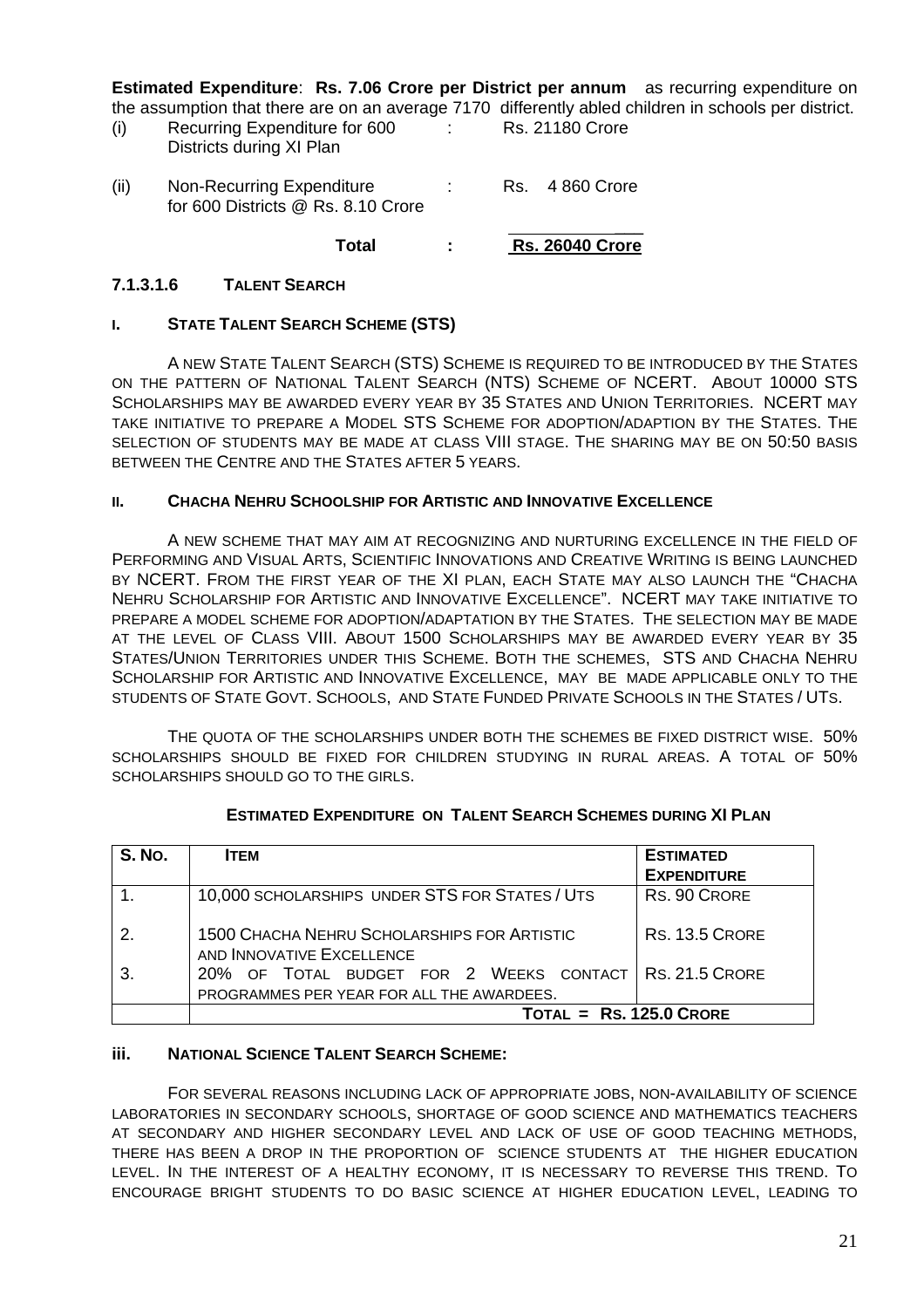RESEARCH IN PURE SCIENCE, IT IS PROPOSED TO RE-INTRODUCE THE NATIONAL TALENT SEARCH SCHEME WITH ABOUT 1000 SCHOLARSHIPS PER YEAR FOR STUDENTS WHO WOULD BE PURSUING A CAREER IN PURE SCIENCE AND METHODS FURTHER LEADING TO RESEARCH. A SCHOLARSHIP OF RS. 2000 PER MONTH AT THE UNDER GRADUATE LEVEL AND RS. 4000 PER MONTH AT THE POST GRADUATE LEVEL MAY BE PROVIDED SO AS TO ENABLE THE STUDENTS TO JOINT THE BEST OF THE INSTITUTIONS. AN ALLOCATION OF **RS. 30** CRORE DURING THE 11TH FIVE YEAR PLAN MAY BE PROVIDED.

# **7.1.3.1.7 Quality Improvement Inputs**

**I.** AT PRESENT, UNDER QUALITY IMPROVEMENT SCHEME (QIS), FUNDS ARE BEING PROVIDED IN THE FOLLOWING AREAS:

- Improvement of Science Education in Schools
- Promotion of Yoga in Schools
- Environmental Orientation to School Education
- National Population Education Project
- International Science Olympiads

While International Science Olympiad Scheme needs to be continued with an **outlay of Rs. 10 crore,** other components may be incorporated into the main scheme for Universalization of secondary education. However, for specific interventions, **an additional amount of Rs. 90 crore may be allocated.** 

# **II. ADOLESCENT EDUCATION PROGRAMME (AEP)**

THERE IS A SCHEME ON ADOLESCENCE EDUCATION, PRESENTLY FUNDED BY NACO AND IMPLEMENTED BY MHRD. IT STARTED AS ON HIV/AIDS AWARENESS SCHEME FOR SCHOOL CHILDREN. IT IS SUGGESTED THAT HEALTH RELATED EDUCATION OF ADOLESCENTS, INCLUDING AWARENESS ABOUT AIDS, SHOULD BE TREATED IN THE LARGER CONTEXT OF LIFE SKILL EDUCATION AND HOLISTIC DEVELOPMENT WHICH COVERS HEALTH, PHYSICAL EDUCATION AND SPORTS.

#### **DURING XI PLAN, THE FOCUS OF AEP SHOULD BE ON:**

- COMPREHENSIVE OPERATIONALISATION OF AEP IN ALL SCHOOLS IN ALL STATES AND UTS WITH NECESSARY INPUTS LIKE TEACHERS' TRAINING TO ACT AS COUNSELLORS.
- CURRICULAR INTEGRATION OF ADOLESCENCE EDUCATION ELEMENTS IN THE COURSES OF STUDY.
- CURRICULAR INTEGRATION IN THE TEACHER EDUCATION SYSTEM (BOTH PRE-SERVICE AND IN SERVICE).

THE IMPLEMENTATION STRATEGIES INTER ALIA INCLUDE DEVELOPMENT OF NEED BASED MATERIALS, TRAINING PACKAGE, CAPACITY BUILDING PROGRAMMES FOR TEACHERS' ADVOCACY PROGRAMMES FOR PARENTS AND COMMUNITY LEADERS, INTEGRATION OF ELEMENTS OF ADOLESCENCE EDUCATION IN THE CONTENT AND PROCESS OF SCHOOL EDUCATION, ADULT EDUCATION, ALTERNATIVE INNOVATIVE EDUCATION PROGRAMMES, AND OPEN SCHOOLING/UNIVERSITY SYSTEM. A MONITORING AND EVALUATION SYSTEM WILL BE FORMULATED AND OPERATIONALISED FOR AEP.

#### **ESTIMATED FINANCIAL REQUIREMENT : RS. 381.50 CRORE**

# **7.1.3.1.8 OPEN SCHOOLING SYSTEM**

**I.** DESPITE MASSIVE EXPANSION OF EDUCATIONAL FACILITIES IN SECONDARY SCHOOLING, A LARGE NUMBER OF THE ADOLESCENT AND THE YOUTH IN THE CONCERNED AGE GROUPS WILL NOT BE ABLE TO TAKE ADVANTAGE OF FORMAL SCHOOLING DURING STIPULATED SCHOOL HOURS THAT OFTEN COINCIDE WITH THE PRODUCTIVE LABOUR REQUIRED IN RURAL AREAS FOR AGRICULTURE AND IN URBAN AREAS FOR A VARIETY OF INCOME GENERATING ACTIVITIES PARTICULARLY FOR LOWER MIDDLE CLASS AND POOR FAMILIES. IT IS NECESSARY TO DESIGN, CREATE AND ESTABLISH ALTERNATIVE EDUCATIONAL PROVISIONS FOR SUCH PROSPECTIVE LEARNERS. AS A RESULT OF EXPERIMENTATION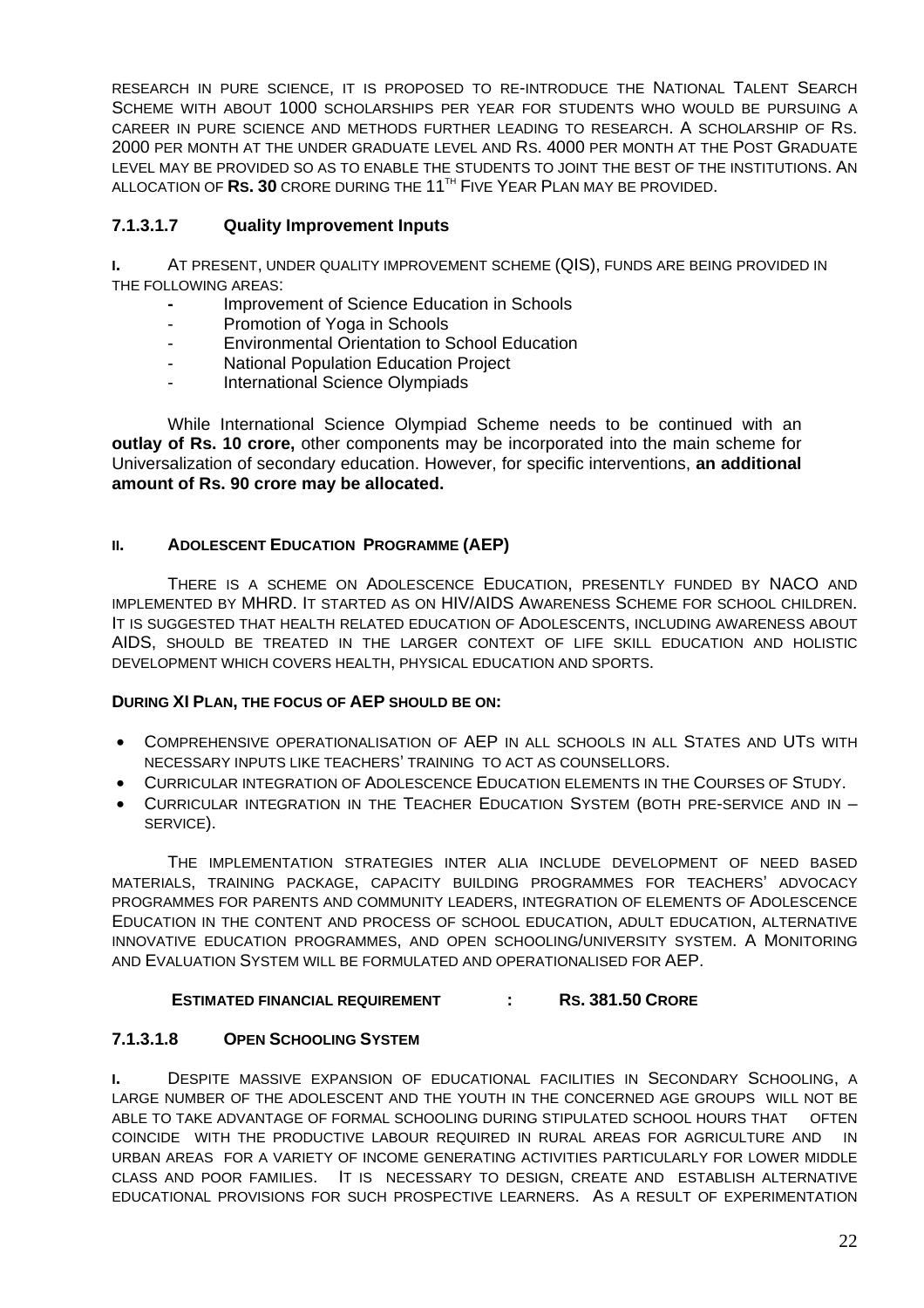AND INITIATIVES IN OPEN AND DISTANCE LEARNING (ODL) THE OPEN SCHOOLING SYSTEM HAS EMERGED AS AN EFFECTIVE AND POTENTIAL ALTERNATIVE SCHOOL EDUCATION SYSTEM.

**II.** THE OPEN SCHOOLING PROGRAMMES UP TO PRE-DEGREE LEVEL ARE BEING OFFERED BY THE NATIONAL INSTITUTE OF OPEN SCHOOLING (NIOS) AND 10 STATE OPEN SCHOOLS (SOSS). THE STATES THAT HAVE SET UP SOSS ARE WEST BENGAL, ANDHRA PRADESH, TAMILNADU, KARNATAKA, KERALA, MADHYA PRADESH, RAJASTHAN, HARYANA, PUNJAB, AND JAMMU AND KASHMIR.

**III.** THE CABE COMMITTEE ON UNVIERSALISATION OF SECONDARY EDUCATION HAS SUGGESTED THAT THE OPEN SCHOOLS NETWORK WHEN FULLY DEVELOPED SHOULD BE ABLE TO CATER TO AT LEAST 15% STUDENTS IN SECONDARY EDUCATION. IT IS A GREAT CHALLENGE BEFORE THE OPEN SCHOOLING SYSTEM WHICH NEEDS TO BE MET BY MAKING PERSPECTIVE PLANS METICULOUSLY. THE OPEN SCHOOLING NETWORK NEEDS TO BE EXPANDED TO ENSURE THAT EVERY STATE PROVIDES OPEN SCHOOLING FACILITY THROUGH ITS REGIONAL LANGUAGE.

**IV.** DURING THE XI PLAN, THE THRUST OF THE OPEN SCHOOLING SYSTEM SHOULD BE ON (I) DEVELOPING NIOS AS A POTENTIAL RESOURCE ORGANISATION IN OPEN SCHOOLING AT NATIONAL AND INTERNATIONAL LEVEL, BESIDES OFFERING OPEN SCHOOLING COURSES OF STUDY (II) UP SCALING OF THE PROGRAMMES OF THE EXISTING 10 STATE OPEN SCHOOLS, AND (III) SETTING UP SOSS IN THE REMAINING 19 STATES, INCLUDING NCT OF DELHI. THE EDUCATIONAL NEEDS OF THE SIX UNION TERRITORIES MAY BE LOOKED AFTER MAINLY BY THE CONCERNED NEIGHBORING STATES AND NIOS.

**V.** A CENTRALLY SPONSORED SCHEME (CSS) FOR PROMOTION OF OPEN SCHOOLING IS REQUIRED TO BE FORMUATED AND OPERATIONALISED FROM THE FIRST YEAR OF THE XI PLAN. AMONG OTHER THINGS, THE CSS MAY MAKE PROVISION OF (I) SETTING UP AND OPERATIONALISATION OF 19 NEW SOSS, (II) UP SCALING OF THE PROGRAMMES OF 10 SOSS, AND (III) UP SCALING OF THE PROGRAMMES OF NIOS, INCLUDING INCREASE OF REGIONAL CENTRES OF NIOS FROM 11 TO 29 (MAKING PROVISION OF ONE REGIONAL CENTRES IN EACH STATE).

**VI.** IN ORDER TO ENSURE QUALITY IN 'OPEN SCHOOLING', A FULL TIME COORDINATOR WITH ANCILLARY STAFF MAY BE PROVIDED IN EACH STUDY CENTRE UNDER THE OPEN SCHOOLING SYSTEM.

SO FAR, THE OPEN SCHOOLING SYSTEM HAS BEEN FOCUSING ON ACADEMIC ACHIEVEMENT OF LEARNERS. IN ORDER TO GIVE A HOLISTIC EDUCATIONAL EXPERIENCE, IT IS EQUALLY NECESSARY TO MAINTAIN A PROFILE OF ALL ASPECTS OF LEARNER'S NEEDS – HEALTH, COUNSELING, ICT, LIBRARY, SPORTS AND PHYSICAL EDUCATION ETC. THEREFORE, RECORD KEEPING OF A COMPREHENSIVE PROFILE OF EACH LEARNER SHOULD BECOME PART AND PARCEL OF THE OPEN SCHOOLING SYSTEM. IT IS SPECIALLY NECESSARY IN CASE OF CHILDREN AND YOUTH FROM THE WEAKER SECTIONS OF THE SOCIETY AS THEY ARE LESS LIKELY TO BE SERVED BY FAMILY AND OTHER SOCIAL INSTITUTIONS ABOUT THESE ASPECTS.

**VII.** THE OPEN SCHOOLING SYSTEM WILL BE REQUIRED TO CATER TO THE EDUCATIONAL NEEDS OF ABOUT 30 LAKH STUDENTS AT SECONDARY STAGE DURING 2007-08 WITH 10% INCREASE EVERY YEAR.

**VIII. ESTIMATED EXPENDITURE FOR RESEARCH DEVELOPMENT, TRAINING, ADMISSION, EXAMINATION AND OTHER ACTIVITIES UNDER OPEN SCHOOLING SYSTEM.**

| (XI PLAN)                          |                   |                          |
|------------------------------------|-------------------|--------------------------|
| <b>TOTAL ESTIMATED EXPENDITURE</b> | $\sim$ 100 $\sim$ | <b>RS. 1750.00 CRORE</b> |
| $(29$ SOSS)                        |                   |                          |
| $\bullet$ AT SOSS LEVEL            |                   | <b>RS. 1450.00 CRORE</b> |
| • AT NIOS LEVEL                    |                   | <b>RS. 300.00 CRORE</b>  |

#### **ix. Fee under the Open Schooling System**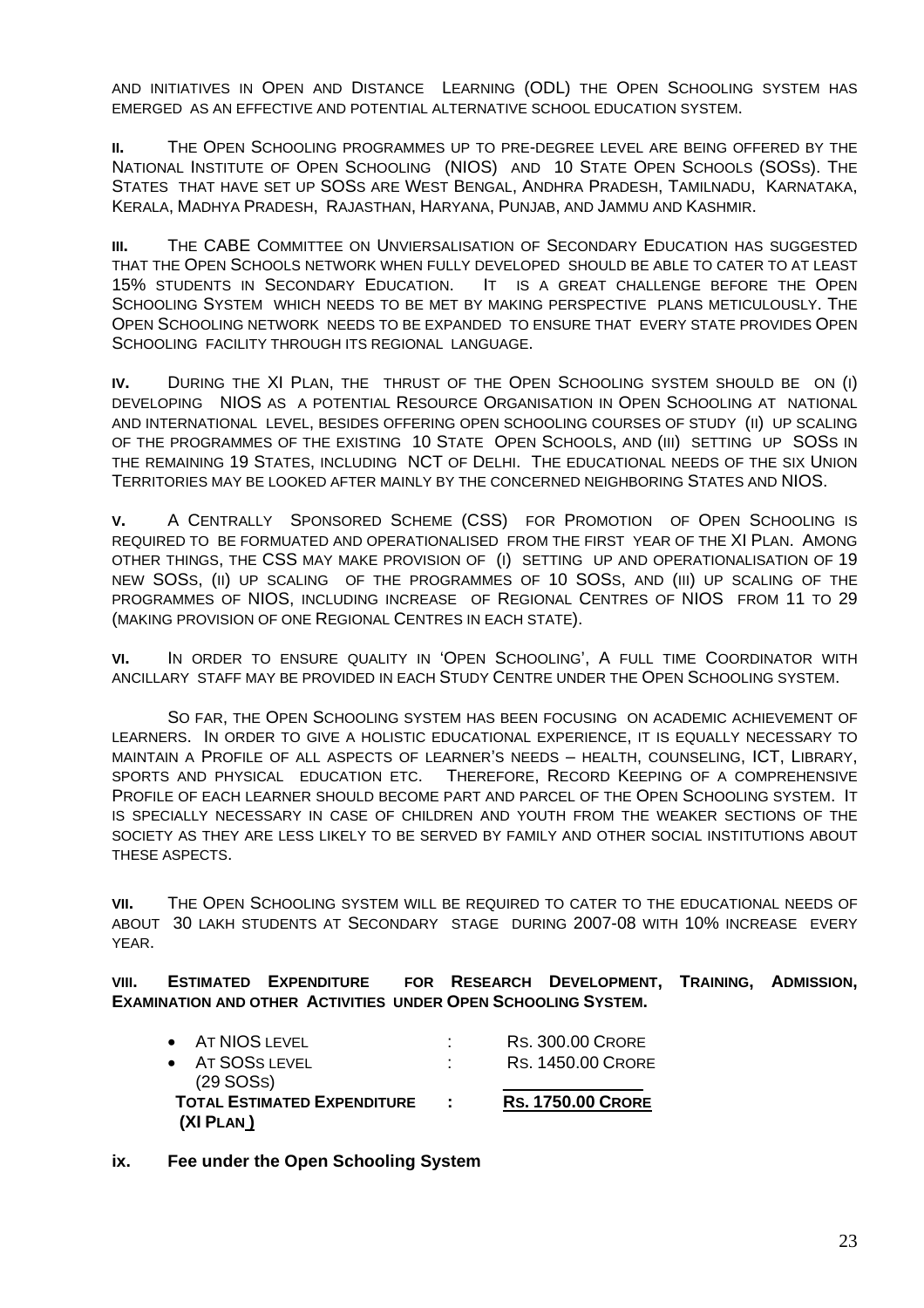The CABE Committee on Universalisation of Secondary Education has recommended for full state support under open schooling to ensure education of equitable quality and nonexploitation of the students.

The students of the open schooling system may be provided fee concession as available in the formal schooling system. Nominal Registration charges and nominal Examination Fee may charged from disadvantaged students. The education of General category candidates under open schooling system may also be subsidized. NIOS may develop guidelines about Registration Charges, fee concessions etc., for various categories of students in consultation with State Open Schools.

# **7.1.3.1.9 Out of School Children**

Despite the best efforts made by the Government there would still be out of school children in the age group of 14 to 18 after having completed elementary stage of education. There is a need for a scheme to bring them back to the mainstream of formal education by providing bridge courses and alternative education so as to prepare them join the regular schools. **An allocation of about Rs.50 crore** may be required for assistance to State Governments under the **overarching scheme** for Universalisation of Access to Secondary Education in addition to opening of distance learning opportunities for those who cannot join secondary schools.

#### **7.1.3.1.10 Students Assessment and Examination Reforms**

There is a crying need for reform of the prevailing examination system to reduce stress on children due to examination and also to bring about quality. The budget to initate the proposed reforms would include expenditure on **conduct of workshops** by NCERT/SCERT/Boards of Education/IASEs/CTEs/University Department of Education to familiarize teachers and Board personnel with better modes of administering School Based Assessment (SBA), to make teachers familiar with changing typology of questions, multiple choice questions (MCQ) and testing of order thinking and preparation of such items, to train evaluators for judging reflective type answers (multiple answers); external moderation of internal grading under school based assessment; technology for machine-marking of MCQs for Boards; one time subsidy to Examination Boards to develop statistical and software infrastructure for estimation of relative merit (percentile mark relative to other students of the district/block), in addition to absolute mark and preparation of question banks and also to conduct Research studies on various aspects of Examinations.

As suggested by NPE (1986/1992), a National Evaluation Organisation (NEO) will have to be developed :

- as a quality control measure;
- organizing national-wide tests for comparability of performance and for independent tests; and
- developing common admission tests for admission in graduate courses in colleges for de-linking degree from jobs

#### **Estimated Expenditure**

| (i) Establishment of NEO                                     | $:$ Rs. 100 crore |
|--------------------------------------------------------------|-------------------|
| (ii) Question Bank, Achievement Surveys and Training Centres | : Rs. 110         |
| Total                                                        | $:$ Rs. 210 crore |

## **7.1.3.1.11 GUIDANCE AND COUNSELLING**

**i.** Guidance and Counseling, both as an approach and as a service, can be an important strategy for promoting Universalisaton of Secondary Education in terms of its pro-active as well as remedial role. Guidance and Counseling services can help in promoting students' retention and better scholastic performance in curricular areas, facilitating adjustment and career development of students, developing right attitudes towards studies, self, work and others.

#### **II. CERTAIN IMPERATIVES**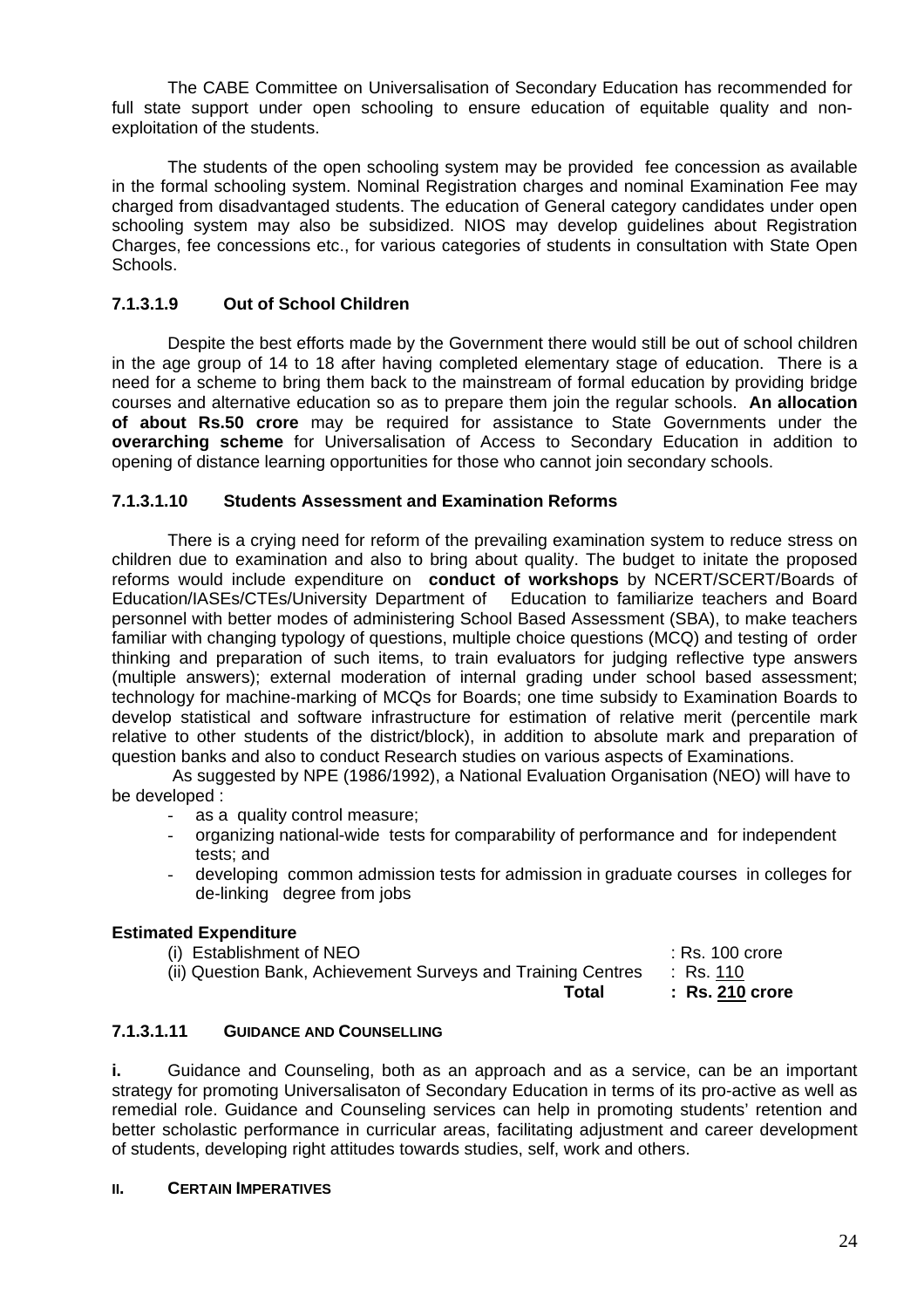- FULL TIME SCHOOL COUNSELLORS MAY BE APPOINTED AT CLUSTER/BLOCK/DISTRICT LEVEL IN EVERY STATE.
- EVERY SCHOOL SHOULD HAVE AT LEAST ONE TEACHER AND PREFERABLY TWO (ONE MALE AND ONE FEMALE) TEACHER TRAINED IN GUIDANCE AND COUNSELLING. TEACHER - COUNSELLORS ALREADY TRAINED SHOULD BE UTILIZED FOR EXTENDING TRAINING FURTHER AT STATE LEVEL. IN ORDER TO MEET THE GROWING DEMAND, THE STATES SHOULD BE GIVEN FUNDS TO START IN-SERVICE TRAINING PROGRAMMES.
- EVERY STATE DEPARTMENT OF EDUCATION/STATE BUREAU OF GUIDANCE SHOULD ENSURE CREATING A CADRE OF TRAINED GUIDANCE PERSONNEL AS GUIDANCE OFFICERS.
- GUIDANCE RESOURCE CENTERS WOULD NEED TO BE CREATED/FURTHER STRENGTHENED FOR PROVIDING GUIDANCE-COUNSELING SERVICES AT CLUSTER/BLOCK/SCHOOL LEVELS.
- SENSITIZATION PROGRAMMES FOR PRINCIPALS/HEADS OF SCHOOLS AT STATE LEVEL AND ENRICHMENT PROGRAMMES FOR TRAINED GUIDANCE PERSONNEL SHOULD BE A REGULAR FEATURE.
- COMPONENT OF GUIDANCE AND COUNSELING IN PRE-SERVICE TEACHER EDUCATION NEEDS TO STRENGTHENED.

**ESTIMATED EXPENDITURE (XI PLAN) : RS. 435 CRORE**

#### **7.1.3.1.12 CAPACITY BUILDING**

#### **I. ORIENTATION OF SECONDARY SCHOOL TEACHERS**

SINCE THE TEACHER IS THE MOST IMPORTANT COMPONENT IN SCHOOL EDUCATION IT IS NECESSARY TO CONTINUOUSLY UPGRADE THE QUALITY OF TEACHERS THROUGH IN-SERVICE EDUCATION PROGRAMMES AND A VARIETY OF OTHER MEASURES, APART FROM PRE-SERVICE QUALIFYING PROGRAMME OF TEACHER TRAINING VIZ., B.ED. THERE IS GREAT REGIONAL DISPARITY IN THE PROVISION FOR SECONDARY TEACHER TRAINING INSTITUTIONS IN THE COUNTRY. THERE ARE REGIONS SUCH AS THE NORTH-EASTERN REGION FOR EXAMPLE, THAT DO NOT HAVE ENOUGH TEACHER TRAINING FACILITIES COMPARED TO OTHER STATES. CAREFUL STATE-LEVEL PLANNING WILL BE NECESSARY FOR ENSURING ADEQUATE NUMBER OF TRAINED TEACHERS AND THEIR CONTINUOUS ENRICHMENT. BESIDES THE CONVENTIONAL IN-SERVICE EDUCATION PROGRAMMES, IT WILL BE NECESSARY TO DEVELOP A MECHANISM WHEREBY SECONDARY SCHOOL TEACHERS WILL BE ABLE TO SHARE THEIR EXPERIENCES AND LEARN FROM EACH OTHER, THEREBY DEVELOPING A LEARNING COMMUNITY AND CULTURE.

AN ORIENTATION PROGRAMMES FOR THE TEACHERS TEACHING THE SECONDARY CLASSES NEEDS TO PLANNED AND OPERATIONALISED THROUGH NCERT.

#### **II. ORIENTATION OF EDUCATIONAL PLANNERS AND ADMINISTRATORS**

TO COVER ALL THE HEADMASTERS OF 181520 SCHOOLS DURING THE ELEVENTH PLAN, NATIONAL UNIVERSITY OF EDUCATIONAL PLANNING AND ADMINISTRATION (NUEPA) NEEDS TO COLLABORATE WITH AND MAKE A NETWORK OF INSTITUTIONS LIKE IASES, CTES, UNIVERSITY DEPARTMENTS OF EDUCATION, MANAGEMENT SCHOOLS, REGIONAL INSTITUTES OF EDUCATION, (NCERT), INDIAN INSTITUTES OF MANAGEMENT, ETC. THIS WILL ENABLE NUEPA TO EXPAND ITS RESOURCE BASE AND ALSO GIVE IT A FORM OF NETWORKING ORGANISATION RATHER THAN AN ORGANIZATION WHICH TRAINS HEADS OF SCHOOL ON ITS OWN. AN ORIENTATION PROGRAMMES FOR EDUCATIONAL PLANNERS AND ADMINISTRATORS MAY BE PLANNED AND OPERATIONALISED ON A MASS SCALE. THE TRAINING PROGRAMMES MAY BE BACKED BY APPROPRIATE TRAINING PACKAGES.

**III.** THE FINANCIAL ESTIMATES FOR THE IN-SERVICE TRAINING OF SECONDARY AND HIGHER SECONDARY TERACHERS FOR THE ELEVENTH FIVE YEAR PLAN CALCULATED BY NUEPA AS PER GUIDELINES OF CENTRALLY SPONSORED SCHEME OF TENTH FIVE YEAR PLAN IS GIVEN AS UNDER. RATE FOR TRAINING PROGRAMME HAS BEEN CALCULATED @ RS. 175 PER DAY.

|--|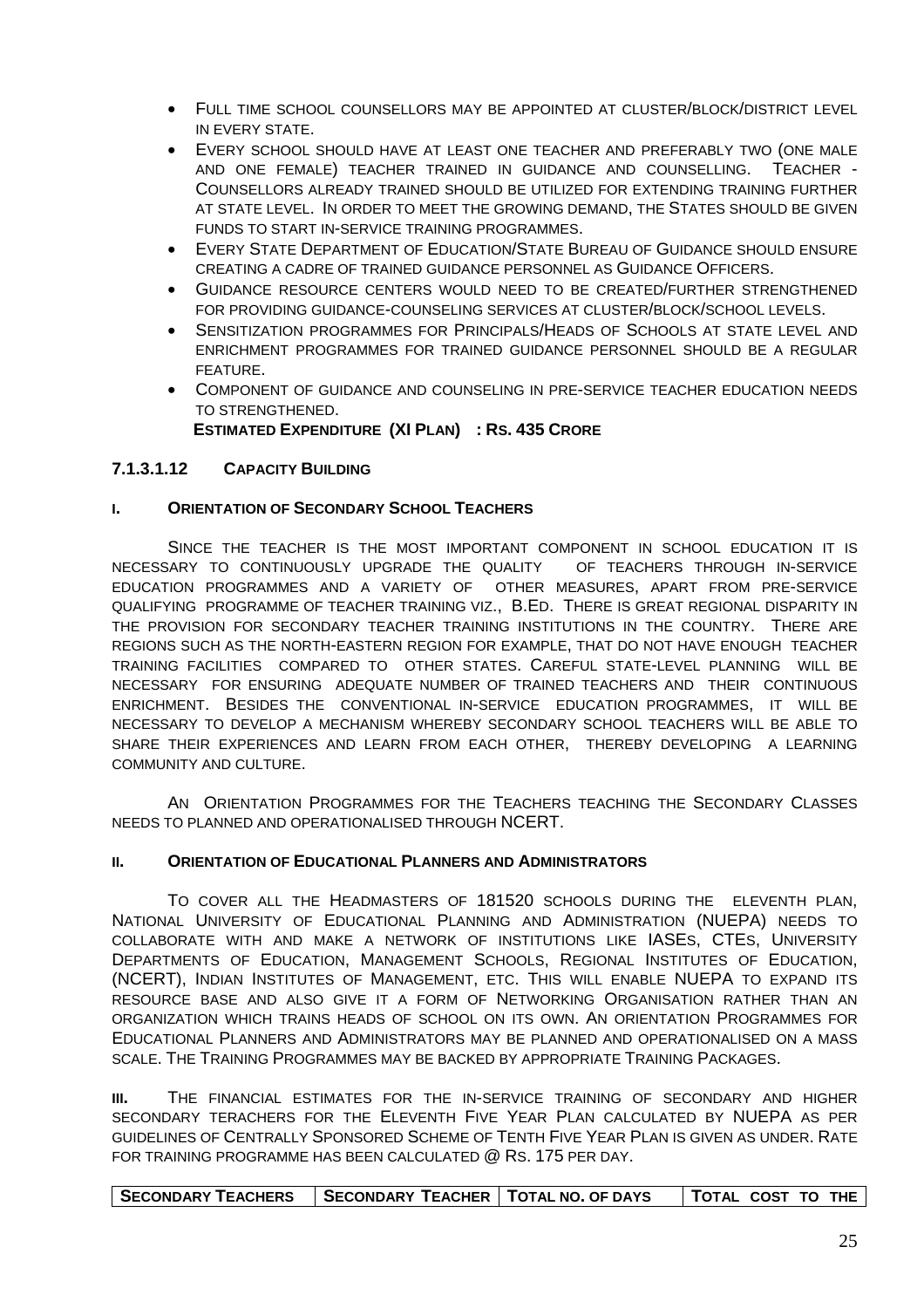|           | EDUCATORS         |                                | <b>TRAINING</b>                  |
|-----------|-------------------|--------------------------------|----------------------------------|
| 23.07,948 | . <i>.</i> 0<br>. | .160<br>$+0.69,01$<br>$\Delta$ | Rs.<br>റച<br><b>CRORE</b><br>8Z. |

# **7.1.3.1.13 ENVIRONMENT BUILDING**

AN IMPORTANT PARAMETER FOR PLANNING OF UNIVERSAL SECONDARY EDUCATION IS ENVIRONMENT BUILDING AND GENERATING PUBLIC OPINION IN FAVOUR OF UNIVERSALISATION OF SECONDARY EDUCATION. THERE ARE CRITICS WITH MYOPIC VISION WHO QUESTION THE WISDOM OF UNIVERSAL SECONDARY EDUCATION WHEN UNIVERSAL ELEMENTARY EDUCATION HAS NOT BEEN ACHIEVED YET. GIVEN THE EMERGING SCENARIO OF EVER INCREASING GLOBALISAITON AND INDIA'S EMERGING ROLE AS AN IMPORTANT GLOBAL PLAYER, **IT IS NECESSARY TO TAKE A QUANTUM JUMP** RATHER THAN PURSUING INCREMENTAL GROWTH THROUGH PIECEMEAL STEPS. ALSO, SECONDARY EDUCATION CAN SUPPLY GOOD TEACHERS FOR THE PRIMARY STAGE. THERE WOULD FURTHER BE A OSMOTIC EFFECT ON THE ELEMENTARY STAGE AND THE QUALITY OF EDUCATION AT THE ELEMENTARY STAGE WILL ALSO IMPROVE. IT IS ONLY THROUGH **ENVIRONMENT BUILDING** THAT THE COMMUNITY CAN BE MOBILIZED. THIS IS PARTICULARLY NECESSARY TO ENSURE **PARTICIPATION OF GIRLS, SCHEDULED CASTES, SCHEDULED TRIBES; OTHER BACKWARD CLASSES, CULTURAL AND LINGUISTIC MINORITIES AND THE DISABLED.** WITHOUT INVOLVING ALL OF THEM, UNIVERSAL SECONDARY EDUCATION WILL REMAIN ANOTHER ELUSIVE DREAM.

# **7.1.3.1.14 PUBLIC PRIVATE PARTNERSHIP**

57.04% of high schools and 62.83% higher secondary schools are run by private sector. Out of these 28.52% of high schools and 31.79% higher secondary schools are classified as private unaided schools. Whereas private aided schools generally receive almost full salary of the teaching staff from the respective state governments and have to only provide for the capital expenditure, private unaided schools do not receive any grant and have to be financially sustainable on their own. Therefore, there is a difference in fee structure though some private unaided schools run on charity. Otherwise unaided schools necessarily have to recover their cost from the school fees. Encouraging such schools would cater only to the population which can pay, unless there is a policy of cross subsidization of fees so that certain percentage of children from the poorer sections of the society can be accommodated free or at subsidized fees.

The public private partnership can be one way of saving public funds by encouraging private sector to be involved in this important human development sector. This can take the following paths:

- Private sector can be encouraged to invest part of its profit towards philanthropic activities in the education sector by adopting Government schools for improvement of infrastructure and resources like, library, science lab., audio-visual and ICT infrastructure, art workshops, sports facilities, drinking water and toilet facilities etc. This can be done through focused organized planning in the indicated areas. The private sector can also be involved as part of management of the school while ensuring that accountability for resource use is ensured by the school in a transparent manner. Private sector should also provide opportunities for students to manage work oriented education in private sector owned factories. This would be particularly relevant for vocational and skill education so as to overcome a major weakness of the current school system where students are kept away from real life situations.
- **Grant in- aid system:** A large number of schools in the country initially started as private schools local initiative and were later allowed as grant-in-aid schools by the state government and finally taken over as government schools. Such a system encourages local participation and fills the gap that exists in the interior areas. If a good regulatory mechanism is built up to ensure quality, this will be a preferable option than government setting up its own school, as there is greater accountability of teachers to the management of the school. Such system has fallen into disuse in the last few years because of resource constraint by the state government. Another policy incentive which can be given to schools is to provide land at subsidized rate. Local resident association should be given priority for opening such schools. This would reduce the capital investment by the governments to a large extent. If private sectors are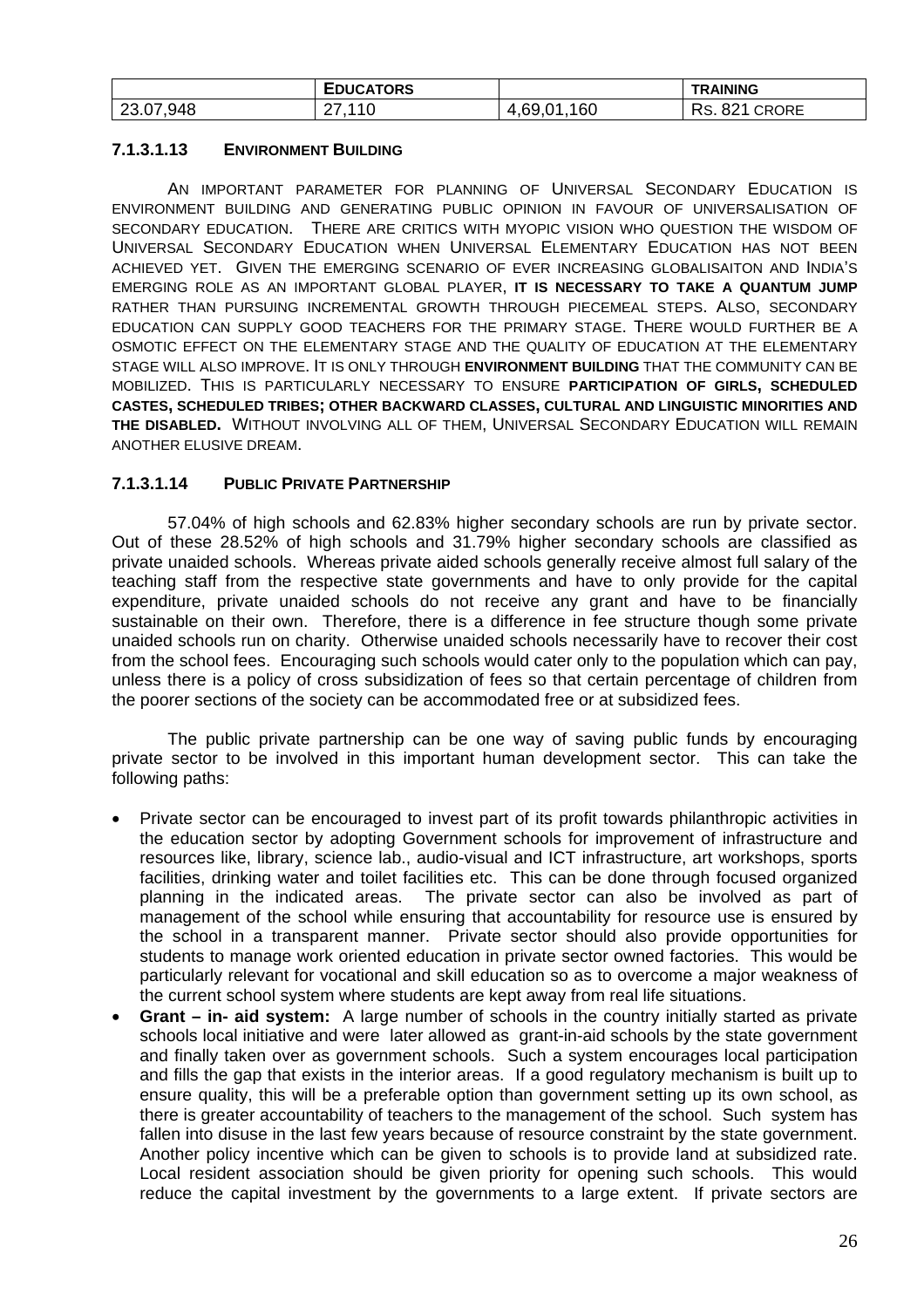willing to run second shift for the children of the under privileged section, government could encourage them to do so by providing grant-in-aid towards teachers salary only for running the second shift, since capital expenditure is avoided completely.

- **Outsourcing:** Several functions of the government school can be outsourced through private sector involvement. For example, entire computer education can be outsourced from private sector who can provide computer and computer teachers for a fee. Such an arrangement would work well for newly emerging or rapidly changing subjects for which permanent teachers and resources can be avoided in a government set up. Similarly transport arrangements for students particularly for girls can be outsourced.
- **Vocational schools:** In this area, private sector can help greatly as most of the teaching learning can take place profitably in the premises of private sector companies and factories. Private sector should also be involved in designing curriculum and in designing a testing and certification system so that the demand for appropriate skill by the industry can be met.
- **Participation on the school management:** The corporate sector in the neighbourhood of schools may be represented in the school management committee so that they could assist the schools in enhancement of its infrastructure and resources.
- **Regulatory structure:** The key to successful public-private sector participation is a sound regulatory structure so that public and private sector are accountable to each other in a transparent manner.

# **7.1.3.1.15 STRUCTURE OF SCHOOL EDUCATION**

**I.** THE SECONDARY STAGE CONSISTS OF CLASSES IX – X IN 19 STATES/UTS – ARUNACHAL PRADESH, BIHAR, HARAYANA, HIMACHAL PRADESH, JAMMU & KASHMIR, MADHYA PRADESH, MANIPUR, NAGALAND, PANJAB, RAJASTHAN, SIKKIM, TAMIL NADU, TRIPURA, UTTAR PRADESH, WEST BENGAL, ANDAMAN AND NICOBER ISLANDS, CHANDIGARH, DELHI AND KARAIKAL REGION OF PONDICHERRY. BUT IN 13 STATES/UTS, THE SECONDARY STAGE COVERS FROM CLASSES VIII – X. THEY ARE ANDHRA PRADESH, ASSAM, GOA, GUJARAT, KARNATAKA, KERALA, MAHARASHTRA, MEGHALAYA, MIZORAM, ORISSA, DADRA AND NAGAR HAVELI, DAMAN AND DIU, LAKSHADEEP AND MAHE AND YANAM REGIONS OF PONDICHERRY. THOUGH +2 STAGE SCHOOLING IS AVAILABLE IN ALL THE STATES/UTS, IN CERTAIN STATES/UTS THESE CLASSES ARE ALSO ATTACHED TO UNIVERSALITIES AND COLLEGES. IT IMPLIES THAT THERE EXIST DIFFERENCES IN THE STRUCTURE OF SECONDARY EDUCATION IN THE COUNTRY.

**II.** IT IS NOW HIGH TIME THAT 8+2+2 SYSTEM OF SCHOOL EDUCATION NEEDS TO BE ADOPTED BY ALL THE STATES AND UNION TERRITORIES. AMONG OTHER THINGS, IT WILL FACILITATE INTER-STATE MOBILITY OF STUDENTS AND SMOOTH OPERATIONALISATION OF CURRICULA AND CAPACITY BUILDING PROGRAMMES FOR TEACHERS, SUPERVISORS ETC.

**III.** MHRD WOULD HAVE TO CONVINCE THE STATES TO SWITCH OVER TO THIS SYSTEM AT THE EARLIEST. IT MAY BE ONE OF THE CONDITIONS OF GRANTS TO THE STATES UNDER THE CENTRALLY SPONSORED SCHEMES FOR SCHOOL EDUCATION.

#### **7.1.3.1.16 QUALITY ASSURANCES:**

**I.** IN THE WAKE OF GLOBAL COMPETITIVE SCENARIO, QUALITY ASSURANCE IN SCHOOL EDUCATION SHOULD BE THE PRIORITY AGENDA. **THE INDICATORS FOR QUALITY IN VARIOUS ASPECTS OF SCHOOL EDUCATION MAY BE PREPARED BY NCERT FOR FORMAL SCHOOLING AND BY NIOS FOR OPEN SCHOOLING**. THE QUALITY ASSURANCES ARE NEEDED IN ALL ASPECTS OF SCHOOL EDUCATION RIGHT FROM THE CURRICULUM, SYLLABI, TEXTBOOKS, TEACHING-LEARNING STRATEGIES, EVALUATION OF STUDENTS, PLANNING, MONITORING OF IMPLEMENTATION, INFRASTRUCTURE AND OTHER RESOURCES, AND TRAINING OF FUNCTIONARIES.

**II.** QUALITY IS NOT MERELY A MEASURE OF EFFICIENCY; IT ALSO HAS VALUE DIMENSION. THE ATTEMPT TO IMPROVE THE QUALITY OF EDUCATION WILL SUCCEED ONLY IF IT GOES HAND IN HAND WITH STEPS TO PROMOTE EQUALITY AND SOCIAL JUSTICE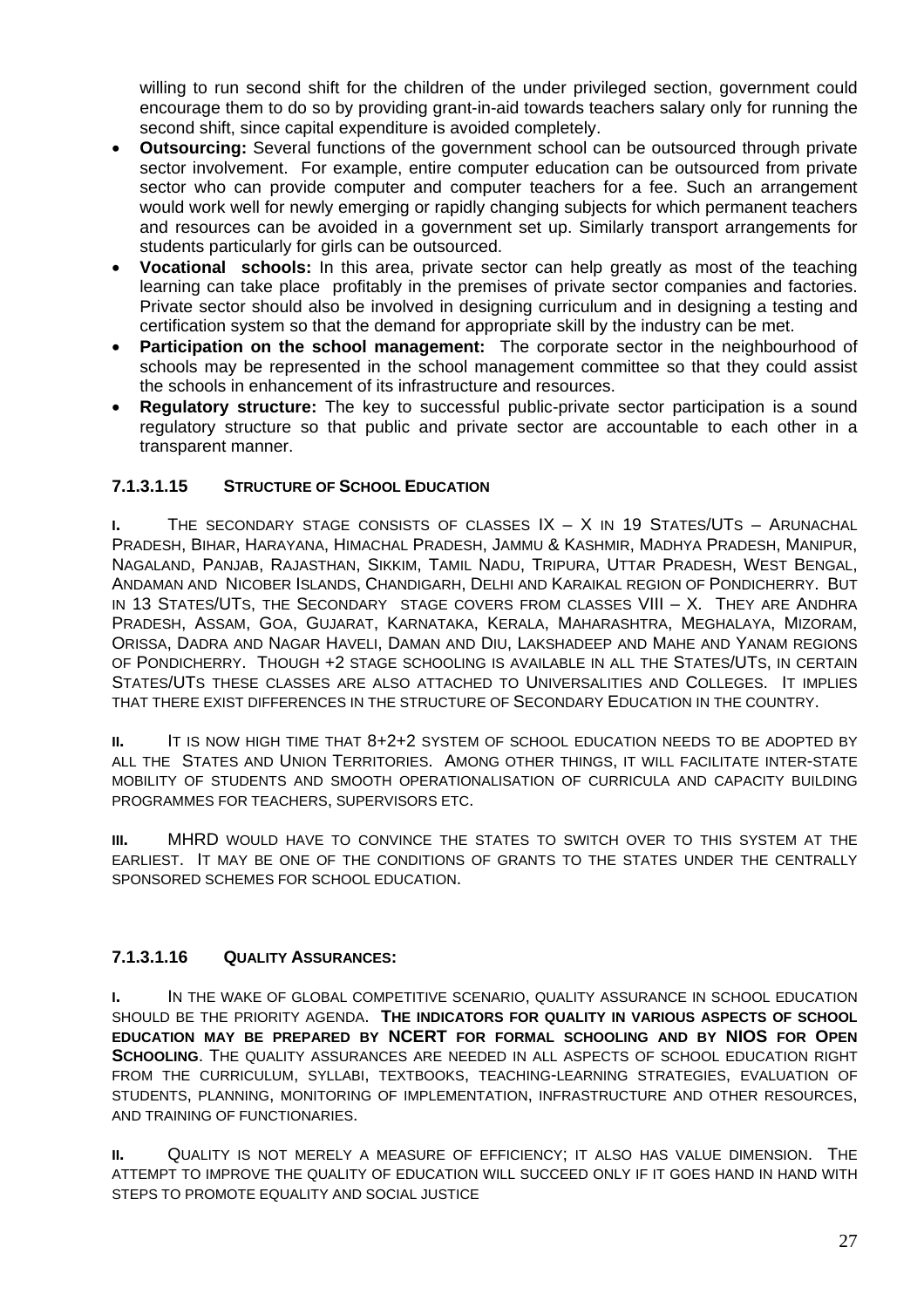**III.** IT IS BEING OBSERVED THAT STATE SCHOOLS NOW GENERALLY CATER TO DEPRIVED SECTIONS OF POPULATION. SUCH SEGREGATION OF STUDENTS ALONG CLASS AND CASTE LINES IS AGAINST THE POLICY OF NEIGHBORHOOD SCHOOLS SUGGESTED BY THE EDUCATION COMMISSION (1964-66**). ADEQUATE SOCIAL MIX IN CLASSROOMS WILL ENSURE THAT SOCIETY AS A WHOLE HAS A STAKE IN THE FUTURE OF STATE-RUN SCHOOLS.** QUALITY ASSURANCE IS THEREFORE A COMMON DENOMINATOR FOR SUCCESS OF PLANNING AND IMPLEMENTATION STRATEGIES IN THE EDUCATION SECTOR.

#### **7.1.4 School Sub-Systems of Ministry of Human Resource Development (MHRD)**

As a part of the process of Universalisation of Access to Secondary Education and improvement of quality, there is a need for model pace setting schools and this can be met by the existing system of KVs and JNVs. The CABE Committee on Universalisation of Secondary Education (June, 2005) has suggested that the infrastructure requirement for a secondary school should generally conform to the Kendriya Vidyalaya standard.

THE THREE SCHOOL SUB- SYSTEMS OF MHRD ARE:

- KENDRIYA VIDYALAYA SANGATHAN (KVS)
- NAVODAYA VIDYALAYA SAMITI (NVS)
- CENTRAL TIBETAN SCHOOLS ADMINISTRATION ( CTSA)

# **7.1.4.1 KENDRIYA VIDYALAYA SANGATHAN (KVS)**

 There are 929 functional Kendriya Vidyalayas with an enrolment of 9.12 lakh and a staff strength of about 45,000. Out of these 129 schools still need to have permanent buildings and these are required to be provided during the next Five Year Plan. Kendriya Vidyalaya is like a model school in the country as far as infrastructure, staffing pattern and curriculum transactions are concerned and can act as a pacesetters for other schools in the vicinity.

There is a large unmet demand for admission to KVs because of their quality. The main objective of Kendriya Vidyalaya is to cater to children of Government and public sector employees. More than 200 districts do not have a single Kendriya Vidyalaya. It is therefore, proposed to establish 1000 Kendriya Vidyalayas during the next Five Year Plan so as to cater to all districts and areas of concentration of government and public sector employees. This would also cater to the private sector, particularly children from the disadvantaged section of the society wherever spare capacity is available.

Opening of 1000 new Vidyalayas would require strengthening of administrative infrastructure. Opening should be need based, Kendriya Vidyalayas should be allowed to develop internal resources and the norms for requirement of land should be reviewed as the present requirement appears to be high. Synergy should be evolved in Kendriya Vidyalaya Sangathan, Navodaya Vidyalaya Samiti, CBSE, NCERT and NUEPA to provide infrastructure and professional support for teachers training.

 The financial requirements for thousand new Kendriya Vidyalayas including setting up of 6 Zonal Offices, 12 Regional Offices and 6 Training Centres is estimated to be **Rs. 3555 crore** during the 11<sup>th</sup> Plan. This would be in addition to 659.85 crore for construction of buildings in the existing Vidyalayas and opening of 50 new vidyalayas already approved in 2006-07, completion of construction of permanent building of 65 vidyalayas and expenditure on 64 vidyalayas where construction of permanent building is yet to be started. Details of estimates are at **Annexure – I.**

# **7.1.4.2 Navodaya Vidyalaya Samiti (NVS)**

 Jawahar Navodaya Vidyalayas cater to the meritorious students predominantly from rural areas. At present, there are 520 functioning Navodaya Vidyalayas . The schools are doing an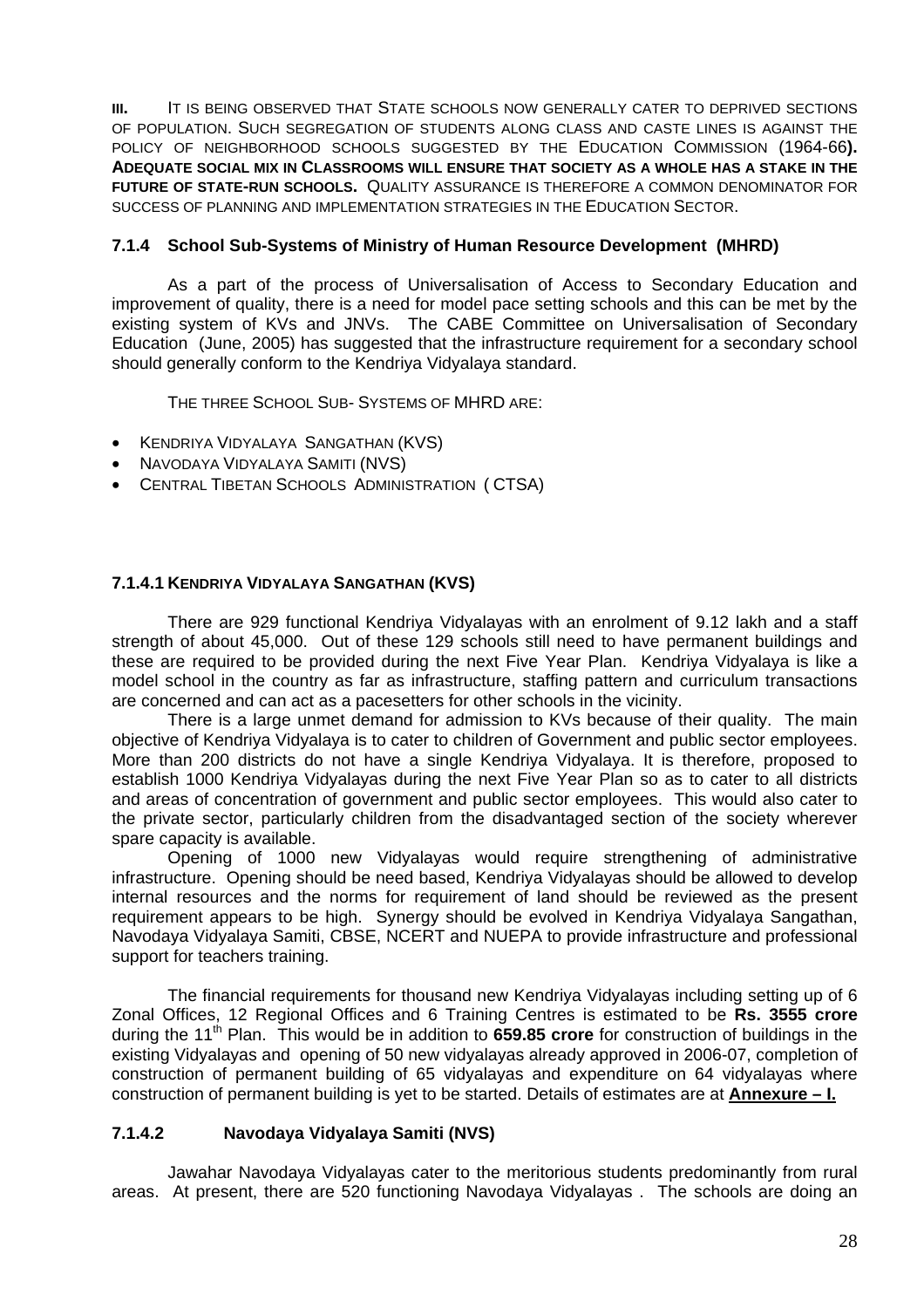excellent job. It is proposed to revise the norms so as to provide one Navodaya Vidyalaya for every 5 lakh rural population so that large districts could have more number of Vidyalayas. This would necessitate opening of 700 more Navodaya Vidyalayas for which **Rs. 6145 crore** would be required during the Plan period, in addition to **Rs. 4280 crore** required for the existing Vidyalayas.

It is suggested to have re-look at the admission test to ensure its appropriateness in identification of rural talents and also to have re-look at the migration policy which may be substituted by short term visits considering the stress and trauma for the children. There is also need to have a re-look at reduction of cost. Details of estimates are at **Annexure – II.**

BOTH KENDRIYA VIDYALAYAS AND JAWAHAR NAVODAYA VIDYALAYAS MAY PREPARE NETWORKING PROGRAMMES WITH STATE SCHOOLS TO ENHANCE THEIR PACE-SETTING ROLE AND FACILITATE USE OF THEIR RESOURCES TO ADVANTAGE BY STATE SCHOOLS.

# **7.1.4.3 CENTRAL TIBETAN SCHOOLS ADMINISTRATION (CTSA)**

 This organization runs Central Schools for children of Tibetans refugees. In view of the stabilization of the population of children, there may not be need for the future expansion except for maintenance and replacement of infrastructure wherever necessary. In view of the unutilized capacity to the extent of about 30 per cent, a view needs to be taken as how to utilize the full capacity. The requirement of this has been projected at Rs. 44 crore during the 11<sup>th</sup> Plan. Details of estimates is at **Annexure – III.**

# **7.1.5 National Council for Educational Research and Training (NCERT)**

 NCERT is premier Central Government Institute engaged in school education, research and training. The allocation during the Tenth Plan was 60 crore.

During the 11<sup>th</sup> Plan, NCERT proposes a number of programmes/activities besides construction of permanent building for PSSCIVE at Bhopal and NE Regional Institute of Education, Shillong. In addition, NCERT would also have to conduct Eighth All India Education Survey, which is a major activity and will have to conduct Talent Search Examination. The requirement projected is **about Rs. 500 crores for the Plan period**.

#### **7.1.6 Central Board of Secondary Education (CBSE)**

CBSE is the larger of the two All India level Boards of Examinations at  $10^{th}$  and  $12^{th}$  level with 8300 schools affiliated to it. It has also got 140 schools abroad, which are affiliated to it. It is a financially self-reliant body and may not require Plan assistance during the 11<sup>th</sup> Five Year Plan. However, it will be taking the lead in Examination Reforms, which can be disseminated to State Boards through the Council of Boards of Secondary Education (COBSE).

#### **7.1.7 JOINT INDO-MONGOLIAN SCHOOL**

THE MOU SIGNED BETWEEN INDIA AND MONGOLIA ON 9.7.2002 PROVIDES FOR DEPUTATION OF UP TO FIVE POSTGRADUATE TEACHERS IN A SCHOOL IN ULAANBAATAR NAMED INDIA-MONGOLIA JOINT SECONDARY SCHOOL. THREE OF THE TEACHERS ON DEPUTATION WOULD BE FROM THE FIELD OF ENGLISH LANGUAGE AND LITERATURE AND ONE TEACHER EACH FROM THE DISCIPLINES OF COMPUTER SCIENCE AND MATHEMATICS. AS PER THE MOU, GOVERNMENT OF INDIA IS TO BEAR THE EXPENSES ON SALARY, ALLOWANCES, ACCOMMODATION AND INTERNATIONAL AIR-FARE FOR THE TEACHERS ON DEPUTATION. ED.CIL IS THE NODAL AGENCY FOR IMPLEMENTING THIS MOU. AS THE SCHEME HAS HAD A POSITIVE IMPACT WITH A SATISFACTORY FEEDBACK FROM THE MONGOLION SIDE, THIS MAY BE CONTINUED DURING THE ELEVENTH FIVE YEAR PLAN WITH THE POSSIBILITY OF FURTHER STRENGTHENING THE SAME. **THE REQUIREMENT DURING THE ELEVENTH PLAN PERIOD IS RS. 5 CORE.**

# **7.2 VOCATIONAL EDUCATION**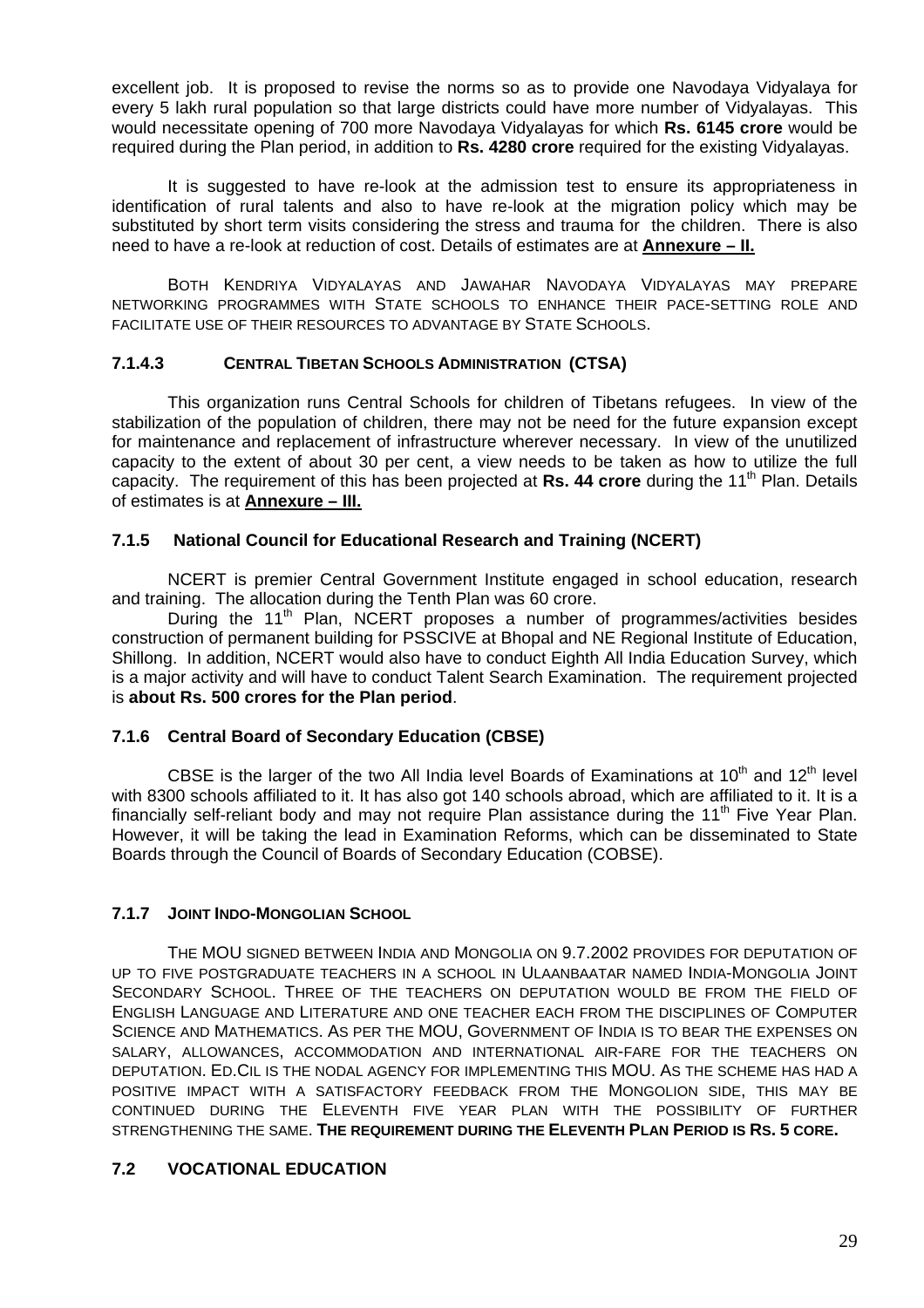**7.2.1** The Kothari Commission on Educational Reforms, 1966 had visualized that 25% of the students at the secondary stage would go for the vocational stream. The Kulandaiswamy Committee Report had pitched this number at 15% to be achieved by the year 2000. However, at present only about 5% of the children of the 16 to 18 age group are in the vocational stream. According to the recent NSSO data, only 5% of the population of the19 to 24 age group in India have learnt skills through the vocational education stream.

**7.2.2** The corresponding figure for Korea is as high as 96% and there are several countries, which have figures above 60%. Therefore, it is imperative to impart sound vocational and skill education to those who require it to enable them to be part of the productive force in the interest of the growth of the Indian economy.

**7.2.3** The Prime Minister in his Independence Day addressed on 2006 has talked of setting up a Vocational Education Mission and a Task Force has already been constituted by the Planning Commission. It is in this context that vocational and skill education has to be taken earnestly during the 11<sup>th</sup> Five Year Plan if we have to maintain high economic growth through increased productivity, which in turn will be possible through acquisition of necessary skills.

**7.2.4** During the 10<sup>th</sup> Plan there was an allocation of Rs. 350 crore to introduce vocational courses and streams at the +2 stage. The outcome has not been very satisfactory with a total utilization of only Rs. 61 crore. There is a need to design courses so as to reduce the mismatch between demand and supply. While Government can act as a facilitator, involvement of the corporate sector with intimate linkages between vocational institutions and industries would be a must.

# **7.2.5 Background of Vocational Education**

**7.2.5.1** Education and Training are powerful instruments for bringing changes required to achieve the key objectives of economic development i.e., to create more employment and thereby increasing income.

**7.2.5.2** MILLIONS OF YOUNG WOMEN AND MEN IN THE AGE GROUP 15 TO 24 JOIN THE LABOR FORCE EVERY YEAR. OF THESE, MANY ARE UNEMPLOYED, OR UNDEREMPLOYED, AND NOT EARNING SUFFICIENT INCOME TO MEET THEIR FAMILY EXPENSES. A VAST MAJORITY OF THEM ARE IN THE INFORMAL SECTOR (FORMAL SECTOR PROVIDES EMPLOYMENT HARDLY TO 7% OF THE LABOUR FORCE). THEY LACK REQUISITE SKILL, KNOWLEDGE, ATTITUDES, SOCIAL PROTECTION, SECURITY ETC.

**7.2.5.3** THE PATHWAYS FROM SCHOOL TO WORK ARE NOT WELL ESTABLISHED, LEAVING MANY YOUNG WOMEN AND MEN SEARCHING FOR SUITABLE JOBS. FACILITATING AN IMPROVED SCHOOL-TO-WORK TRANSITION MAY OVERCOME THE UNEMPLOYMENT SITUATION IN THE COUNTRY TO A GREAT EXTENT.

**7.2.5.4** A large number of students are not able to pursue education due to socio-economic constraints. For example, out of 100 students enrolled in class I, hardly 20 complete their school education and the remaining drop out at different stages. The education they receive may not be useful for a sustainable livelihood with quality. They try to enter the world of work without required skills and competencies to face the labour market competition. As a result, they remain unemployed, marginalized and poor.

**7.2.5.5** Secondary and Higher Secondary Education are important terminal stages in the system of general education. At this stage, the youth decide whether to pursue education, opt for technical training or join the workforce. Educationists and experts have recommended that vocational education and training (VET) is suitable to specific target groups who want to enter into the world of work VET (Vocational Education & Training) will help in solving the unemployment problem to a considerable extent by equipping the youth with Tradeable skills.

**7.2.5.5.1** In India, the vocational education programme at secondary school level was introduced in the year in 1976-77 as a state scheme. Due to financial constraints, the programme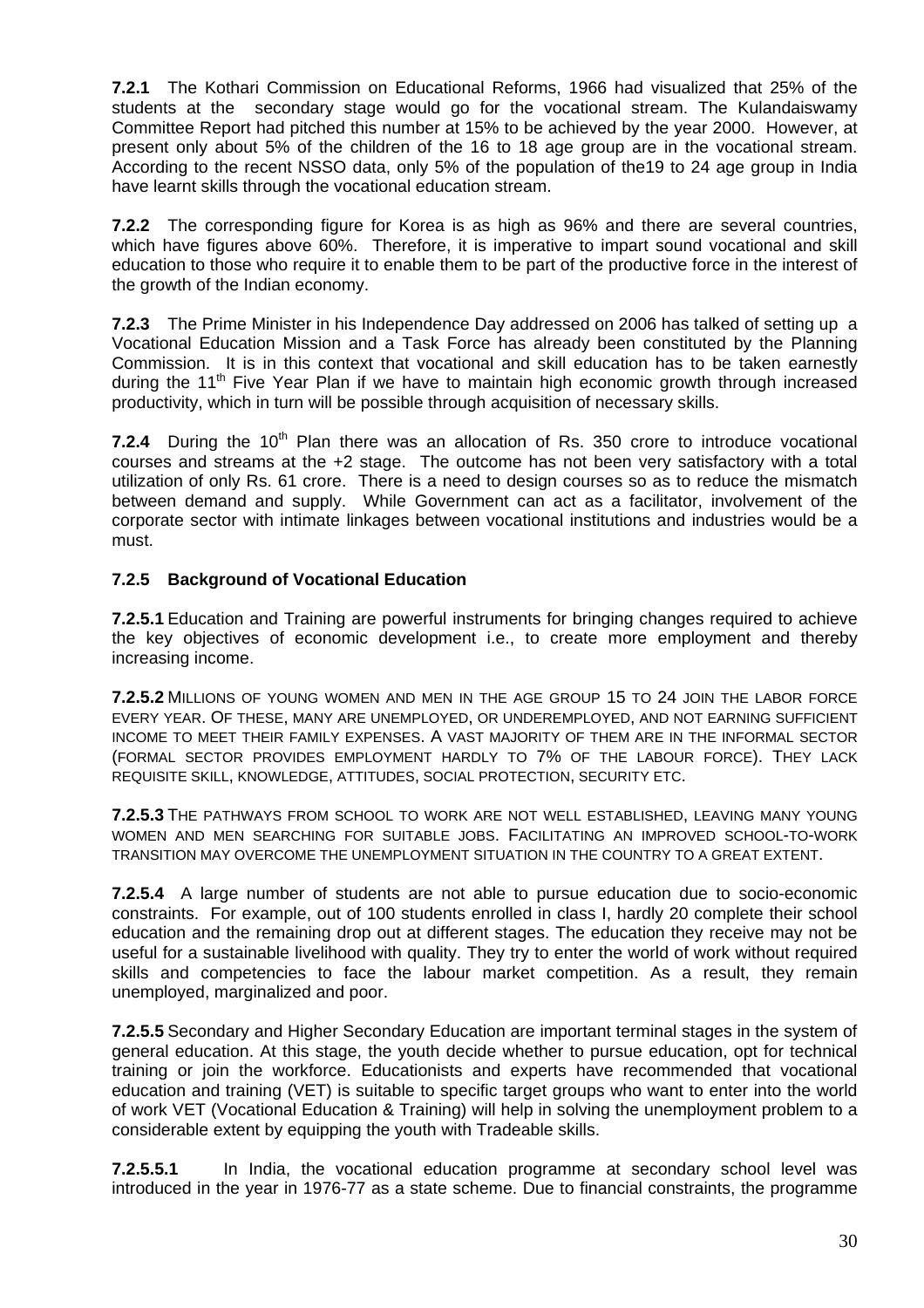was introduced initially only in a few states. These states could not achieve the objective of the programme as expected. Many States/UTs felt the need for central assistance to run the programme. Accordingly, a Centrally Sponsored Scheme of Vocationalisation of Secondary Education was introduced during 1987- 88. This gave new impetus to the programme. Since then around 6000 institutions at plus two stage of education have introduced the programme. Around 150 vocational courses are offered in these schools with an intake capacity of around ten lakh students per year. This is the largest single vocational education and training programme followed by ITIs and Polytechnics in India. The programme covers all major career areas like Agriculture, Engineering and Technology, Business and Commerce, Home Science, Health and Paramedical, and Humanities, Science and Education.

**7.2.5.6** Changes in technology and financial markets, emergence of global markets for products and services, international competition, new forms of business organization, and new business strategies and management practices are transforming the **world of work**.

**7.2.5.7** Globalization offers both opportunities and **challenges for Vocational Education and Training (VET)** to meet the need of skilled manpower for increased pace of **national development**.

**7.2.5.8** The National Curriculum Framework (2005) has suggested that Vocational Education and Training should be implemented in Mission Mode, involving establishment of separate VET Institutions and Centres from the level of village clusters and blocks to sub-divisional/ districts, towns and metropolitan areas.

#### **7.2.6 VET Framework suggested for XI Plan**

**7.2.6.1** During the XI Five Year Plan, Vocational Education and Training (VET) should be provided to those who need skills for sustainable livelihood and to meet the challenges of the world of work. The concept of **Vocational Education and Training to All** should be promoted through **the formal education system and non-formal education system.** It should cater to the needs of different target groups, with special provisions for disadvantaged groups viz., girls/women, scheduled castes, scheduled tribes, persons with disabilities, and persons living in difficult circumstances.

**7.2.6.2** VET may be implemented as a Central Sector Scheme, (with 100 % Central Government Funding) with an outlay of Rs. 7070 crore.

**7.2.6.3** It is estimated that 1.5 crore youth need initial vocational training every year. During XI FYP, capacity for about 0.5 crore persons should be created for providing initial training through strengthening of existing VET Institutions and by setting up new VET Institutions. The remaining **1.0 crore** people should be trained through non-formal/informal mode.

**7.2.6.4** In India, about 4.21 crore persons are working in the informal sector. Only 5 % of this population could receive skill training through the formal system. The remaining about 4.0 crore unskilled and semi-skilled persons, who are already in the world of work, should be given continuous or further training for upgradation of their skills through a variety of delivery systems, including part-time, sandwich system, day release system, block release system, open and distance learning system, etc.

**7.2.6.5** The emphasis in VET would be on development of generic, specific, personal and multiple skills so that persons may respond to changes due to technologies and market demands. Generic skills that cut across a number of occupations would enable an individual to transfer from one field to another during his/her working life.

**7.2.6.6** VET programmes preparing for occupations in Farming, Artisan Trades, Crafts, Small and Medium Enterprises, particularly for self-employment, should include entrepreneurship development and elementary training in information and communication technology to enable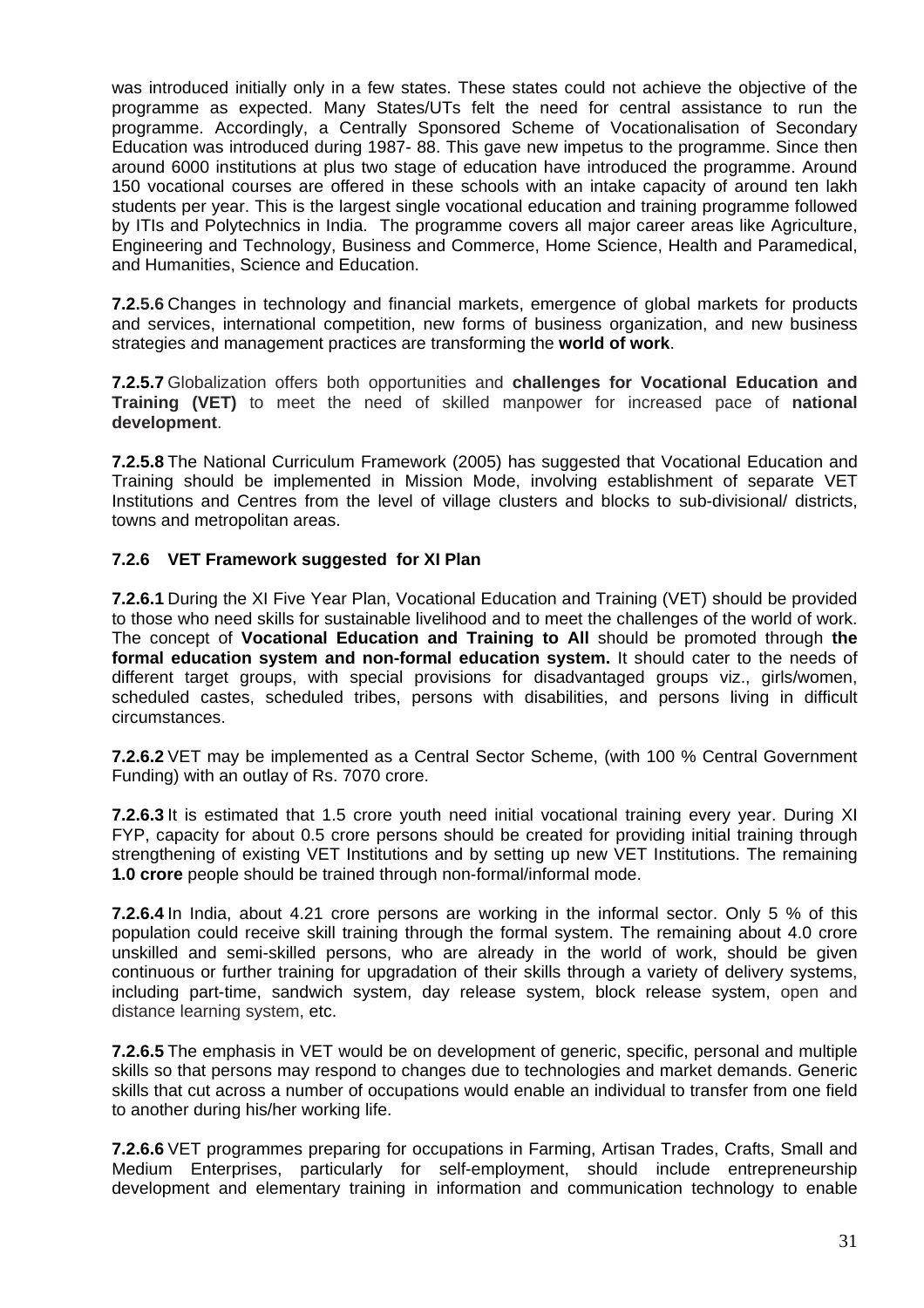persons to take responsibility for production, marketing, management and rational organization of enterprise.

**7.2.6.7** VET should be offered in flexible mode through modular courses of varying durations, with credit transfer facility. Strategies for encouraging access to VET for marginalized groups, including SCs, STs, OBCs, Minorities, girls, street children, working children and differently-abled children, should be adopted.

**7.2.6.8** Skill development in organizational planning, **entrepreneurship**, safe and environmentally sound procedures related to materials and equipment, importance of safe working conditions, first aid training, etc., as an integral part of all VET programmes should be promoted.

**7.2.6.9** Competency based curricula should be reviewed and updated from time to time so that the courses do not become moribund and irrelevant to the vocations and livelihoods in a given area or region. Also competency based teaching-learning materials should be developed to suit the requirements of competency based training and assessment.

**7.2.6.10** Professional training of all teachers and trainers, focused on implementation of flexible teaching-learning practices in VET, should be organized.

**7.2.6.11** Career Guidance and Counselling as a critical development tool to enable children to systematically plan their movement towards their future vocations or livelihoods, and also guide the institutional leadership in curriculum planning and evaluation should be introduced in VET Institutions.

**7.2.6.12** An umbrella body with nomenclature "National Vocational Education and Training Commission (National VET Commission)", involving all stakeholders, may be set up for providing overall vision and coordination in planning and delivery of VET by different agencies. Among other things, it should undertake key systemic tasks, lay down guidelines and broad approaches and will mobilize support and cooperation from different stakeholders.

**7.2.6.13** In order to execute the policies and strategic decisions of the Council, the Division dealing with Vocational Education and Training in MHRD, Govt. of India needs to be strengthened. A separate bureau for vocational education needs to be set up also along the lines of the Ministry of Labour (DGET).

**7.2.6.14** A National Institute for Vocational Education Planning and Development (NIVEPD) may be established as a public-private academia partnership. It should be adequately represented by Government, Industry, Academia, Labour Unions, NGOs and other social community organizations. This autonomous body should work in close cooperation with the concerned Ministries and Agencies, such as the Directorate General of Employment and Training, the National Council of Vocational Training, the Labour Bureau, the Bureau of Vocational Education, and the Ministry of Human Resource Development.

**7.2.6.15 Quality research and dissemination** to increase understanding in pedagogical, technical and managerial aspects of flexible VET and learning should be promoted. A wide range of pedagogical innovative and developmental projects should be carried out to emphasize the importance of finding new ways of organizing the students' learning possibilities in VET.

**7.2.6.16 A Labour Market Information System** should be established to collect necessary information on the skill requirements and skilled manpower needs for different sectors of economy.

**7.2.6.17 VET in informal sector should also be strengthened** by using available facilities and mobilizing community resources for upgradation of skills of workers. Many skilled workers, working in unorganized sector, need some certification for their competencies and skills. Such certification is needed to give them some status and respectability by way of recognition of their competencies and skills.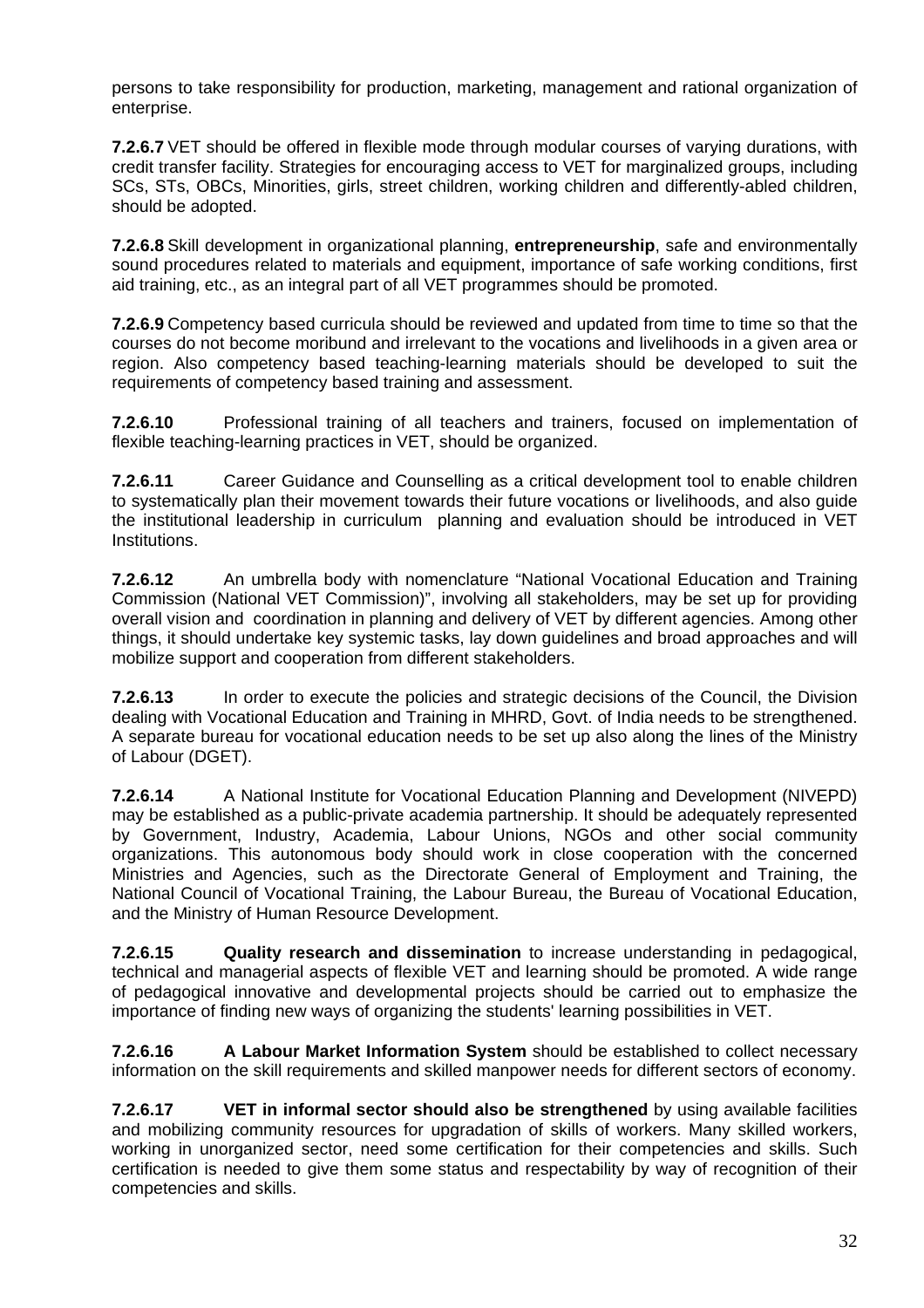**7.2.6.18 (i)** A National Vocational Qualification (NVQ) system in which public and private system of VET collaboratively meets the needs of Industry and Individuals should be developed. Under this, modular competency based vocational courses will be offered along with a mechanism of testing skills under the NVQ system. Bridge courses to facilitate people without any formal education to get enrolled in the regular system of courses should be developed through NVQ system.

**(ii)** Major vocational clusters in areas like transportation, manufacturing, consumer and home industries, public services, hospitality and recreation, personal services, marketing and distribution, health, business and office, agro business and natural resources, communications, marine science, construction, fine arts and humanities should be taken up for identifying skill requirements at different levels of competencies. Guidelines for training, assessment and reporting under the National Vocational Qualification system should be developed in all major vocational clusters.

**7.2.6.19** A system of life-long learning for acquiring skills through VET Institutions, colleges and universities should be developed. Access, through Open and Distance Learning (ODL) mode to those who live in rural, tribal and remote areas and those who could not avail the benefit of VET, will be enhanced. Educational Satellite (EDUSAT) should also be utilized for popularization of VET programmes and providing necessary soft skills to the target groups.

**7.2.6.20** Participation of private sector and NGOs in improving facilities and resources of VET Institutions/Centres, developing skills/standards, training packages, and competency based curricula and instructional materials, conducting tests, and providing joint certification should be encouraged. Accreditation of private VET providers (schools, colleges, universities, industry and community organizations) for quality assurance and uniformity in skills development should be taken up. On an average, an expenditure of Rs 5000/- per person could be incurred for imparting training and certification through the private sector.

**7.2.6.21 A National Board of Vocational Education and Training (NBVET)** should be established for competency based assessment and certification.

**(i)** A national approach to VET, based on Skill Standards and Competency Based Assessment and Certification should be developed. Skill standards that will guide the direction for entry-level training should be identified in collaboration with the Industry and Professional Associations. Delivery of VET through a new partnership between the government, employers, professional associations, industry, employee's trade unions, local community and Ngos would be done. VET programmes responsive to the needs of the business, industry and stakeholder's and their advice on issues impacting on the national VET system, such as skills forecasting, labour market survey, skill standards, etc., should be developed.

**(ii)** Strategies for involvement of civil society institutions, NGOs, communities/ public and private sector industries in VET should be evolved. The apex industry associations like Confederation of Indian Industry (CII), Federation of Indian Chambers of Commerce and Industry (FICCI), Associated Chambers of Commerce and Industry (ASSOCHAM), etc., should be involved to a greater extent in implementation of VET. Based on labour market analysis, skill requirements in different sectors of economy should be identified, and accordingly vocational courses will be offered through separate VET Institutions to enhance the relevance of VET provision for the economy.

**7.2.6.22** A view of the statement in the report of the High Level Strategic Group (HLSG) constituted by the All India Management Association (AIMA) that about 40 million jobs would be generated to meet the international demand of skilled manpower in the areas such as telemedicine, plumbing, auto repairs, tax advisory services, e-learning etc, study of at least one foreign language of international use for meeting the requirements of skill passports and employment in multicultural work environments should become part of the vocational curriculum.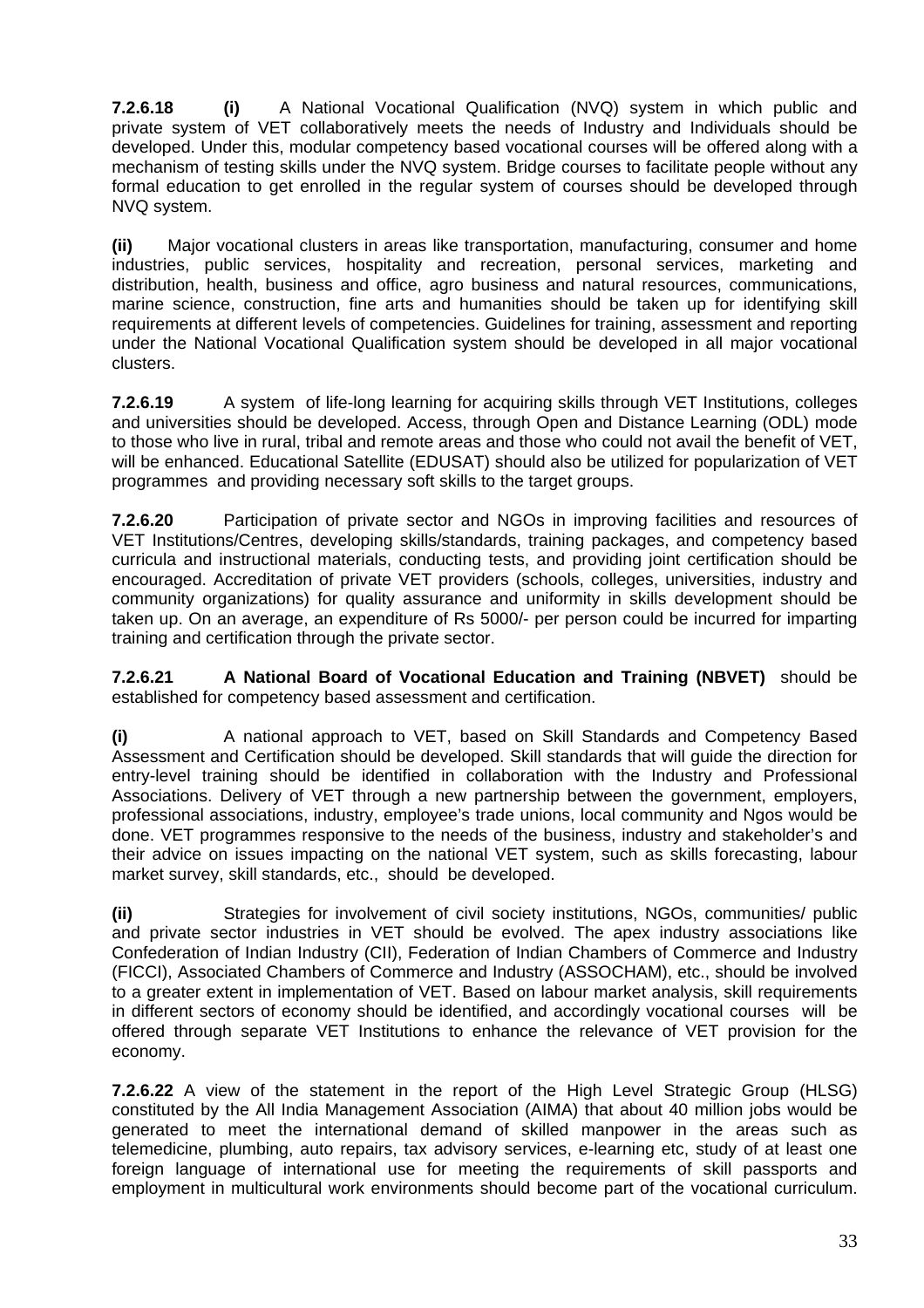Further, to capture job opportunities available in the international job market, VET on international standards should be facilitated through setting up of International Skill Training Hub.

**7.2.6.23** Industry-Institution collaboration should be established for identification of manpower, development of sector-wise skill profiles, identification of courses, development of modular competency based curricula and learning materials, experts for providing training, workplace training/in-plant training (practical training, on-the-job training and apprenticeship training), competency based assessment of trainees by the assessors, competency based joint certification, sharing of resources and placement of students.

**7.2.6.24 (i)** New learning technologies such as modularization, combining modules fit together horizontally and vertically to deliver flexible and learner-centred VET programmes should be introduced.

**(ii)** Lateral and horizontal mobility should be provided through multiple VET delivery systems in the following modes:

- FULL-TIME PROGRAMMES INCLUDING GENERAL EDUCATION AND PRACTICAL TRAINING, PROVIDED IN AN EDUCATIONAL ESTABLISHMENT;
- PART-TIME PROGRAMMES IN INSTITUTIONS AND/ OR INDUSTRIES;
- DAY-RELEASE SYSTEM, PROVIDING FOR WORKERS AND APPRENTICES TO ATTEND AN EDUCATIONAL ESTABLISHMENT ONE OR TWO DAYS A WEEK;
- SANDWICH SYSTEM UNDER WHICH PERIODS IN AN EDUCATIONAL INSTITUTION ALTERNATE WITH TRAINING PERIODS IN A FACTORY, FARM, BUSINESS ESTABLISHMENT OR OTHER UNDERTAKING;
- BLOCK-RELEASE SYSTEM, WHEREBY WORKERS ARE RELEASED TO ATTEND COURSES OF 10 TO 15 WEEKS PER YEAR;
- open and distance learning system provided through correspondence, radio and television broadcast, and Internet and other computer-based media.

**(iii)** The concept of personal education plan and the educational portfolio or "log-book" should be introduced to place the students' learning at the centre of the teaching carried out by the training Institutes and business enterprises/industries.

**7.2.6.25 The PSS Central Institute of Vocational Education (NCERT), Bhopal** can serve as a **National Resource Institution** for policy planning, implementation and monitoring of VET programme and for developing a National Vocational Qualification in the country. Presently, the PSS Central Institute of Vocational Education has six divisions, viz., Agriculture, Business and Commerce, Engineering and Technology, Health and Paramedical, Home Science, and Humanities, Science and Education. In order to develop curricula and learning materials in more than 1500 vocations, the Institute may be expanded to include 17 more Departments such as Department of Animal Husbandry, Department of Research, Policy, Manpower Planning and Department of Information and Communication Technology etc.

**7.2.6.26 A separate institutional mechanism and sound management structure for effective implementation of VET**, with quality checks at the State, district and block levels may be established. Establishment of a **State Institute of Vocational Education and Training (SIVET)** in all the States or conversion of State Institute of Vocational Education (SIVE) as SIVET may be taken up for effective implementation and monitoring of VET programme in mission mode in all the States/UTs. Initially arrangement for establishing **600 District Vocational Education and Training Institutes (DIVETs)** in the States/UTs may be made. It should be followed by establishment of separate VET institutions at the block or village cluster level.

**7.2.6.27 VET Institutions/Centres in collaboration with the existing institutions/ organizations** like Industrial Training Institutes, Polytechnics, Technical Schools, *Krishi Vigyan Kendras*, rural development agencies, primary health centres (and their auxilliary services), S & T Laboratories, cooperatives, and engineering, agricultural and medical colleges may also be established.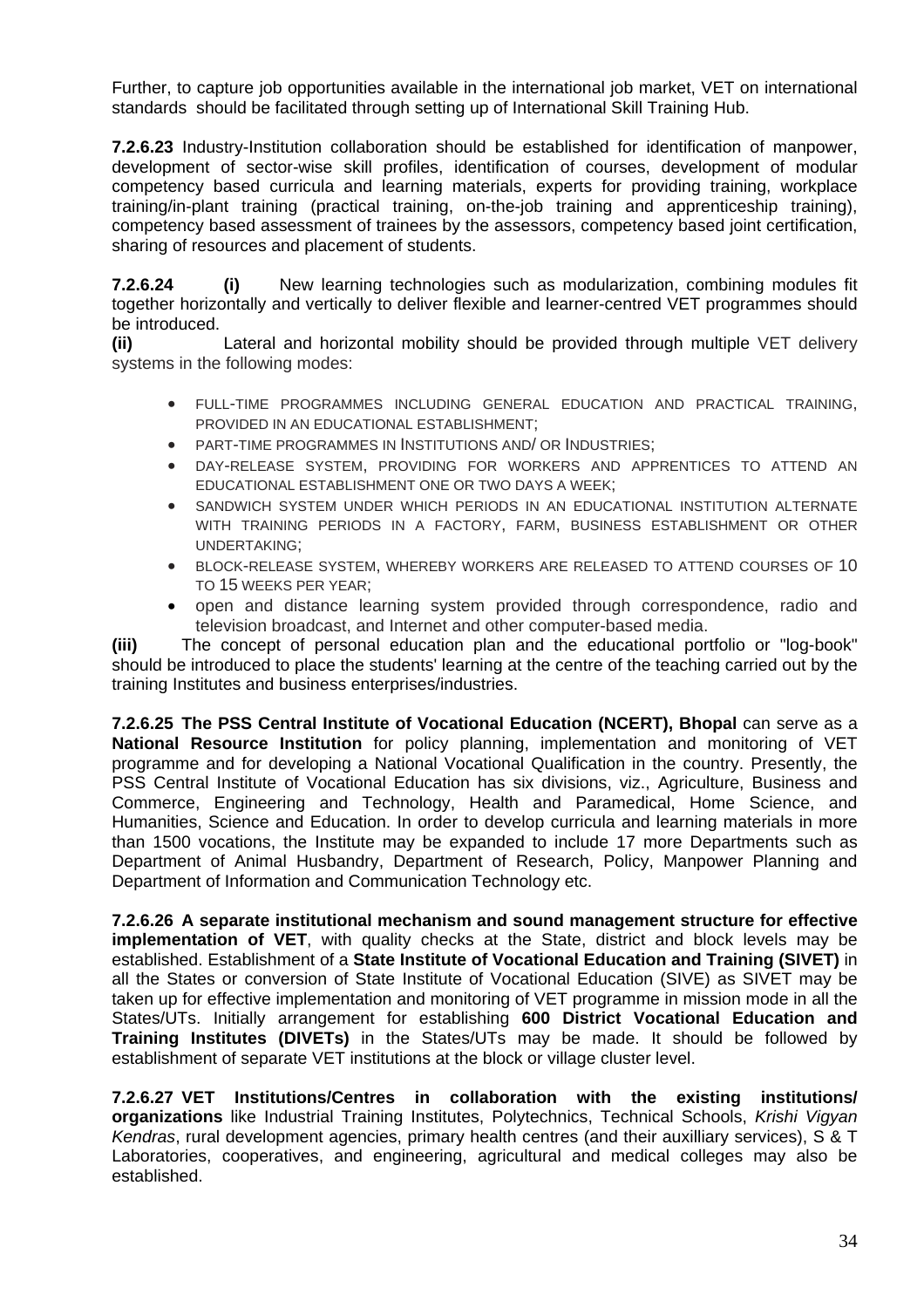**7.2.6.28** Greater autonomy may be given to VET Institutions to design their own programmes using flexible delivery modes, with involvement of business and industry.

**7.2.6.29 About 7,000 existing Vocational Education Institutes/Schools** under the Centrally Sponsored Scheme on Vocationalisation of Education, which cater to the needs of about 10 lakh secondary students, may be strengthened and restructured keeping in mind local/ regional market demands, generic and specific vocational skills.

**7.2.6.30 Professional training of Teachers/Trainers** is required for providing the basic skills needed by a new teacher/trainer, teaching the principles of learning, developing practical skills in delivering effective training. Guidelines for competency based training of teachers/trainers may be developed. Based on the guidelines, training programmes for teacher/trainers may be organized with the help of professional institutions/organizations and industries. It may be necessary to have a separate stream of Vocational Teachers imbued with the right attitude and a penchant for practical work.

**7.2.6.31 (i) A scheme of scholarships to meritorious trainees,** particularly those belonging to SCs/STs/OBCs/BPL and girls, may be introduced. Catering to about 10 lakh trainees,

**(ii) Free boarding and lodging** to about 10 lakh VET trainees may be provided as an incentive for joining vocational courses, especially in rural areas.

**7.2.6.32 (i)** For effective **monitoring** of VET programmes, a comprehensive **Vocational Management Information System (VMIS)** may be set up to provide to decision makers accurate, usable, and timely data and information concerning input, output, and impact of VET. Searching of vocational education pass outs would be necessary & a constant feedback provided to schools.

**(ii) The monitoring will be done at the following levels:**

- Institutional level
- District level
- State level
- National level (PSS Central Institute of Vocational Education, Bhopal will maintain the data base and will submit periodical reports to the MHRD).

**(iii) A network may be established** to link various institutions and agencies involved in implementation of the VET programme. At the State level, all the institutions may be linked with the State Directorate of Vocational Education/ SIVET. At the national level, the PSS Central Institute of Vocational Education, Bhopal may serve as a clearinghouse for exchange of information.

**(iv) Physical monitoring of the performance of VET Programme** at the field level may also be done from time to time.

**7.2.6.33 Collaboration with other countries:** Pilot projects may be set up in collaboration with countries like Germany which have successful dual mode VET programmes. Multilateral/ bilateral assistance for this purpose may be availed for this purpose.

# **7.2.7 Budget Estimate for Implementation of VET Programme**

 A summary of cost estimates and the total budget required for implementing a quality VET programme through establishment of new Institutions and strengthening existing Institutions amounting to Rs. 6876.30 crore is given at **Annexure –IV.**

#### **8. Total financial requirements**

The total estimated financial requirement for the Eleventh Five Year Plan is **Rs. 1,66, 584.61 crore**, details of which are at **Annexure – V.**

**\*\*\*\*\*\*\***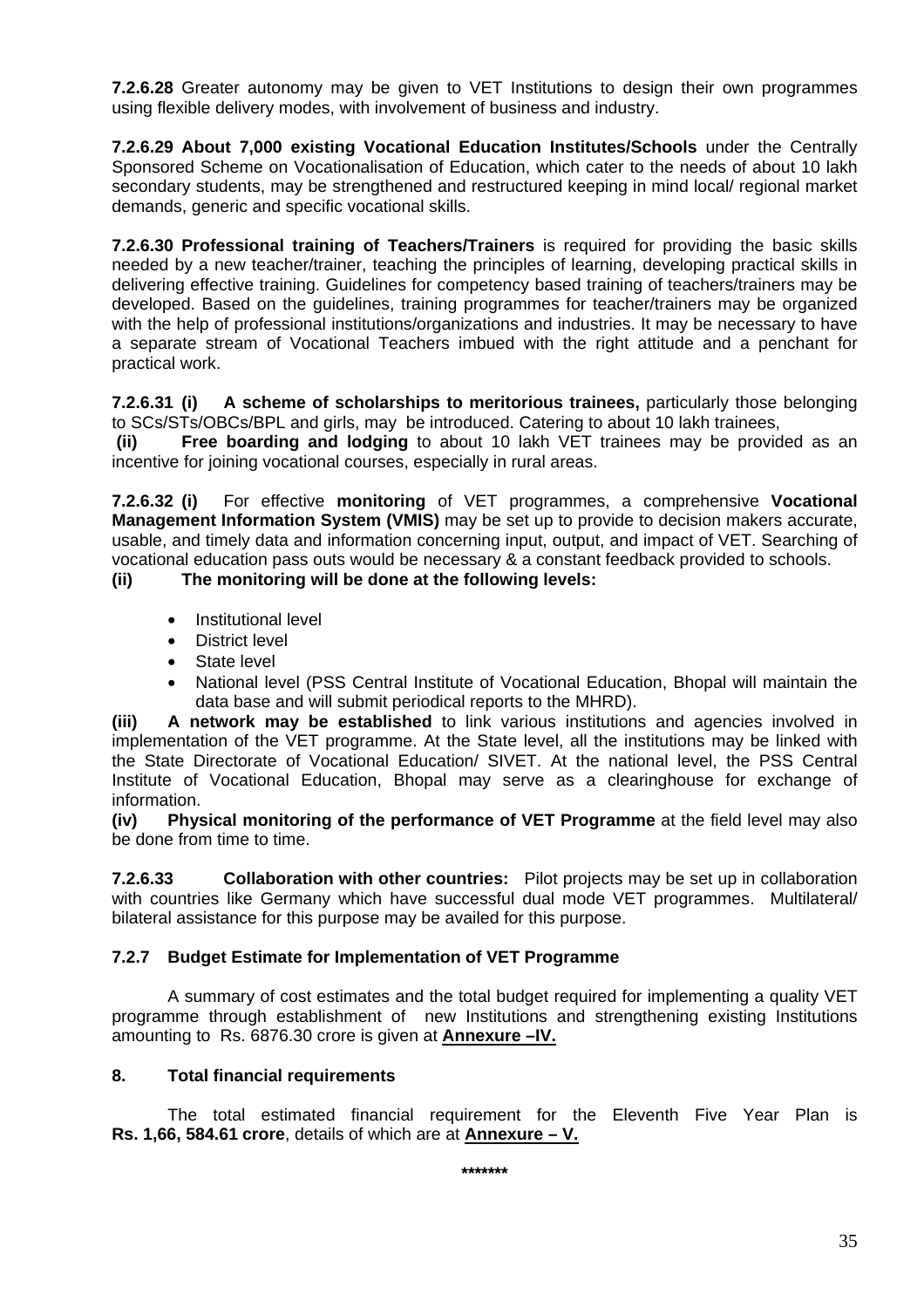## **Annexure - I**

# **FINANCIAL REQUIREMENTS (XI PLAN ) FOR KENDRIYA VIDYALAYAS**

**(Rupees in Crore)** 

| (A)           | <b>REQUIREMENTS OF FUNDS (RECURRING AND NON RECURRING EXPENDITURE)</b>                                                  |                                          |         |         |                                                 |         |              |  |
|---------------|-------------------------------------------------------------------------------------------------------------------------|------------------------------------------|---------|---------|-------------------------------------------------|---------|--------------|--|
| S.<br>No.     | <b>ITEMS OF</b><br><b>EXPENDITURE</b>                                                                                   | ESTIMATED EXPENDITURE 2007-08 TO 2011-12 |         |         |                                                 |         |              |  |
|               | <b>Recurring</b><br><b>Expenditure</b>                                                                                  | 2007-08                                  | 2008-09 | 2009-10 | 2010-11                                         | 2011-12 | <b>TOTAL</b> |  |
| 1.            | A)<br><b>COMPUTERIZATION</b><br>IN KVS                                                                                  | 5.00                                     | 5.00    | 5.00    | 5.00                                            | 5.00    | 25.00        |  |
| 2.            | B) TRAINING<br><b>OF</b><br><b>TEACHERS &amp; OTHER</b><br><b>ACADEMIC</b><br><b>ACTIVITIES</b><br><b>NON-RECURRING</b> | 1.65                                     | 1.95    | 2.25    | 2.40                                            | 2.60    | 10.00        |  |
|               | <b>EXPENDITURE</b>                                                                                                      |                                          |         |         |                                                 |         |              |  |
| 1.            | <b>LAND &amp; BUILDINGS</b><br>(CONSTRUCTION)                                                                           | 115.00                                   | 116.00  | 123.00  | 135.00                                          | 135.00  | 624.00       |  |
| 2.            | ESTABLISHMENT OF<br>SCHOOLS **                                                                                          |                                          |         |         |                                                 |         |              |  |
|               | <b>TOTAL (A)</b>                                                                                                        |                                          | 122.95  | 130.25  | 142.40                                          | 142.60  | 659.85       |  |
|               | (B) ESTIMATED EXPENDITURE FOR OPENING OF 1000 KVS, 12 REGIONAL OFFICE 6 ZONAL OFFICES AND 3                             |                                          |         |         |                                                 |         |              |  |
| <b>S. No.</b> | ZONAL INSTITUTE OF TRAINING (UNDER CONSIDERATION)<br><b>ITEMS OF</b>                                                    |                                          |         |         | ESTIMATED EXPENDITURE DURING 2007-08 TO 2011-12 |         |              |  |
|               | <b>EXPENDITURE</b>                                                                                                      | 2007-08                                  | 2008-09 | 2009-10 | 2010-11                                         | 2011-12 | <b>TOTAL</b> |  |
|               |                                                                                                                         | 108.96                                   | 318.72  |         | 504.00                                          | 504.00  | 1956.00      |  |
| 1.            | <b>CONSTRUCTION</b>                                                                                                     |                                          |         | 520.32  |                                                 |         |              |  |
| 2.            | <b>EQUIPMENT</b>                                                                                                        | 20.01                                    | 11.40   | 10.00   | 10.00                                           | 11.60   | 63.01        |  |
| 3.            | <b>OTHER</b><br><b>RECURRING</b><br><b>EXPENDITURE</b>                                                                  | 5.94                                     | 9.54    | 14.34   | 19.50                                           | 25.20   | 74.52        |  |
| 4.            | <b>ESTABLISHMENT</b><br>(PAY &<br>ALLOWANCES)                                                                           | 77.10                                    | 177.46  | 277.86  | 378.26                                          | 550.95  | 1461.63      |  |
|               | <b>TOTAL B</b>                                                                                                          | 212.01                                   | 517.12  | 822.52  | 911.76                                          | 1091.75 | 3555.16      |  |
|               |                                                                                                                         |                                          |         |         |                                                 |         |              |  |
|               | $TOTAL (A) + (B)$                                                                                                       | 333.66                                   | 640.07  | 952.77  | 1054.16                                         | 1234.35 | 4215.01      |  |

**NOTE** \*\* **DURING TENTH FYP 95 NEW KVS WERE OPENED AND SECOND SHIFT WAS** STARTED IN 44 EXISTING KVS. THE EXPENDITURE ON SALARIES OF THESE KVS IS BORNE OUT OF THE PLAN BUDGET. THIS EXPENDITURE IS TO BE TRANSFERRED TO NON-PLAN BUDGET FROM 2007 ONWARDS. THE ANNUAL EXPENDITURE IN RESPECT OF THESE REGULARIZED 95 SCHOOLS AND 44 SCHOOLS IN THE SECOND SHIFT IS RS. 54 CRORE. FURTHER, 50 NEW KVS ARE SANCTIONED DURING 2007-08 AND AN AMOUNT OF RS. 20 CRORE IS ALSO TO BE SHIFTED UNDER NON-PLAN.

\*\*\*\*\*\*\*\*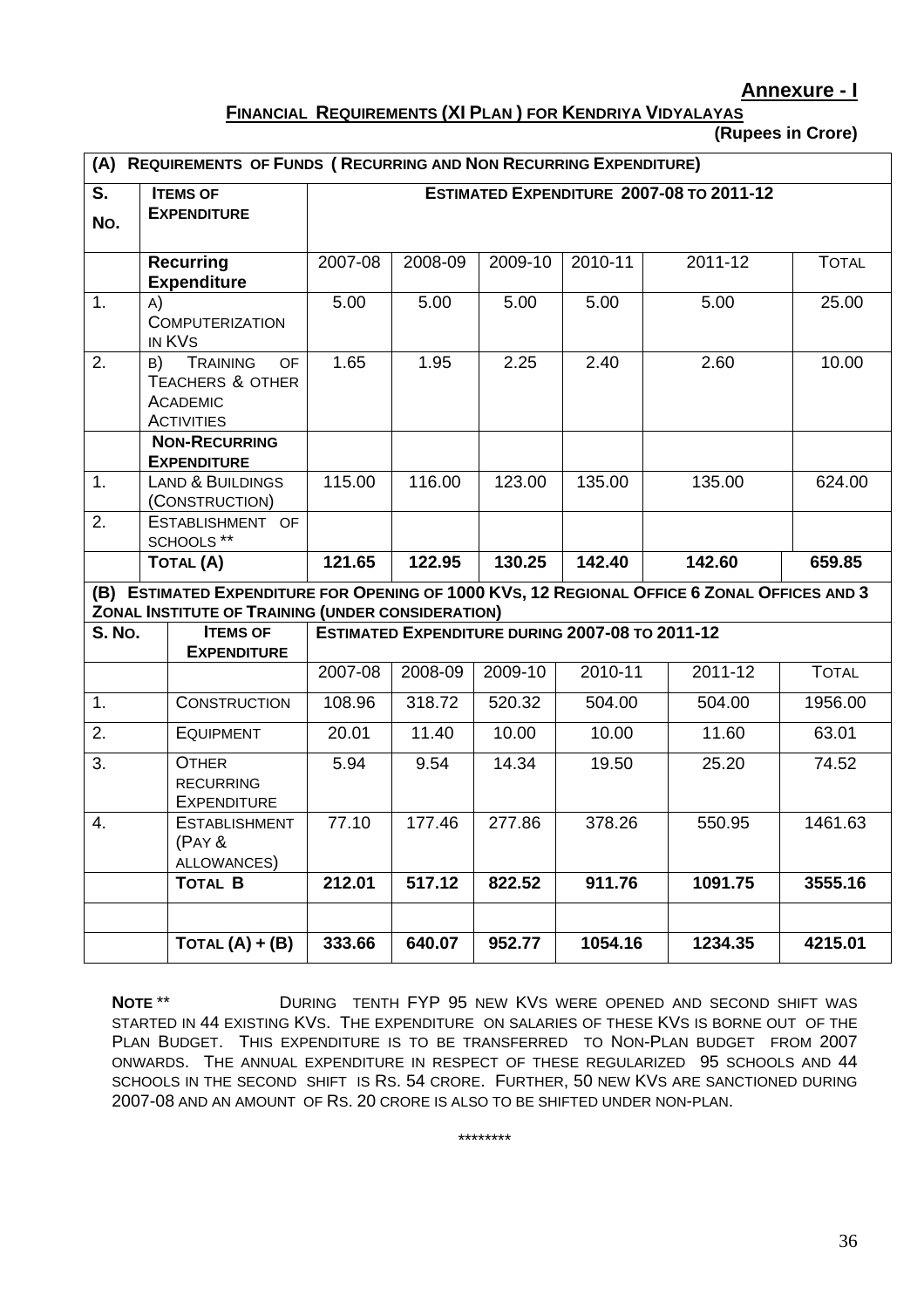# **ANNEXURE - II**

# **Financial Requirement (XI Plan) for Jawahar Navodaya Vidyalayas**

|                | (RS. IN CRORE)                   |                                     |                         |                                |                         |                            |                     |             |                      |                                   |                          |              |
|----------------|----------------------------------|-------------------------------------|-------------------------|--------------------------------|-------------------------|----------------------------|---------------------|-------------|----------------------|-----------------------------------|--------------------------|--------------|
| SI. No         | Activity/<br>Program<br>me       | <b>XIth</b><br>Plan<br><b>Perio</b> |                         | <b>Operational Expenditure</b> |                         |                            |                     |             | <b>Capit</b><br>al   | <b>Grand Total</b><br><b>Expe</b> |                          |              |
|                |                                  | $\mathbf d$                         | (Recurring)             |                                |                         | (NON-RECURRING)            |                     | nditu<br>re |                      |                                   |                          |              |
|                |                                  |                                     | <b>Non</b><br>Plan      | Plan                           | <b>Total</b>            | <b>No</b><br>n<br>Pla<br>n | Plan                | <b>Tota</b> | (Plan)               | Non-<br>Plan                      | Plan                     | <b>Total</b> |
| Τ.             | Continuati<br>on of              | 2007-<br>08                         | 201.5<br>5              | 456.8<br>5                     | 658.4<br>0              | 0.5<br>0                   | 52.1<br>5           | 52.6<br>5   | 440.0<br>0           | 202.0<br>5                        | 949.00                   | 1151<br>.05  |
|                | existing<br>units<br>establishe  | 2008-<br>09                         | 221.7<br>$\mathbf 0$    | 495.8<br>$\overline{2}$        | 717.5<br>$\overline{2}$ | 0.5<br>0                   | 49.6<br>8           | 50.1<br>8   | 345.0<br>0           | 222.2<br>$\mathbf 0$              | 890.50                   | 1112<br>.70  |
|                | d upto 10 <sup>th</sup><br>Plan  | 2009-<br>10                         | 248.5<br>0              | 529.2<br>7                     | 777.7<br>$\overline{7}$ | 0.5<br>0                   | 46.9<br>3           | 47.4<br>3   | 221.0<br>0           | 249.0<br>0                        | 797.20                   | 1046<br>.20  |
|                |                                  | 2010-<br>11                         | 277.5<br>$\overline{0}$ | 566.1<br>1                     | 843.6<br>1              | 0.5<br>0                   | 45.0<br>9           | 45.5<br>9   | 210.0<br>0           | 278.0<br>0                        | 821.20                   | 1099<br>.20  |
|                |                                  | $2011 -$<br>12                      | 307.5<br>0              | 607.4<br>$\overline{4}$        | 914.9<br>$\overline{4}$ | 0.5<br>0                   | 44.9<br>6           | 45.4<br>6   | 170.0<br>0           | 308.0<br>$\mathbf 0$              | 822.40                   | 1130<br>.40  |
|                | <b>TOTAL</b>                     |                                     | 1256.<br>75             | 2655.<br>49                    | 3912.<br>24             | 2.5<br>0                   | 238.<br>81          | 241.<br>31  | 1386.<br>00          | 1259.<br>25                       | 4280.3<br>$\bf{0}$       | 5539<br>.55  |
| $\mathbf{I}$   | For<br>Expansion                 | 2007-<br>08                         | 0.00                    | 75.17                          | 75.17                   | 0.0<br>0                   | 32.5<br>5           | 32.5<br>5   | 151.5<br>0           | 0.00                              | 259.22                   | 259.<br>22   |
|                | and New<br>Initiatives<br>of the | 2008-<br>09                         | 0.00                    | 145.1<br>$\overline{7}$        | 145.1<br>$\overline{7}$ | 0.0<br>0                   | 53.5<br>5           | 53.5<br>5   | 687.0<br>$\mathbf 0$ | 0.00                              | 885.75                   | 885.<br>75   |
|                | Scheme                           | 2009-<br>10                         | 0.00                    | 234.7<br>7                     | 234.7<br>$\overline{7}$ | 0.0<br>0                   | 82.9<br>5           | 82.9<br>5   | 1190.<br>00          | 0.00                              | 1507.7<br>2              | 1507<br>.72  |
|                |                                  | 2010-<br>11                         | 0.00                    | 366.3<br>7                     | 366.3<br>$\overline{7}$ | 0.0<br>0                   | 102.<br>55          | 102.<br>55  | 1190.<br>00          | 0.00                              | 1658.9<br>$\overline{2}$ | 1658<br>.92  |
|                |                                  | $2011 -$<br>12                      | 0.00                    | 521.7<br>$\overline{7}$        | 521.7<br>$\overline{7}$ | 0.0<br>0                   | 122.<br>15          | 122.<br>15  | 1190.<br>00          | 0.00                              | 1833.9<br>2              | 1833<br>.92  |
|                |                                  | <b>TOTA</b><br>L                    | 0.00                    | 1343.<br>25                    | 1343.<br>25             | 0.0<br>0                   | 393.<br>75          | 393.<br>75  | 4408.<br>50          | 0.00                              | 6145.5<br>$\bf{0}$       | 6145<br>.50  |
| $\mathbf{III}$ | Total<br>Requirem                | 2007-<br>08                         | 201.5<br>5              | 532.0<br>$\mathbf{2}$          | 733.5<br>$\overline{7}$ | 0.5<br>0                   | 84.7<br>$\mathbf 0$ | 85.2<br>0   | 591.5<br>0           | 202.0<br>5                        | 1208.2<br>$\mathbf{2}$   | 1410<br>.27  |
|                | ent (I&II)                       | 2008-<br>09                         | 221.7<br>$\mathbf 0$    | 640.9<br>9                     | 862.6<br>9              | 0.5<br>0                   | 103.<br>23          | 103.<br>73  | 1032.<br>00          | 222.2<br>$\mathbf 0$              | 1776.2<br>$\overline{2}$ | 1998<br>.42  |
|                |                                  | 2009-<br>10                         | 248.5<br>$\mathbf 0$    | 764.0<br>4                     | 1012.<br>54             | 0.5<br>0                   | 129.<br>88          | 130.<br>38  | 1411.<br>00          | 249.0<br>$\mathbf 0$              | 2304.9<br>$\overline{2}$ | 2553<br>.92  |
|                |                                  | 2010-<br>11                         | 277.5<br>0              | 932.4<br>8                     | 1209.<br>98             | 0.5<br>0                   | 147.<br>64          | 148.<br>14  | 1400.<br>00          | 278.0<br>0                        | 2480.1<br>$\mathbf{2}$   | 2758<br>.12  |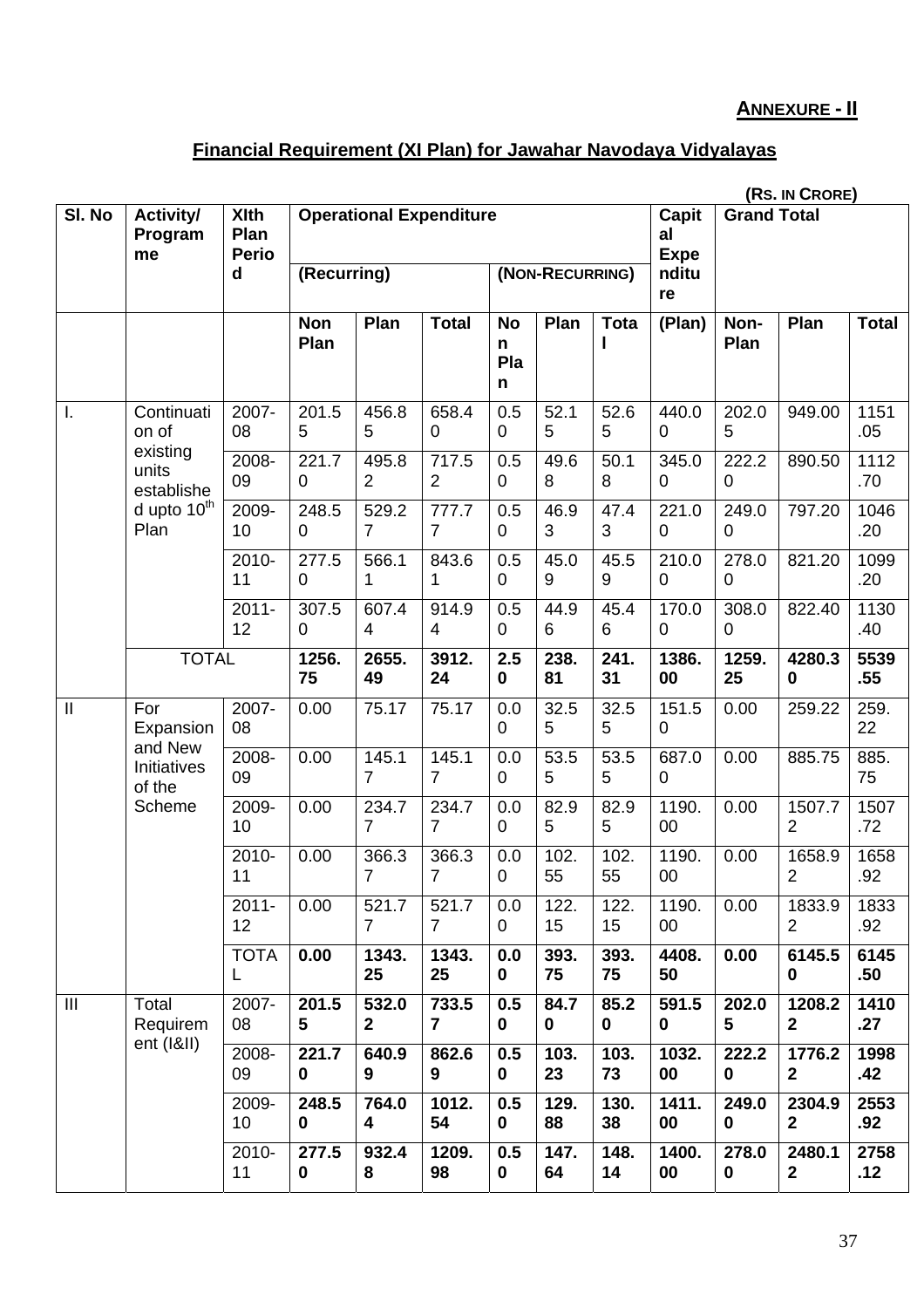|              | $2011 -$<br>12 | 307.5       | 1129.<br>21 | 1436.<br>71 | 0.5 | 167.<br>11 | 167.<br>61 | 1360.<br>00 | 308.0       | 2656.3       | 2964<br>.32  |
|--------------|----------------|-------------|-------------|-------------|-----|------------|------------|-------------|-------------|--------------|--------------|
| <b>TOTAL</b> |                | 1256.<br>75 | 3998.<br>74 | 5255.<br>49 | 2.5 | 632.<br>56 | 635.<br>06 | 5794.<br>50 | 1259.<br>25 | 10425.<br>80 | 1168<br>5.05 |

\*\*\*\*\*\*\*\*\*\*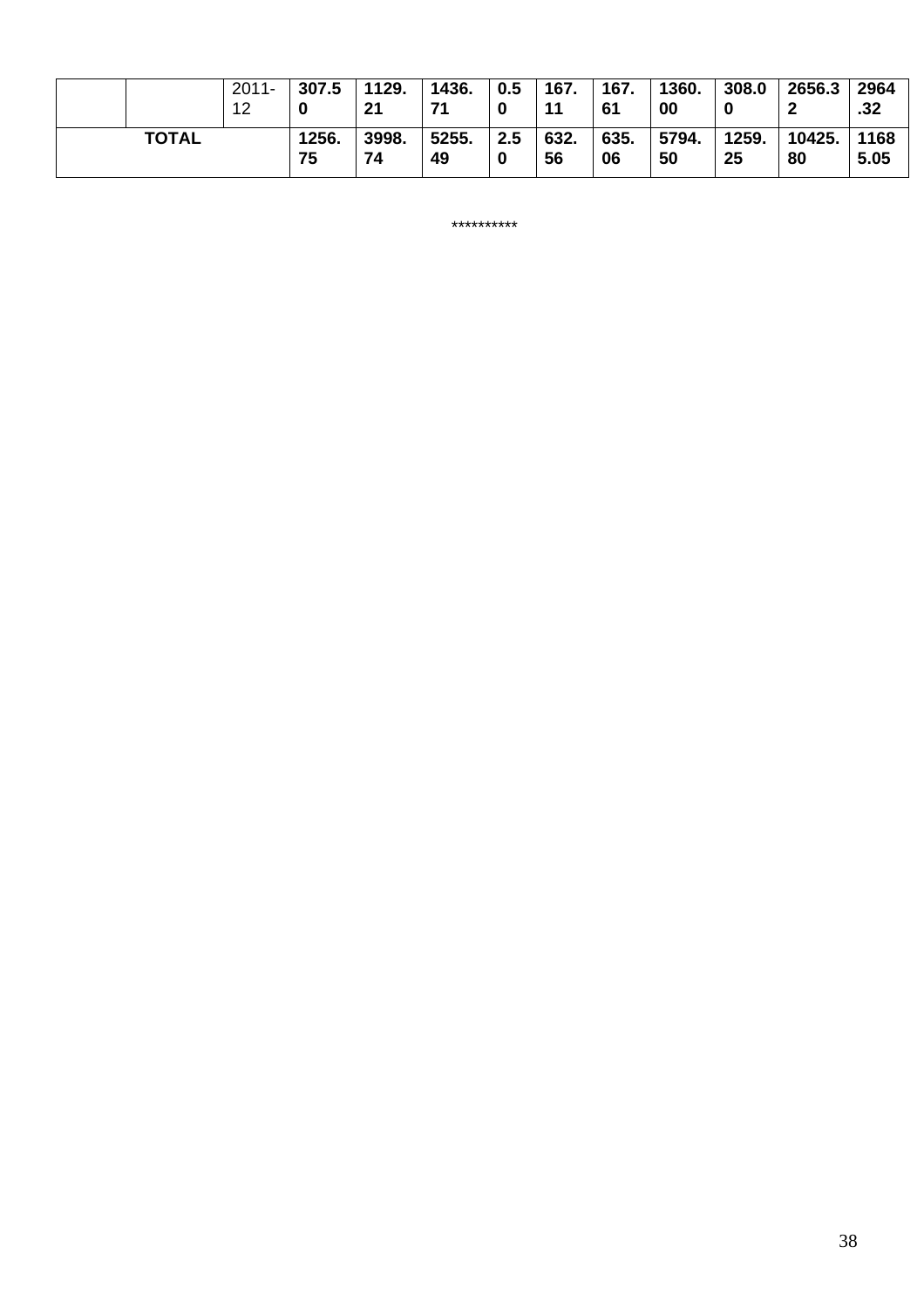# **FINANCIAL REQUIREMENT (XI PLAN ) FOR CENTRAL TIBETAN SCHOOLS ADMINISTRATION**

|               |              |                              | (RUPEES IN CRORE) |        |
|---------------|--------------|------------------------------|-------------------|--------|
| <b>S. No.</b> | <b>YEAR</b>  | <b>ESTIMATED EXPENDITURE</b> | <b>TOTAL</b>      |        |
|               |              |                              |                   |        |
|               |              | <b>PLAN</b>                  | <b>NON-PLAN</b>   |        |
|               | 2007-08      | 8.00                         | 19.37             | 27.37  |
| 2             | 2008-09      | 8.40                         | 21.50             | 29.90  |
| 3             | 2009-10      | 8.80                         | 23.00             | 31.80  |
| 4             | 2010-11      | 9.20                         | 25.50             | 34.70  |
| 5             | 2011-12      | 9.60                         | 28.00             | 37.60  |
|               | <b>TOTAL</b> | 44.00                        | 117.37            | 161.37 |

\*\*\*\*\*\*\*\*\*\*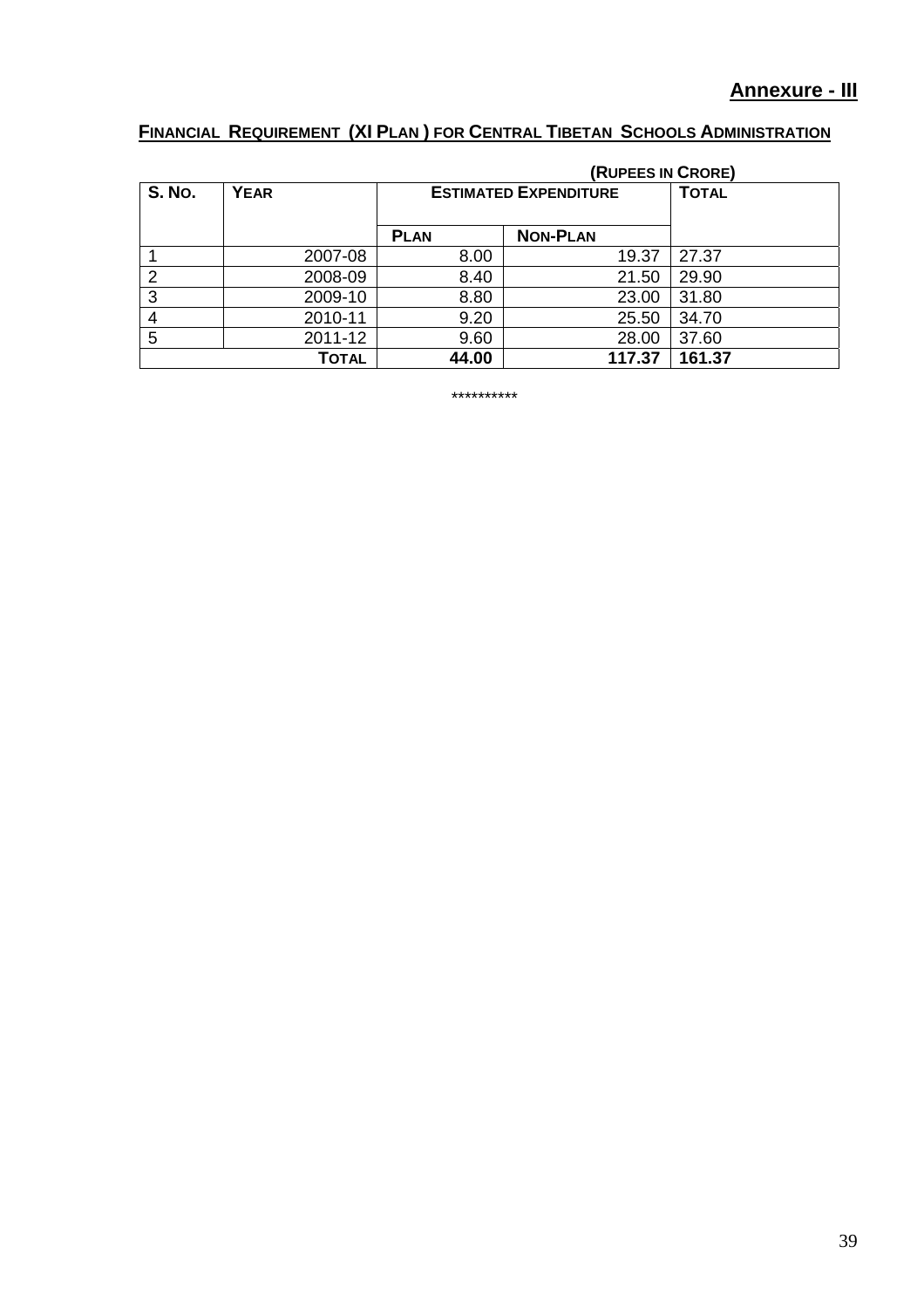# **TOTAL FINANCIAL REQUIREMENTS FOR VOCATIONAL EDUCATION**

| S.No. | <b>Particulars</b>                                                                                                                                                                                           | Non-<br><b>Recurring</b><br>(Rs)<br>-in<br>crore) | <b>Recurring</b><br>(Rs)<br>in.<br>crore) | <b>Total</b><br>(Rs in<br>crore) |
|-------|--------------------------------------------------------------------------------------------------------------------------------------------------------------------------------------------------------------|---------------------------------------------------|-------------------------------------------|----------------------------------|
| 1.    | Cost estimate for National Council<br>of<br>Education<br>Vocational<br>Training<br>and<br>(NCVET)                                                                                                            | 0.10                                              | 2.60                                      | 2.70                             |
| 2.    | Cost estimate for establishment of flexible<br>delivery system in VET, development of<br>Competency based Curricula and teaching-<br>learning materials and promotion of Career<br>Guidance and Counselling. | $-$                                               | 5.0                                       | 5.0                              |
| 3.    | Cost estimate for Researches in Pedagogy<br>of Training                                                                                                                                                      |                                                   | 1.0                                       | 1.0                              |
| 4.    | Cost estimate for establishing<br>Labour<br>Market Information System (LMIS)                                                                                                                                 |                                                   | 1.3                                       | 1.3                              |
| 5.    | Cost estimate for establishment of National<br>Vocational Qualification (NVQ) System                                                                                                                         |                                                   | 200.0                                     | 200.0                            |
| 6.    | Cost estimate for training of target groups in<br>Informal sector                                                                                                                                            | $\overline{\phantom{a}}$                          | 100.0                                     | 100.0                            |
| 7.    | Establishment<br>for<br>Cost<br>estimate<br>0f<br><b>International Skill Training Hub</b>                                                                                                                    | 30.0                                              | 70.0                                      | 100.0                            |
| 8.    | Cost estimate for promotion of Open and<br>Distance learning                                                                                                                                                 | 50.0                                              | 150.0                                     | 200.0                            |
| 9.    | Cost estimate for promotion of Public-<br>Private Partnership in VET (1 lakh per year<br>@ Rs 5000/- per trainee)                                                                                            | $-$                                               | 250.0                                     | 250.00                           |
| 10.   | Cost estimate for establishment of Flexible<br>mode of delivery                                                                                                                                              |                                                   | 50.0                                      | 50.0                             |
| 11.   | for National<br>Cost estimate<br><b>Board</b><br>of<br>Vocational<br>Education<br>Training<br>and<br>(NBVET)                                                                                                 | 0.20                                              | 7.40                                      | 7.60                             |
| 12.   | Cost estimate for Expansion of PSS Central<br>Institute<br>of<br>Vocational<br>Education<br>(PSSCIVE)                                                                                                        | 0.30                                              | 17.9                                      | 18.25                            |
| 13.   | <b>State</b><br>Institute<br>Cost<br>estimate<br>for<br>οf<br>Vocational Education and Training (SIVET)                                                                                                      | 113.05<br>(3.23X35)                               | 22.4<br>$(0.64 \times 35)$                | 135.45<br>$(3.87 \times 35)$     |
| 14.   | Cost estimate for 600 District Institutes of<br>VET (DIVETs) (Cost for establishing one<br>DIVET is Rs 3.87 crores).                                                                                         | 384<br>(0.64 X600)                                | 1938<br>(3.23 X)<br>600)                  | 2322.0<br>$(3.87 \times 600)$    |
| 15.   | Cost estimate for strengthening of existing<br>Vocational<br>Education<br>and<br>Training<br>Institutes                                                                                                      | 450.0                                             | 2340.0                                    | 2790.0                           |
| 16.   | for<br>Training<br>estimate<br>of<br>Cost<br>Teachers/Trainers                                                                                                                                               | --                                                | 50.0                                      | 50.0                             |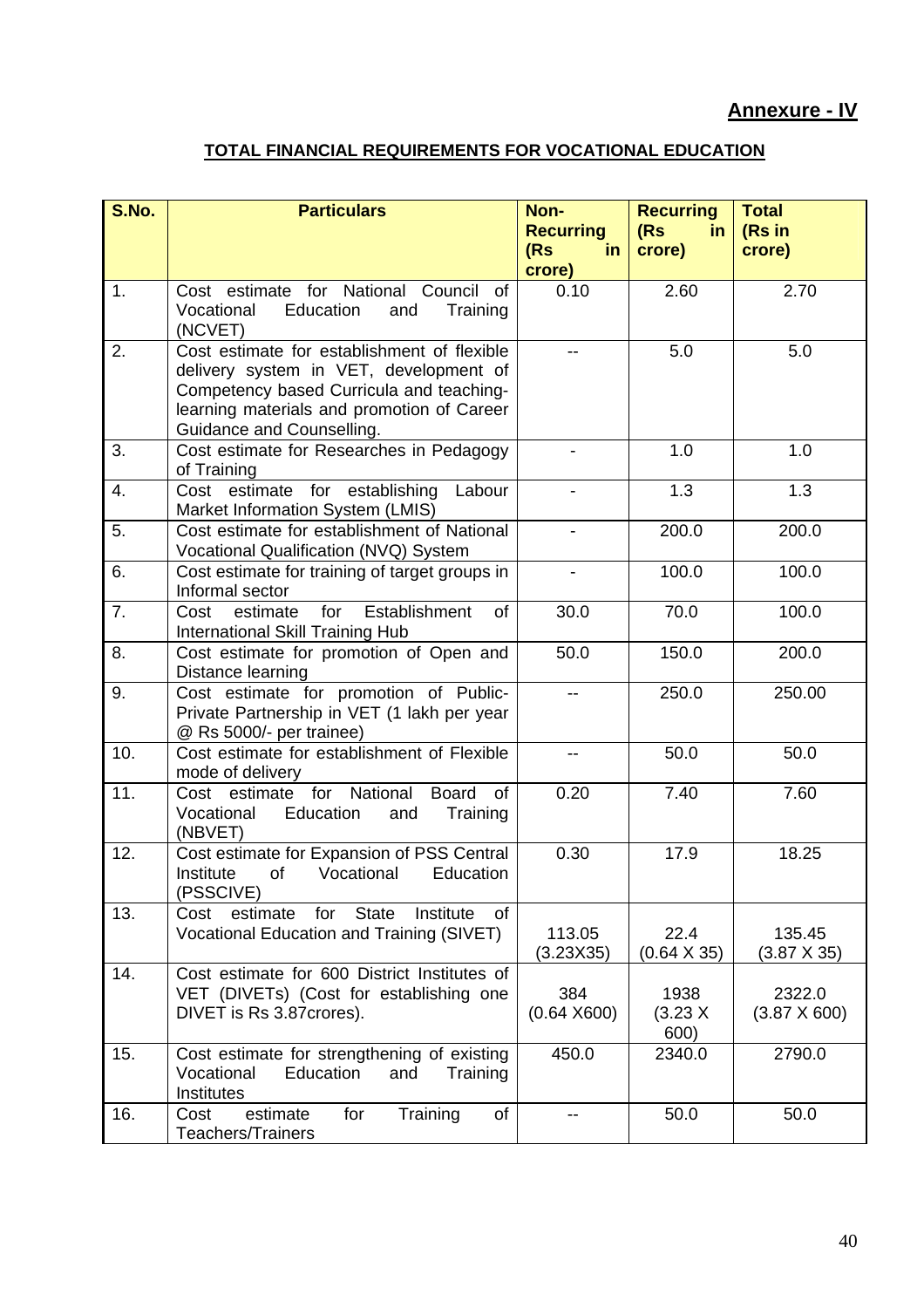| 17. | Cost estimate for motivational schemes<br>Scholarship for meritorious<br>i)<br>vocational students (Rs 100 X 10<br>lacs students X 24 months).<br>ii) Free boarding & lodging to 10<br>lakh VET trainees |  | 240 | 240          |  |  |  |  |
|-----|----------------------------------------------------------------------------------------------------------------------------------------------------------------------------------------------------------|--|-----|--------------|--|--|--|--|
|     | (Rs 1000 X 10 lacs students X 4<br>semester)                                                                                                                                                             |  | 400 | 400          |  |  |  |  |
| 18. | establishment<br>estimate<br>for<br>of<br>Cost<br>Management Information<br>Vocational<br>System (VMIS)                                                                                                  |  | 3.0 | 3.0          |  |  |  |  |
|     |                                                                                                                                                                                                          |  |     | <b>Total</b> |  |  |  |  |
|     | 6876.30                                                                                                                                                                                                  |  |     |              |  |  |  |  |
|     | Rounded off to Rupees Six thousand nine hundred crores                                                                                                                                                   |  |     |              |  |  |  |  |

**Note:** It is an approximate budgetary requirement for initiating the proposed activities and for establishing the required structures for planning, implementation and monitoring of VET. A more detailed cost estimate will be done later.

\*\*\*\*\*\*\*\*\*\*\*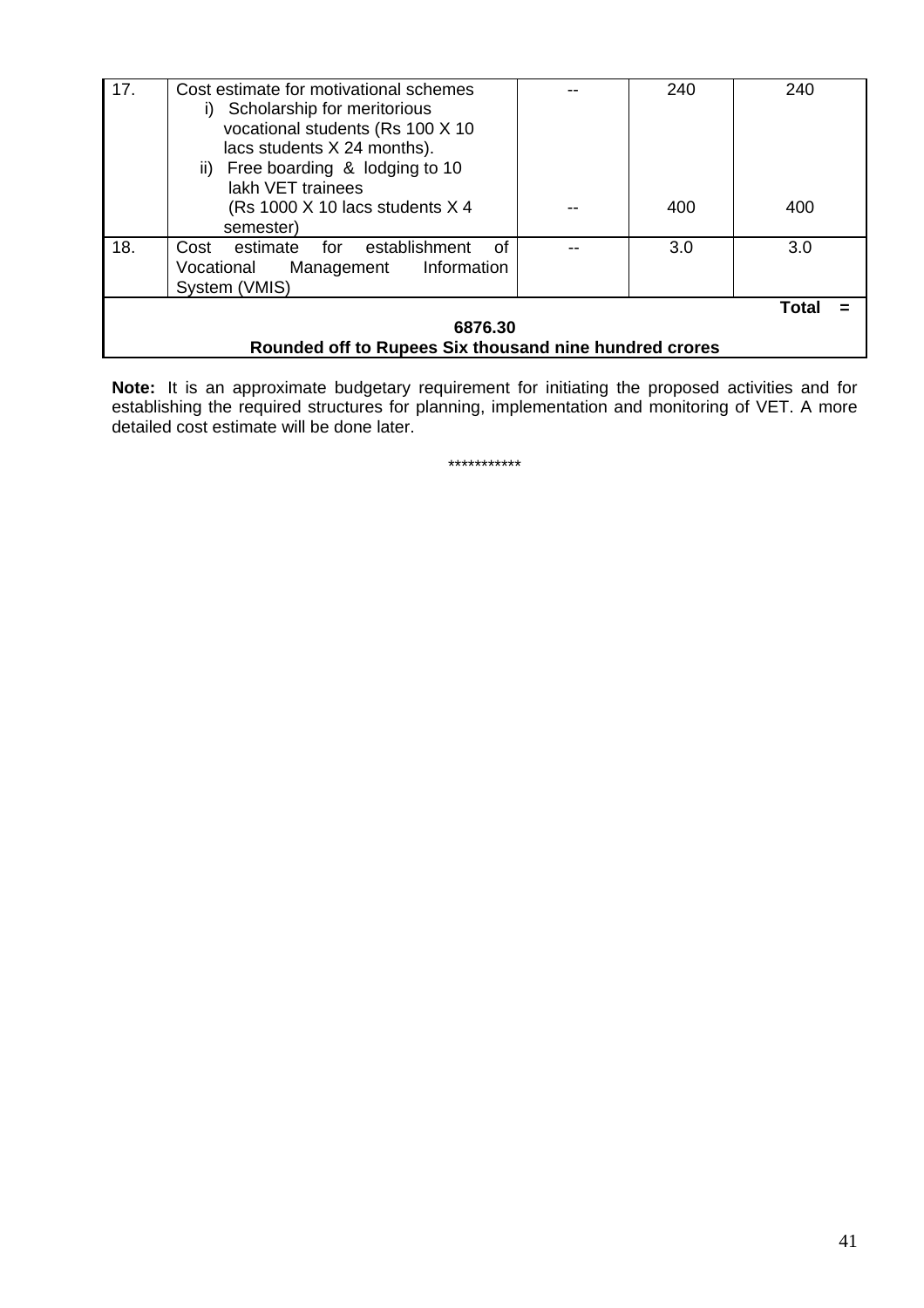**ANNEXURE - V**

# Summary of financial requirements during 11<sup>th</sup> Five Year Plan

|                  |                                                                                                                                                                 | (Rs. in crore)               |
|------------------|-----------------------------------------------------------------------------------------------------------------------------------------------------------------|------------------------------|
| S.No.            | <b>Items of Expenditure</b>                                                                                                                                     | <b>Projected requirement</b> |
| 1.               | <b>SECONDARY EDUCATION</b>                                                                                                                                      |                              |
| $1.1$            | Curriculum - Creation of new<br>structures<br>and<br>strengthening of existing structure                                                                        | 15.00                        |
| 1.2              | Total capital expenditure on expansion of Secondary<br>Education                                                                                                | 3589.30                      |
| 1.3              | Total<br>recurring expenditure on<br>teachers<br>&<br>inspection/supervision charges                                                                            | 19769.70                     |
| 1.4              | Learning Resources - recurring and non-recurring<br>expenditure on Science lab. and Art & Craft lab.                                                            | 10547.52                     |
| 1.5              | <b>Learning Resource Center</b>                                                                                                                                 |                              |
| 1.5.1            | ICT @ Schools                                                                                                                                                   | 24160.0                      |
| 1.5.2            | <b>EDUSAT</b> facilities                                                                                                                                        | 300.00                       |
| 1.5.3            | Library facilities                                                                                                                                              | 2359.76                      |
| 2.               | HIGHER SECONDARY EDUCATION                                                                                                                                      | 12078.00                     |
| 3.               | <b>SECONDARY &amp; HIGHER SECONDARY EDUCATION</b>                                                                                                               |                              |
| $\overline{3.1}$ | Incentives to the<br>students<br>belonging<br>to<br>SC/ST/OBC/Minority communities similar to Sarva<br>Shiksha Abhiyan like free textbooks, uniforms, footwear, | 6098.25                      |
|                  | stationeries etc.                                                                                                                                               |                              |
| 3.2              | Provision of bicycles for students belonging<br>to<br>SC/ST/OBC/Minority communities                                                                            | 6015.75                      |
| 3.3              | Boarding & lodging facilities for students belonging to<br>SC/ST/OBC/Minority communities (for boys)                                                            | $*(2075.50)$                 |
| 3.4              | Stipend for<br>scholars<br>day<br>belonging<br>to<br>SC/ST/OBC/Minority communities                                                                             | $*(8003.52)$                 |
| 3.5              | One additional language teacher (Tribal Language)                                                                                                               | 1300.00                      |
| 3.6              | Transport facilities for girl students                                                                                                                          | 1050.00                      |
| 3.7              | Residence scheme for Women teachers in rural areas                                                                                                              | 550.00                       |
| 3.8              | Rural allowance for Women teachers                                                                                                                              | 150.00                       |
| 3.9              | Scheme for incentives to girls for Secondary Education                                                                                                          | 10990.0                      |
| 3.10             | Construction and running of Girls' Hostel                                                                                                                       | 5523.70                      |
| 3.11             | Scheme of Inclusive Education for Disabled at Secondary<br>Stage (IEDSS)                                                                                        | 26040.00                     |
| 3.12             | State Talent Search Scheme and Chacha Nehru<br>Scholarship for Artistic & Innovative excellence                                                                 | 125.00                       |
| 3.13             | National Science Talent Search Scheme                                                                                                                           | 30.00                        |
| 3.14             | International Science Olympiad                                                                                                                                  | 10.00                        |
| 3.15             | QIS (As a component of Universalization of Secondary<br>Education) excluding International Science Olympiad                                                     | 90.00                        |
| 3.16             | <b>Adolescent Education Programme</b>                                                                                                                           | 381.50                       |
| 3.17             | Open Schooling System                                                                                                                                           | 1750.00                      |
| 3.18             | Scheme for out of school children (Over arching scheme)                                                                                                         | 50.00                        |
| 3.19             | Student assessment and examination reforms                                                                                                                      | 210.00                       |
| 3.20             | Guidance & Counselling                                                                                                                                          | 435.00                       |
| 3.21             | Capacity building (In-service training of teachers)                                                                                                             | 821.00                       |
| 4.<br>4.1        | <b>SCHOOL SUB-SYSTEM</b>                                                                                                                                        | $\blacksquare$               |
| 4.2              | Kendriya Vidyalaya Sangthan (KVS)<br>Navodaya Vidyalaya Samiti (NVS)                                                                                            | 4215.01<br>10425.80          |
| 4.3              | Central Tibetan School Administration (CTSA)                                                                                                                    | 44.00                        |
| 5.               | NATIONAL COUNCIL OF EDUCATIONAL RESEARCH                                                                                                                        | 500.00                       |
|                  | & TRAINING (NCERT)                                                                                                                                              |                              |
| 6.               | JOINT INDO-MONGOLIAN SCHOOL                                                                                                                                     | 5.00                         |
| 7.               | <b>VOCATIONAL EDUCATION</b>                                                                                                                                     | 6876.30                      |
|                  | <b>GRAND TOTAL</b>                                                                                                                                              | 166584.61                    |